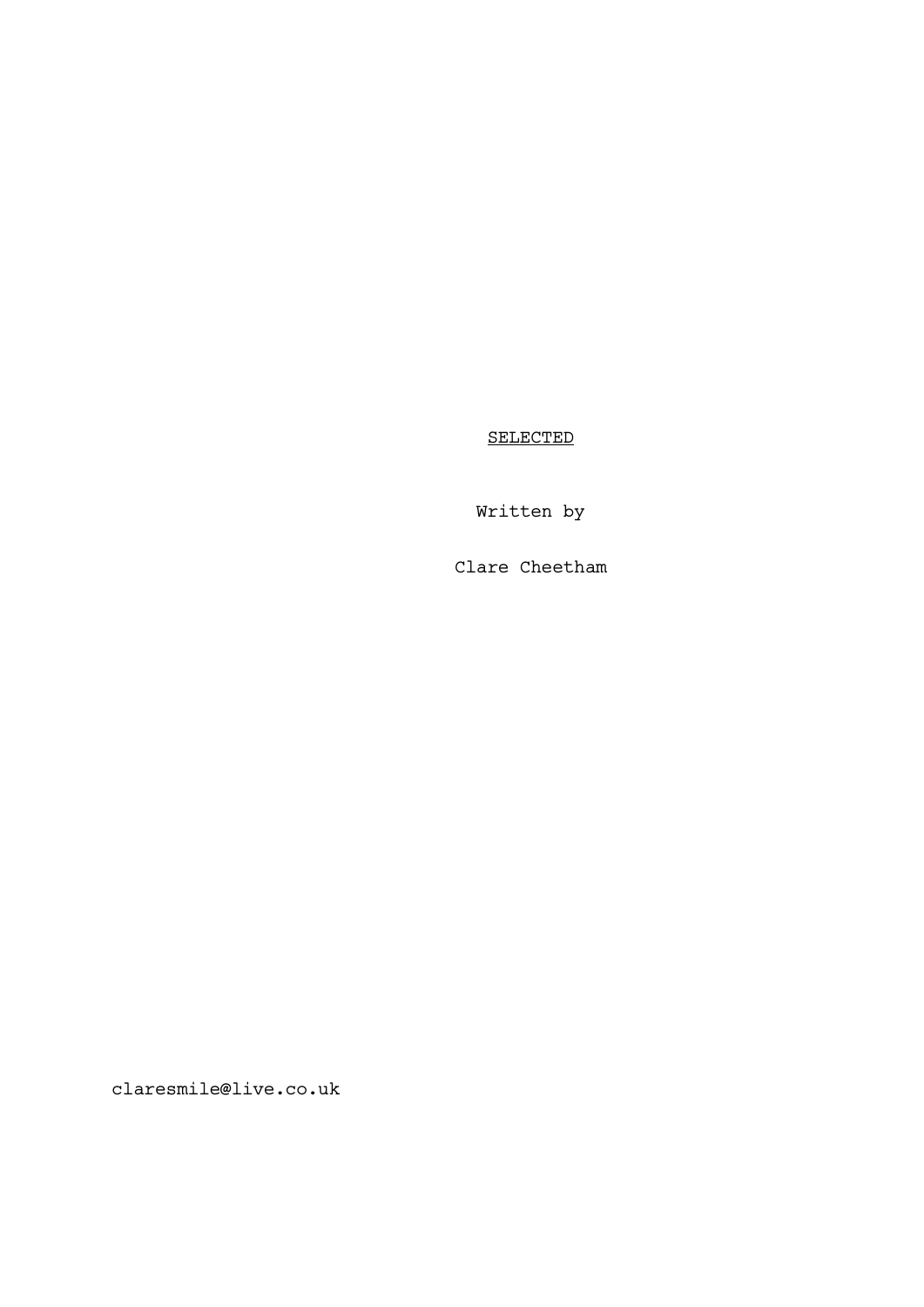# INT. SCARLET'S LIVING ROOM - DAY

Ruby Cooper, 17, slurps back a cup of tea from a Peppa Pig mug, as she sits at a table in a lemon coloured living room. She is surrounded by gadgets, cables and a scattering of plug socket guards and is grooving away to music in the headphones she wears.

On the walls are family photos and a range of paintings. Some the work of a small child by their appearance. Other, larger, brightly coloured abstracts seem to be part of a set by an accomplished artist.

Ruby Cooper's iphone is propped up against a red toy dumper truck next to her laptop. She expertly edits footage as she watches skateboarders fly across the laptop screen. Forward a bit, back a bit, cut there.

RUBY's sister SCARLET, 23, bursts into the room looking as if she is about to cry. Ruby only notices when Scarlet collapses into a chair near her sobbing. Ruby looks up in alarm and removes her headphones.

# RUBY COOPER Jeez! What is it?

Scarlet just shakes her head as she sobs. She looks exhausted: her hair in a messy ponytail, odd socks, red eyes. Ruby jumps up, runs to the door, tripping over a cable, and looks into the hallway. She turns back to look at Scarlet, fear in her face.

> RUBY COOPER (CONT'D) Where's Gemmi?

Scarlet doesn't respond. Ruby runs over to her and shakes her shoulders.

> RUBY COOPER (CONT'D) Where's Gemmi?

Scarlet looks up. There is more anger than distress in her answer.

> SCARLET COOPER Karl's taken her. He's gone off with that French woman on a boat.

Scarlet covers her face with her hands as she weeps.

Ruby steps back, reeling from the shock of this statement. She stares at her sister, then runs from the room.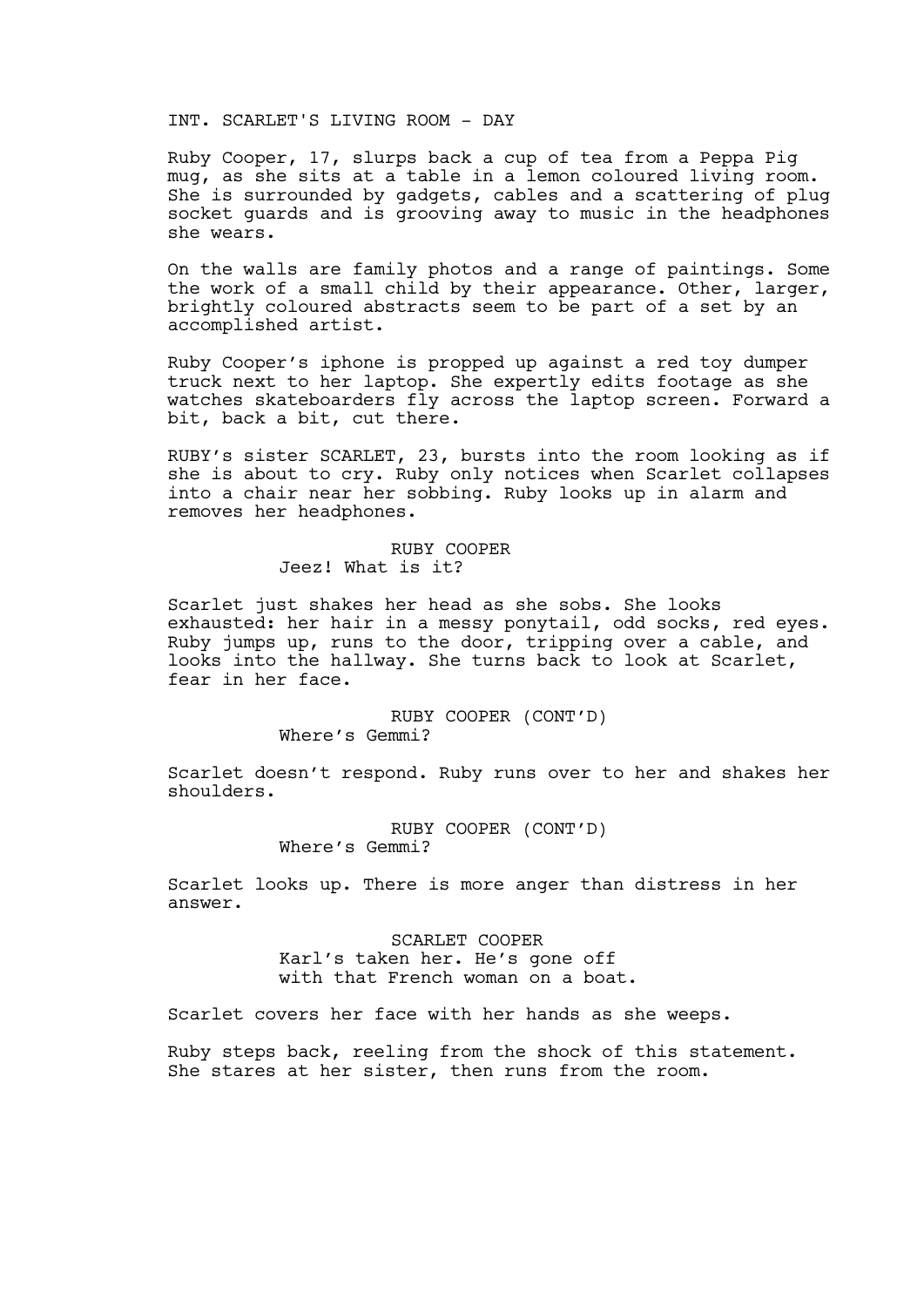Scarlet looks up and wipes her eyes. She calls out, but her voice fades as she realises Ruby's gone when the front door slams.

> SCARLET COOPER (CONT'D) Ruby. Oh shit.

Scarlet takes out her phone. Her gaze narrows as she prepares to type a message.

> SCARLET COOPER (CONT'D) Karl you bastard. You'll pay for this.

EXT. HOUSING ESTATE WHERE SCARLET LIVES - DAY

Ruby skateboards along the street, past the grey concrete blocks, a broken fence, a bus shelter tagged with yellow graffiti, a recycling bin full of empty cans of lager. She moves quickly, but looks frantic.

She doesn't see Karl, who has turned into the road way behind her, pushing a new buggy with a very young baby swaddled in it. He carefully avoids a pile of dog shit on the pavement. But Karl notices Ruby. He watches her disappear into the distance, but doesn't call out. He seems preoccupied.

Karl slows down as he nears no 20, as if reluctant to enter the box of a house that he shares with his partner Scarlet and her sister Ruby, who is now out of sight.

He looks up at the windows of the cell-like house, then glances into the baby buggy and half smiles as he speaks to the small bundle.

# KARL BUTLER

Wish me luck.

He takes a deep breath and pushes open the gate of the small front garden and heads to the door.

As he opens the front door, Scarlet can be heard screaming at him, even when he closes it behind him.

EXT. MAIN ROAD - DAY

Ruby turns onto a main road through the Meadowside estate, skateboarding down the centre of the road.

A yellow sports car turn into the road with Ruby heading straight for it.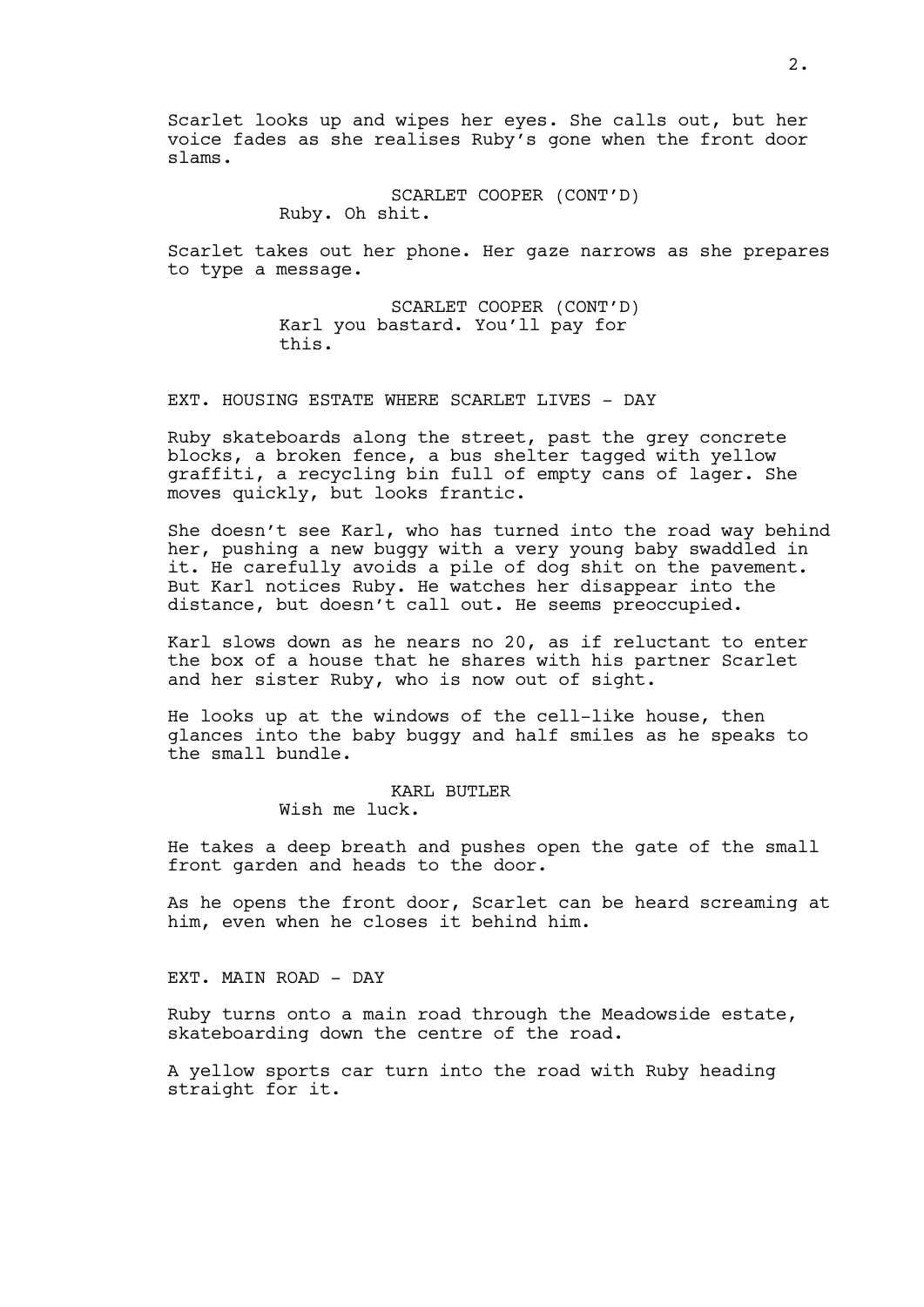The car and Ruby both swerve to avoid each other, with Ruby turning down the side road the car had emerged from. The car screeches to a halt on the grass verge at the side of the main road.

Beside the car, a signpost points to the canal.

INT. ADAM ROLEX'S CAR - DAY

The interior of the old Ogle is plush but understated. Old leather abounds. The driver is Dr ADAM ROLEX, IVF specialist and philanthropist, dressed in a casual but well groomed style, a rolex watch a visible sign of his wealth.

He recovers his normal amiable relaxed appearance quickly, with only a passing cyclist noticing the shock and anger on his face when his car veered onto the pavement. He watches Ruby through his rear view mirror, as she disappears round the corner and winds his window down as if to call out, but takes a deep breath and and stops himself.

The cyclist approaches the car.

CYCLIST Are you OK? She could have been killed, silly girl.

Adam nods, managing to produce a warm smile.

# ADAM ROLEX Thanks for stopping. I'm fine.

Adam closes his window and starts up the car again. The cyclist moves on in the opposite direction.

Adam's phone lights up. He answers a hands free call as he drives

> ADAM ROLEX (CONT'D) Morning Sandy.

> > SANDY (UNSEEN ON PHONE)

Adam, you're on the news, right now.

Adam concentrates on his driving. He doesn't sound ecstatic.

ADAM ROLEX

Oh?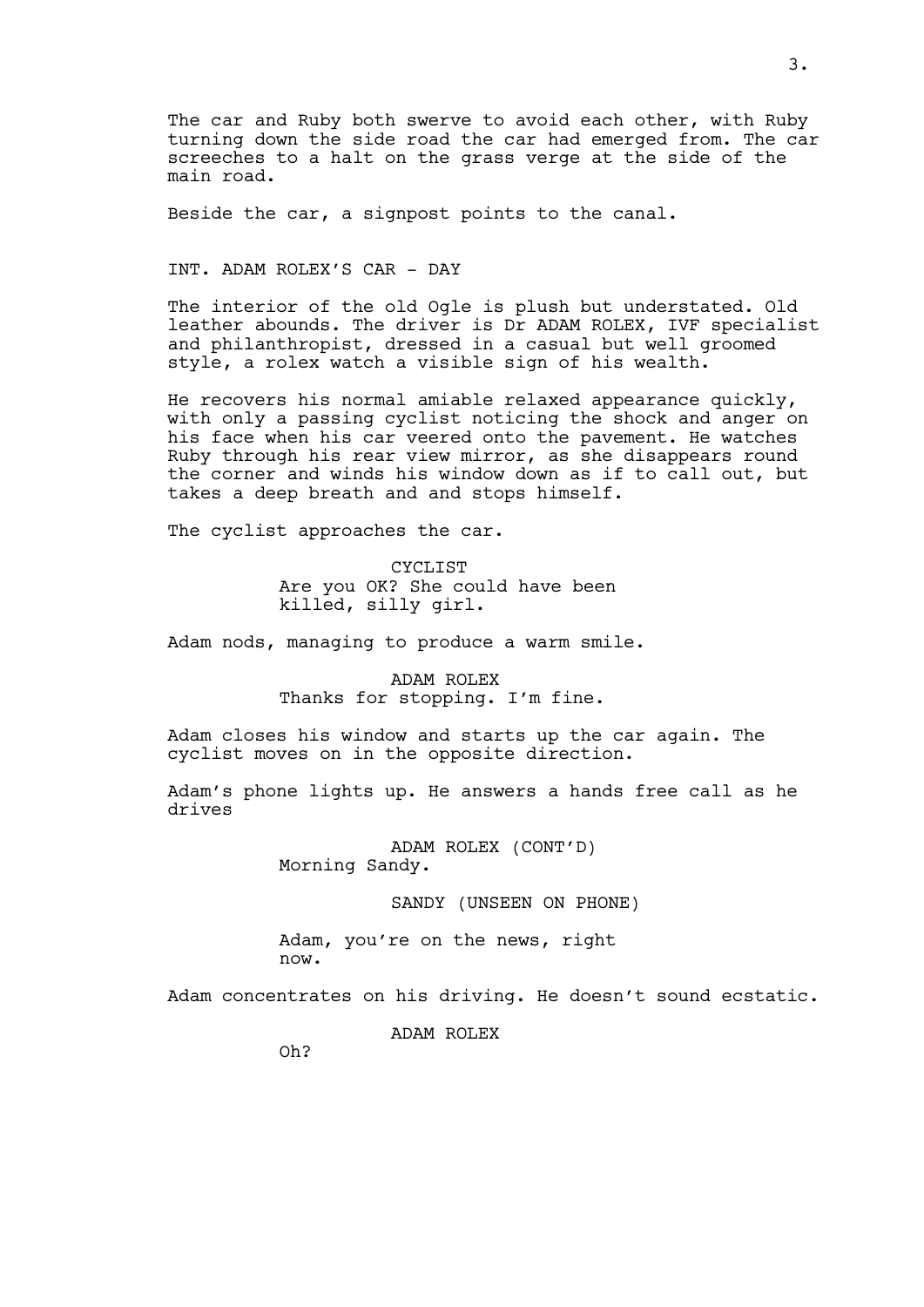SANDY (UNSEEN ON PHONE) It's the skate park and the filmmaking stuff. I'll try and record it.

Adam laughs.

#### ADAM ROLEX

No. Don't worry. I'll catch my 15 minutes of fame later. Must go. I'm running late.

#### **SANDY**

Is the careers fair all day?

ADAM ROLEX Yes, so I'll see you tomorrow. Oh and Sandy

**SANDY** 

Yes?

ADAM ROLEX Miss Dubois is interested in sponsoring a placement on one of our cruise boats, which is clearly great! Could you get an investors pack to her please?

INT. OFFICE BLOCK IN PEGWELL BAY - DAY

Sandy sits at a large desk with a computer screen in front of her. The room is a laboratory and there are a couple of scientists in white coats standing near her. They are all gazing at a wall mounted television, showing the local news. There are subtitles.

A third scientist is emerging from an office at the far end of the room, locking it behind her. The name plate on the door of the office says Dr Adam Rolex.

DR PIPER seems troubled. She watches Sandy and the other scientists rather than the tv as she walks towards Sandy's desk.

> SANDY Oh isn't that good news Adam. I'll sort that now. See you tomorrow.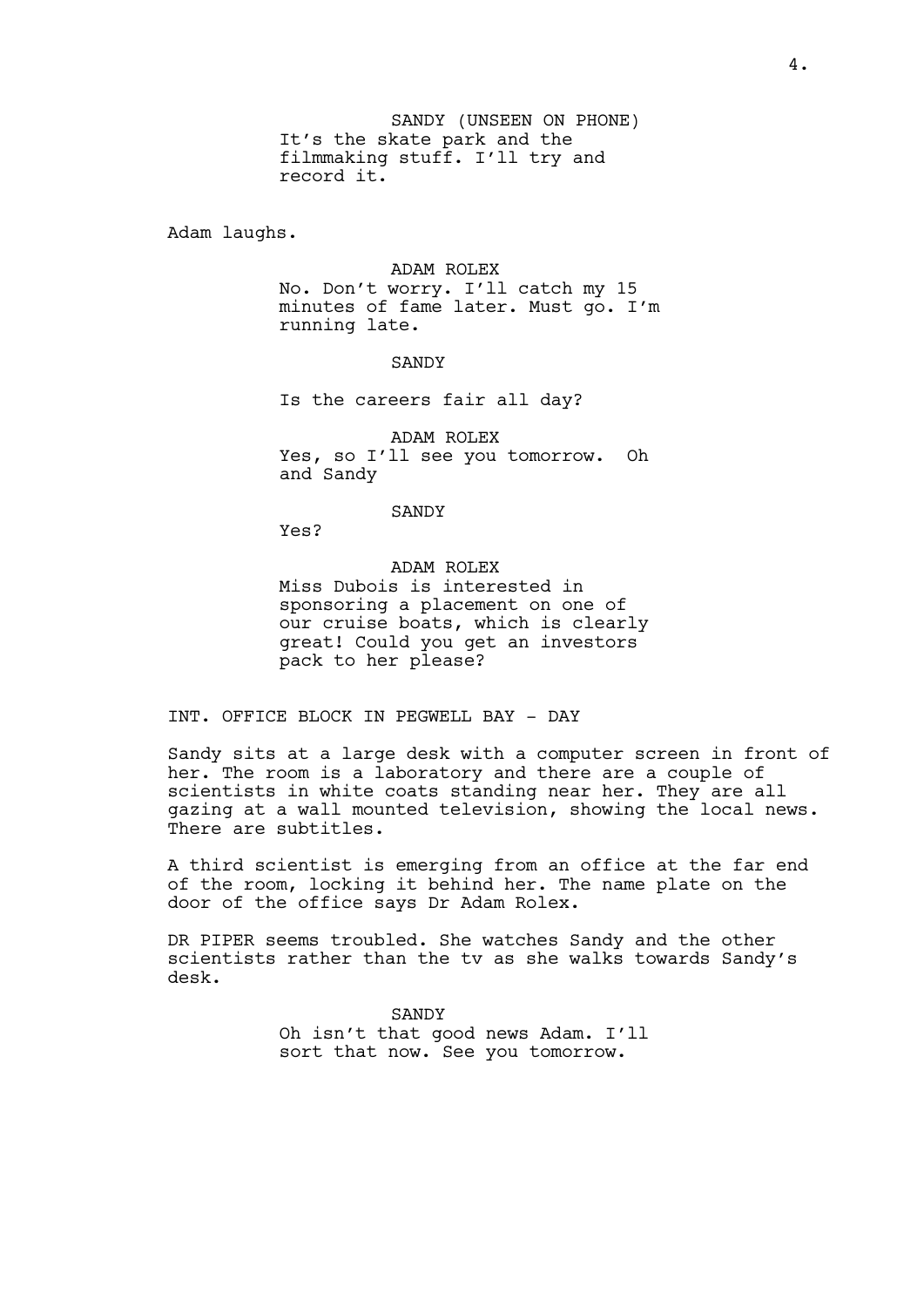Sandy puts the phone down and starts to turn up the volume on the TV, just as a smiling presenter standing in front of a skateboard park starts to speak. However, she turns it down again when Dr Piper approaches the door. Dr Piper catches Sandy's eye.

#### DR PIPER Back in a minute.

Sandy nods at Dr Piper as she walks out of the lab carrying a bunch of keys. She turns the tv sound up until it is audible.

> TV PRESENTER Doctor and philanthropist Adam Rolex, who runs the Hova IVF centres as well as the popular Maiden Voyage Cruise line, has definitely endeared himself to these young people by his generous donation of land and finance to create this skate park.

Sandy also presses a switch on her computer, and the screen displays cctv images of the building. Dr Piper is looking at something on her phone whilst she is travelling down the lift.

Dr Piper leaves the lift and hurries out of the main door of the building. Sandy presses another few keys before closing down the CCTV screen and smiling up at the tv.

> as well as providing opportunities for young film makers to pursue their dreams at Goodwin's International Film School.

Behind the presenter, two teenage boys start making gestures at the camera.

Sandy smiles at the two scientists standing near her watching the tv.

> SANDY Aww it will go to Adam's head won't it. But he deserves a bit of praise.

EXT. CANAL TOW PATH OUTSIDE PUB - DAY

A row of houseboats are moored up against the tow path near The George pub: a green setting on a crisp December day.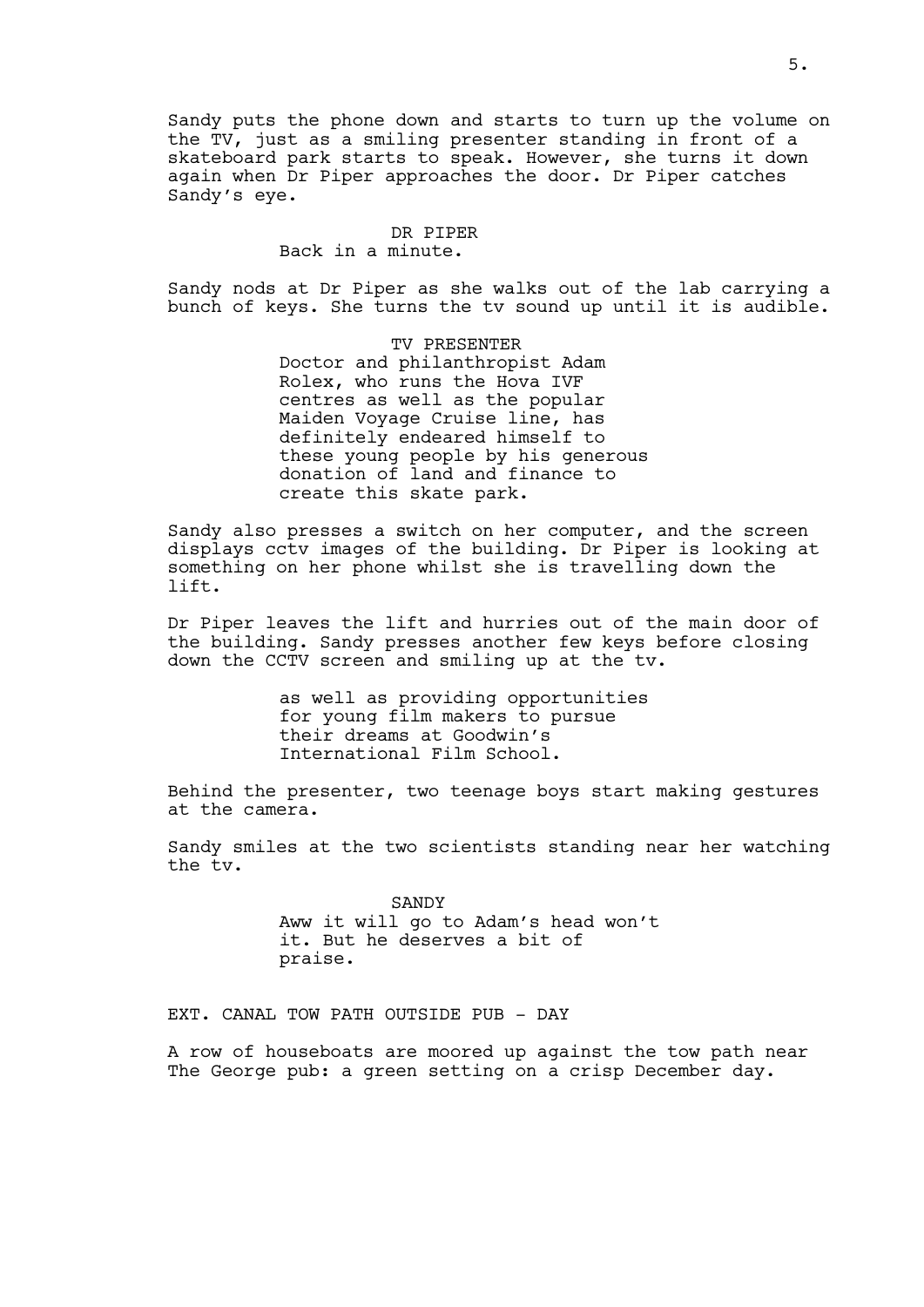A footbridge straddles the canal and, on the opposite side to the pub, a track runs along the water's edge, backing on to woodlands.

A car screeches to a halt in the pub car park. DS LIZZIE LAYZELL, grabs her phone and heads onto the towpath, and towards the largest of the houseboats. Curious onlookers, are being kept at a distance by police officers stationed at the pub door and other points.

On top of the roof, close to one end of the boat, stands RUBY, wide eyed and stressed out. She clutches a rocking car seat, clearly quite heavy, in which a sleeping baby lies, covered in a shawl.

DI LIZZIE LAYZELL stops opposite where Ruby is standing. She has an iphone in her hand and she stuffs an earphone into her ear.

At the other end of the boat, on the small deck, a metre below the roof, stands the baby's mother, CLOTHILDE DUBOIS, a very attractive woman, late 30s with dreadlocks. She keeps shaking her head as if in disbelief. She has her phone in her hand and keeps trying to take photos of Ruby and could be messaging someone.

PC Smith is sitting down, trying to keep out of sight of Ruby whilst attempting to calm Clothilde Dubois.

An ambulance drives in and joins Lizzie's car and two police cars in the pub car park.

In the doorway of the pub, DS GREY is repeatedly turning round to ensure nobody comes out of the pub on to the tow path, but people are watching from behind him, and from the pub windows.

Lizzie smiles at Ruby and holds out her arms, gesturing Ruby to come down. Ruby acknowledges Lizzie with a glance, but says nothing.

> DI LIZZIE LAYZELL I've spoken to your sister Ruby, and Gemmi is safe and sound. This isn't her baby

Ruby shakes her head and pulls at her hair repetitively. She looks at Lizzie, then the baby then Clothilde Dubois. Then back to Lizzie.

> RUBY No, listen to me. Scarlet told me Karl had taken her and gone off with that woman, the French girl.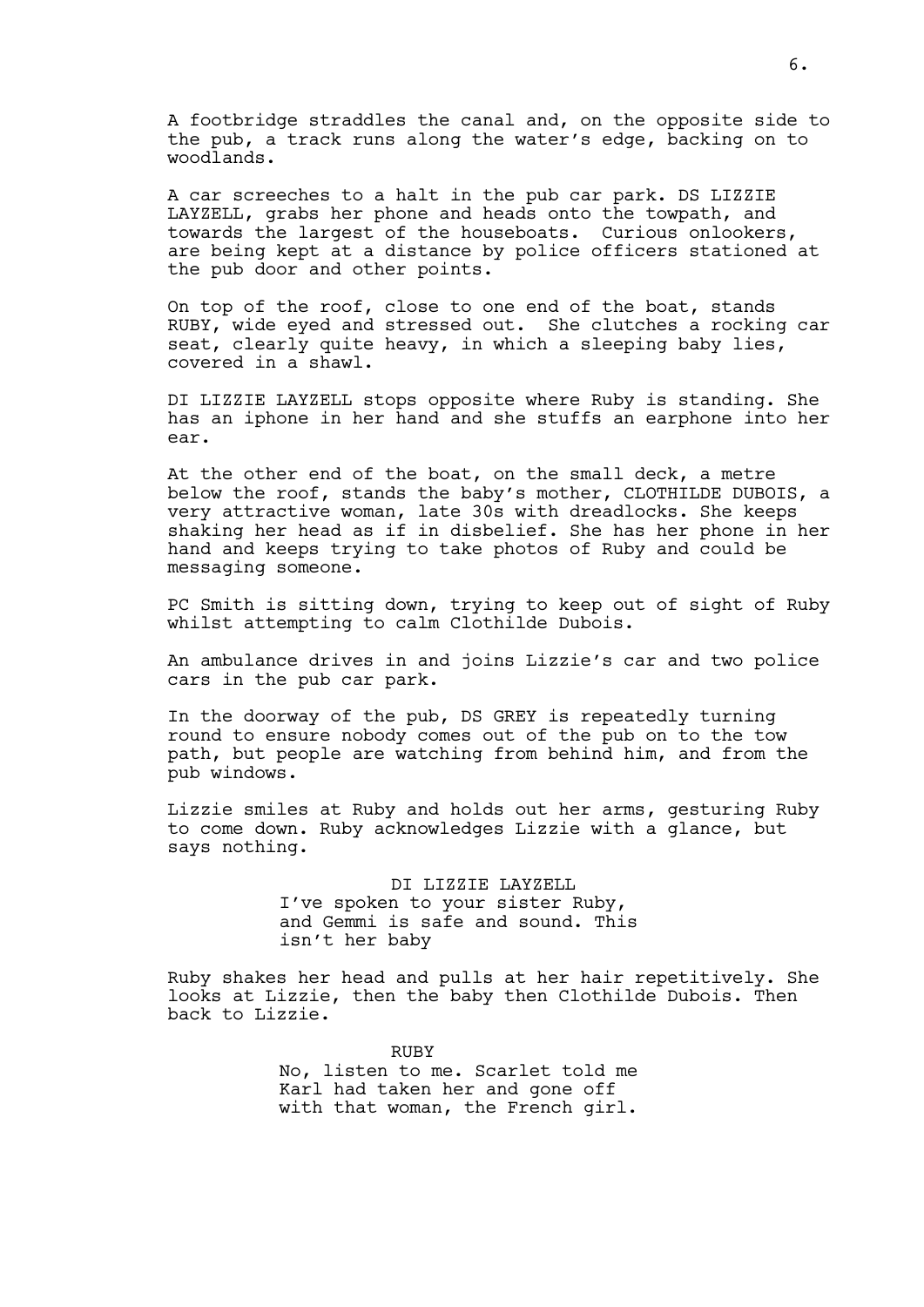Ruby points wildly at Clothilde Dubois.

RUBY (CONT'D)

Her.

Clothilde Dubois looks desperate. PC Smith is trying to get her to sit down.

> CLOTHILDE DUBOIS No! No! Emilie is my baby.

Lizzie moves closer to the boat.

DI LIZZIE LAYZELL Look at her Ruby. It's not your niece.

Ruby moves a step further away from Clothilde Dubois. The car seat seems heavy and Ruby sets it down in front of her.

She looks around, then bends down to move the car seat to the side of her, further away from Clothilde Dubois and the tow path where Lizzie stands. The baby has a white cap with HB embroidered on it. Very little of the baby's face can be seen because of the shawl covering her.

> RUBY COOPER That's Gemmi. It's her hat.

Lizzie shakes her head.

The baby still sleeps, doesn't move. Ruby puts her foot on it, but it is precariously close to the edge of the roof, nearly dangling over the water.

Clothilde Dubois's pent up anger spills out as she watches her sleeping baby being rocked by Ruby's foot. Ruby shakes here head and rocks the car seat faster.

Clothilde Dubois turns, looks wildly at PC Smith and Lizzie in turn.

> CLOTHILDE DUBOIS She's going to kill Emilie. She's going to kill my baby.

Clothilde Dubois moves to get up on the roof, but PC Smith pulls her back. Ruby notices this and pushes the car seat away from Clothilde Dubois's direction, moving it to an even more precarious position.

> RUBY You're lying. Both of you. Fucking bitches.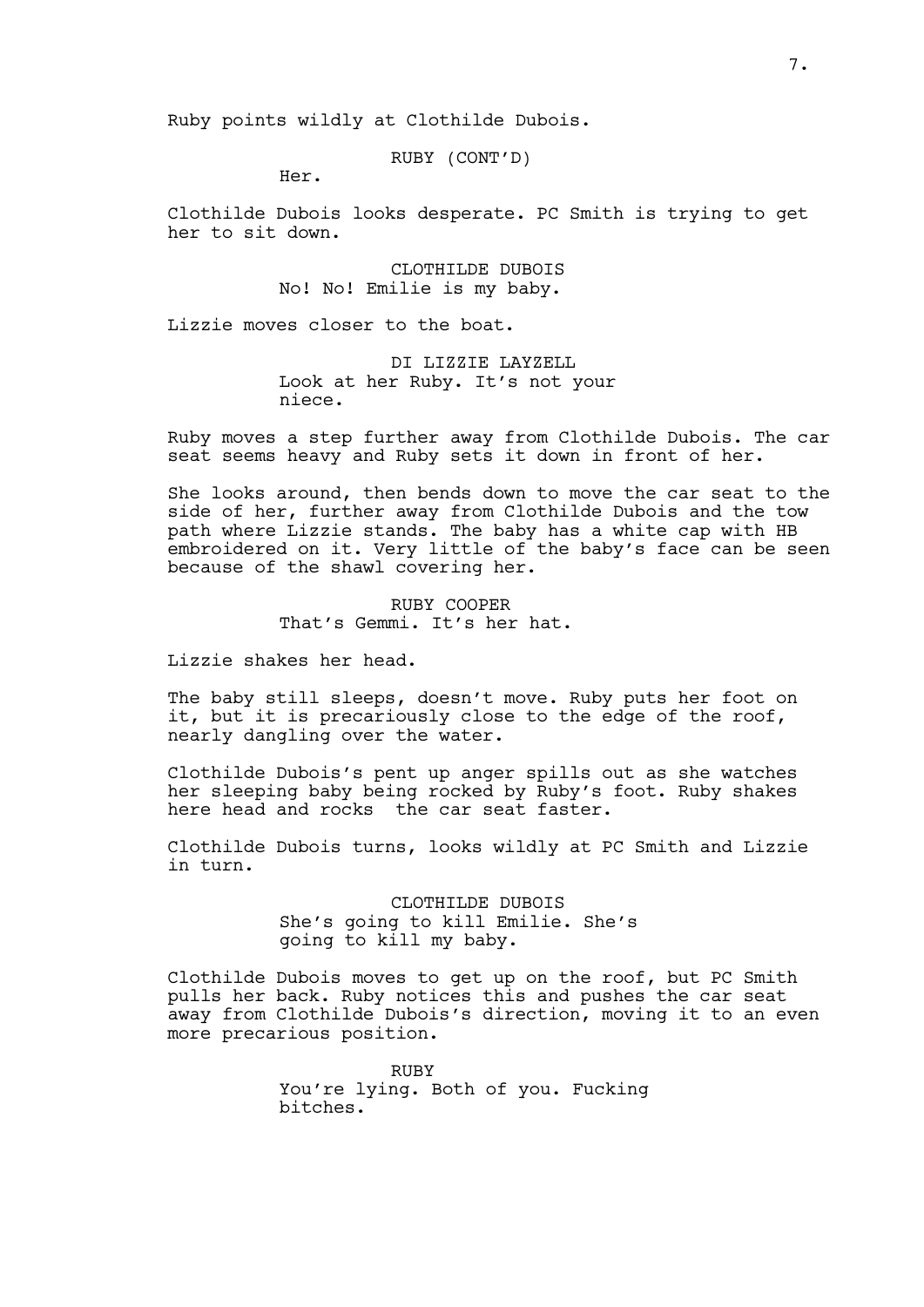Lizzie holds up her phone in Ruby's direction.

DI LIZZIE LAYZELL Ruby! Look Ruby. It's not Gemmi. She's here. Pull back the shawl.

Ruby is rocking the car seat quite violently now and the baby stirs and whimpers.

Ruby stops the carseat moving with her foot. She recognises the baby's cry is not as expected. Then she peers at the phone and back at Lizzie, eyes blazing.

# RUBY Well where's Gemmi then?

The car seat is slipping further towards the edge of the roof.

A narrow band of water lies below the car seat between houseboats. It would be hard to retrieve the baby if the car seat fell.

DS Grey talks quietly into his radio.

DS GREY Baby is in imminent danger. Subject might need tasering. DI Jones, do you agree.

Lizzie, who is wearing an earphone, shakes her head at the message but doesn't reply or look round at DS Grey.

But Lizzie does take a step forward towards Ruby.

DI LIZZIE LAYZELL I've always been straight with you Ruby. I've never lied to you. You know that. Now look, just look. She's with Scarlet.

Ruby shakes her head, but there is a hint of a nod at Lizzie's comment. She moves the car seat back a few inches with her foot. The baby is crying more now.

> DI LIZZIE LAYZELL (CONT'D) I told the truth about your aunt Mia, didn't I? Remember, I made sure you didn't have to live with her when the courts thought you should. I believed in you Ruby. I still do. Now you must believe me. Just look Ruby. Scarlet just sent this photo.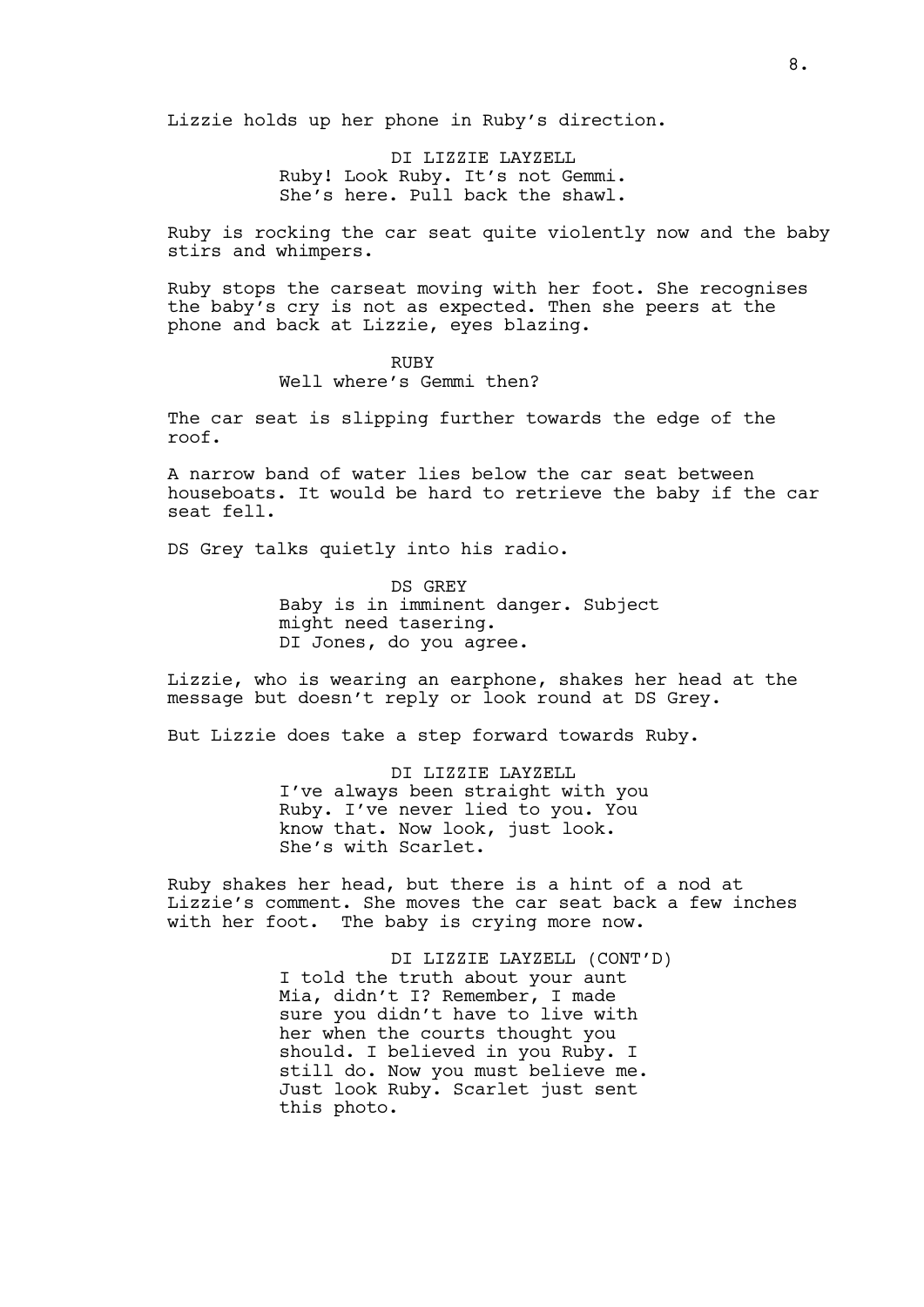Ruby stops pulling on her hair, then bends forward a little to look at the screen. Her foot is still resting on the car seat. She seems calmer.

On the screen is a picture of Scarlet holding a baby. Ruby gives a nod of acknowledgement to Lizzie.

At that moment, a motorbike is heard and comes into view on the far side of the canal. The rider has a black crash helmet and biking gear. The only identifying feature is a Deliveroo style box on the back of the bike.

He stops opposite the houseboat, withdraws a gun from his jacket and fires twice. Ruby twists, staggers sideways and falls into the canal behind the boat. The car seat is sent flying over the side of the boat into the canal in a different direction, falling into the small gap between houseboats.

Lizzie feels a sharp pain on the side of her head, but she leaps into the water, close to the where the baby has landed. She grabs the car seat handle, pulling it up above the surface of the water. The baby, still strapped in the car seat, is spluttering.

The scene is utter confusion. Clothilde Dubois is screaming. DS Grey rushes to the water's edge.

The biker roars off on the motorbike, keeping to the track. A police officer tries to keep pace with him on the pub side of the canal, but after about twenty metres, the bike turns into the woods behind and disappears.

Lizzie half swims, half drags herself back to the tow path where DS Grey's hands reach down and grab the car seat. He puts the car seat down on the ground and starts unbuckling the safety harness as Clothilde Dubois grabs her child and tries to hug her.

The baby is silent for a few seconds, then starts screaming.

Clothilde Dubois hugs the baby's dripping wet body to her. PC Smith provides her jacket to put round the baby. Mother and baby are both crying.

PC Smith urgently moves them back towards the other end of the boat, where the entrance is. She looks fearfully across the canal.

> PC SMITH Get inside, get baby warm.

Clothilde Dubois lets herself be guided into the house boat with PC Smith.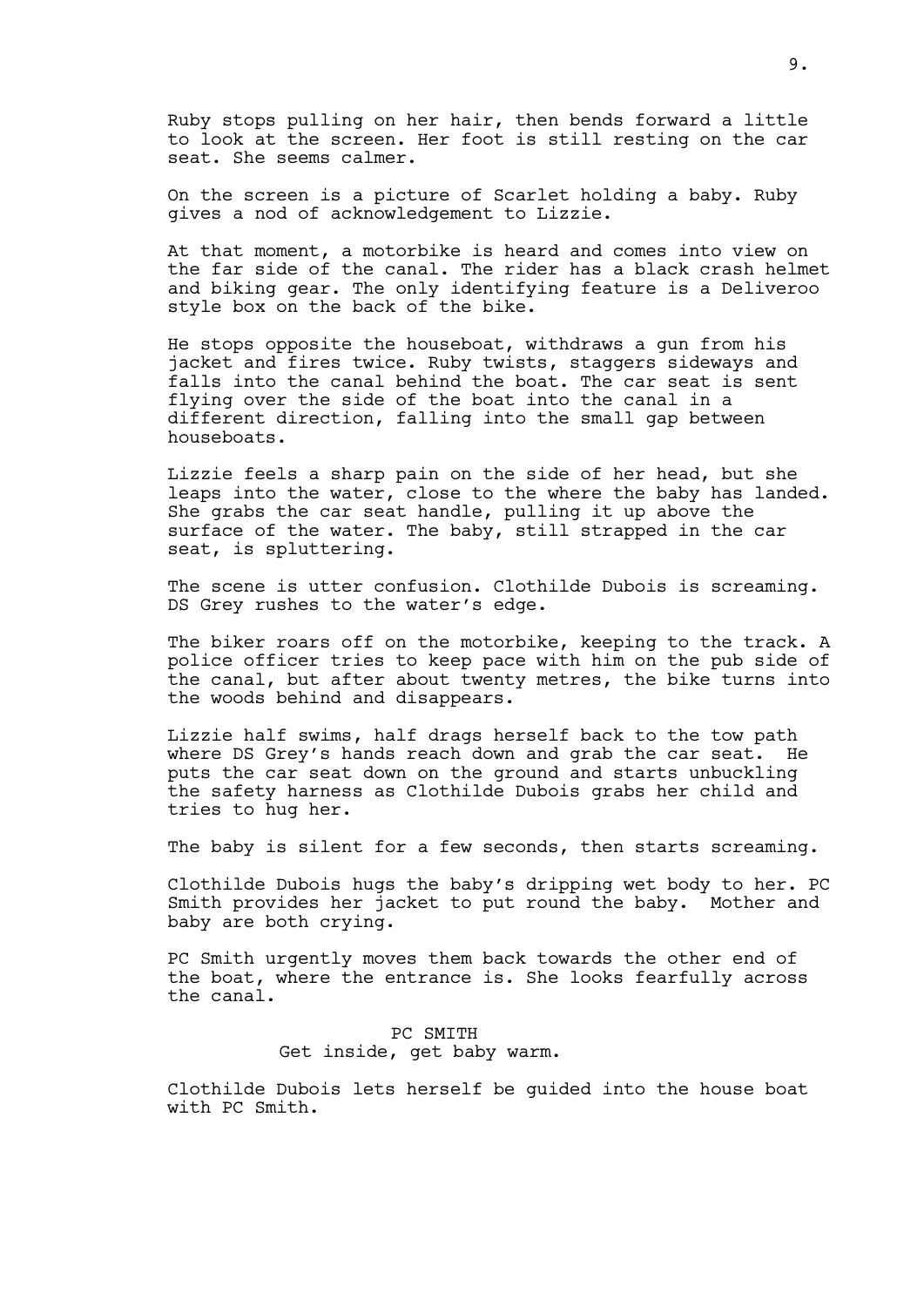Meanwhile DS Grey is pulling Lizzie out of the water. She is bleeding profusely, but seems unaware of it. Paramedics appear and catch her, as Lizzie sinks to the ground unconscious.

DS Grey leaps onto the houseboat roof, following the clear trail which shows where Ruby entered the canal. There is no sign of Ruby, but a PC is already swimming to the spot to search for her.

> DS GREY(INTO RADIO) Officer down, badly injured and teenage girl down, both shot by motorbike rider. Teenager missing in the canal. Bike has taken off. Support needed now.

#### INT. POLICE CAR - DUSK

There are two police officers in a squad car, Sergeant Gary Gold and driver, Constable Simone Silver, as it drives east on an empty road past Pegwell Bay.

It is low tide and the shoreline, hidden at times by shrubs and trees, is about 300m away. Every so often there is a glimpse of beach and sea beyond the wild scrubland that covers much of the largely level ground.

SERGEANT GARY GOLD sees a woman, Dr Piper, running along the beach, Gary shivers.

> SERGEANT GARY GOLD Bit cold for a run.

PC SIMONE SILVER glances across momentarily.

CONSTABLE SIMONE SILVER You should try it. Soon warm up and you might enjoy it.

She glances again at the runner, this time through her rearview mirror, before roadside shrubs obscure the view.

> CONSTABLE SIMONE SILVER (CONT'D) What is she wearing?

The car is approaching a bend. A motorbike is coming towards them at speed, on the wrong side of the road, because it's overtaking a car. It accelerates away.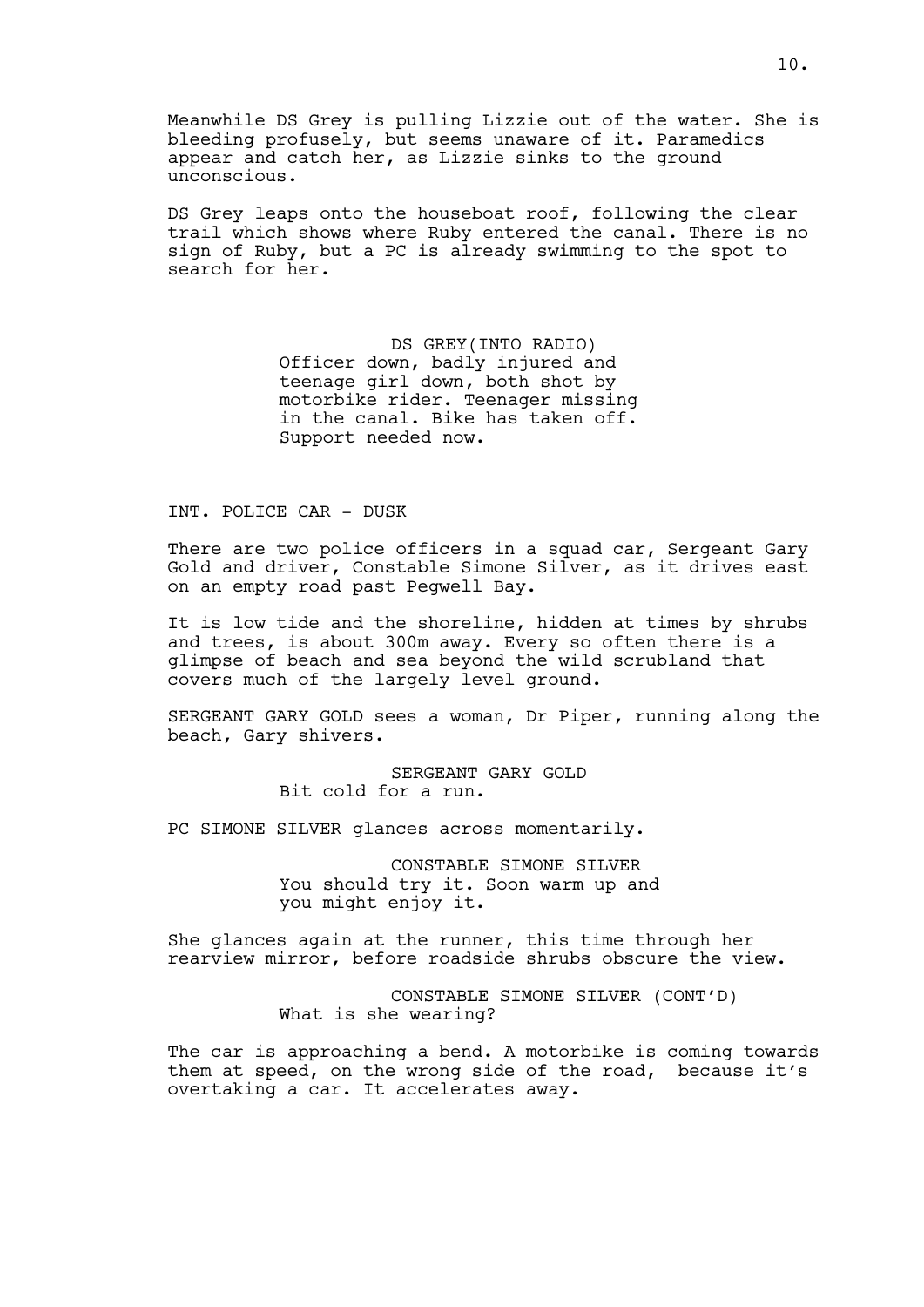The police officers exchange looks as Simone turns on her siren and blue lights and performs a U turn on the road.

SERGEANT GARY GOLD

In pursuit of motorbike fitting description of suspect gunman.

The police car accelerates but the bike has vanished.

Sgt Gold catches a glimpse of the woman still running on the beach.

A roundabout they come to has three are three exits. They drive round the roundabout twice, then proceed on the main road more slowly.

#### EXT. PEGWELL BAY SHORELINE. DUSK

Dr HAZEL PIPER, a woman in her thirties, runs along the shoreline as the sun sets over the horizon. From a distance it looks kind of romantic, but closer up she looks desperate and terrified.

Dr Piper's breath steams in the cold winter air.

The blue plastic overshoes on her feet, as used in swimming pools, seem out of place.

She looks behind her at the long stretch of beach and sea. Two quad bikes are travelling towards her. The riders are dressed in leathers with black helmets on, similar to the motor bike rider who shot Ruby. Their faces are not visible.

Dr Piper tries to run inland to the scrubby grass, away from the sea, but the quad bikes gain on her and herd her back to the shoreline.

Half a km away, a police car siren starts as it disappears behind bushes and trees.

The only place to go is along the shore or into the sea. As a quad bike advances on her she steps into the water and falls over.

She scrambles to rise, but a quad bike catches up with her and knocks her over again. Unconscious, she drifts into the sea. A wave starts to bring her in, but the quad bike pushes the inert body out again.

The quad bike stays there, keeping the body from being washed onto the beach, until it drifts the other way, out to sea, lifeless.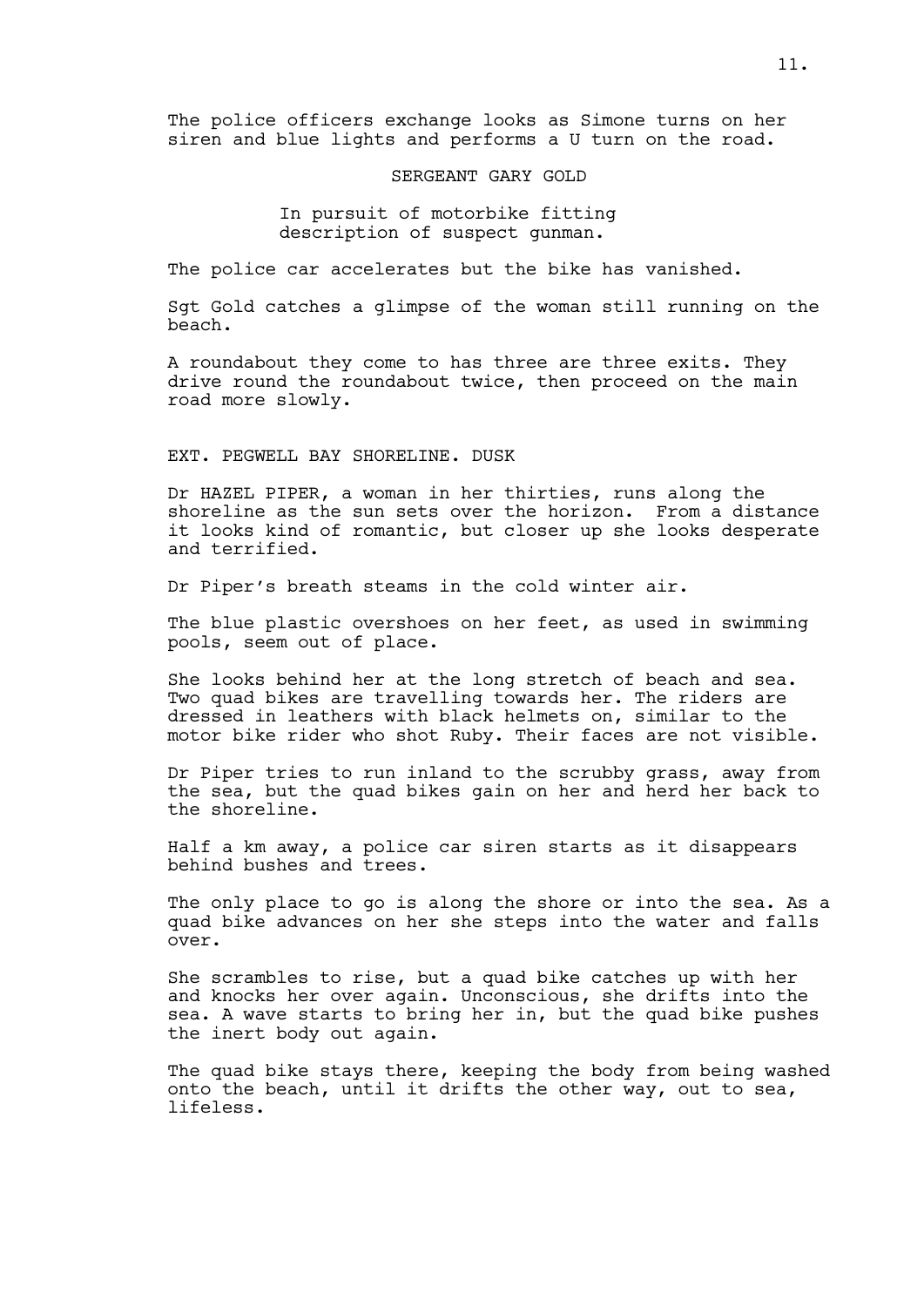The two quad bike riders, who are wearing black leathers and opaque black helmets nod and drive back the way they came on their bikes, heading towards the sunset.

EXT. CAR PARK NEXT TO PUB AND TOW PATH - DUSK

There are three police cars and two ambulances in the car park.

Gold and Silver screech to a halt and climb out of their car. Through the open doors of the ambulance next to them they can see a woman wrapped in a silver blanket, head half covered in a dressing and bandages, being attended to by a paramedic as she lies there.

A second person, in a zipped up bodybag, is being wheeled on a stretcher to the other ambulance.

Gold hurries over to the tow path, while Silver approaches the paramedics wheeling the stretcher.

The paramedic gives a grim shake of the head at Silver.

INT. SCHOOL HALL - DAY

A college career's fair. The large, busy hall is full of students milling around stands offering information about various careers. A stage at one end of the hall has a row of chairs as if ready for a school assembly.

A crowd is gathered round the stand closest to the stage where Adam Rolex is chatting to a group of teenage girls The stand is advertising Maiden Voyages. He hands them goodie bags with Maiden Voyages plastered across them.

Glossy posters on the stand show enticing images of two cruise ships, including shots of passengers sailing into the sunset and exotic looking banquets laid out in expensive looking restaurants.

In most of the photos are images of young people working: as hairdressers, beauticians, chefs, waiters, and more.

A woman, authority in her stride, walks on to the stage and turns on the microphone.

> HEAD TEACHER Good afternoon everyone. I'm so pleased to welcome you all today to our career's fair. One thing I know is that you don't want to hear from me today.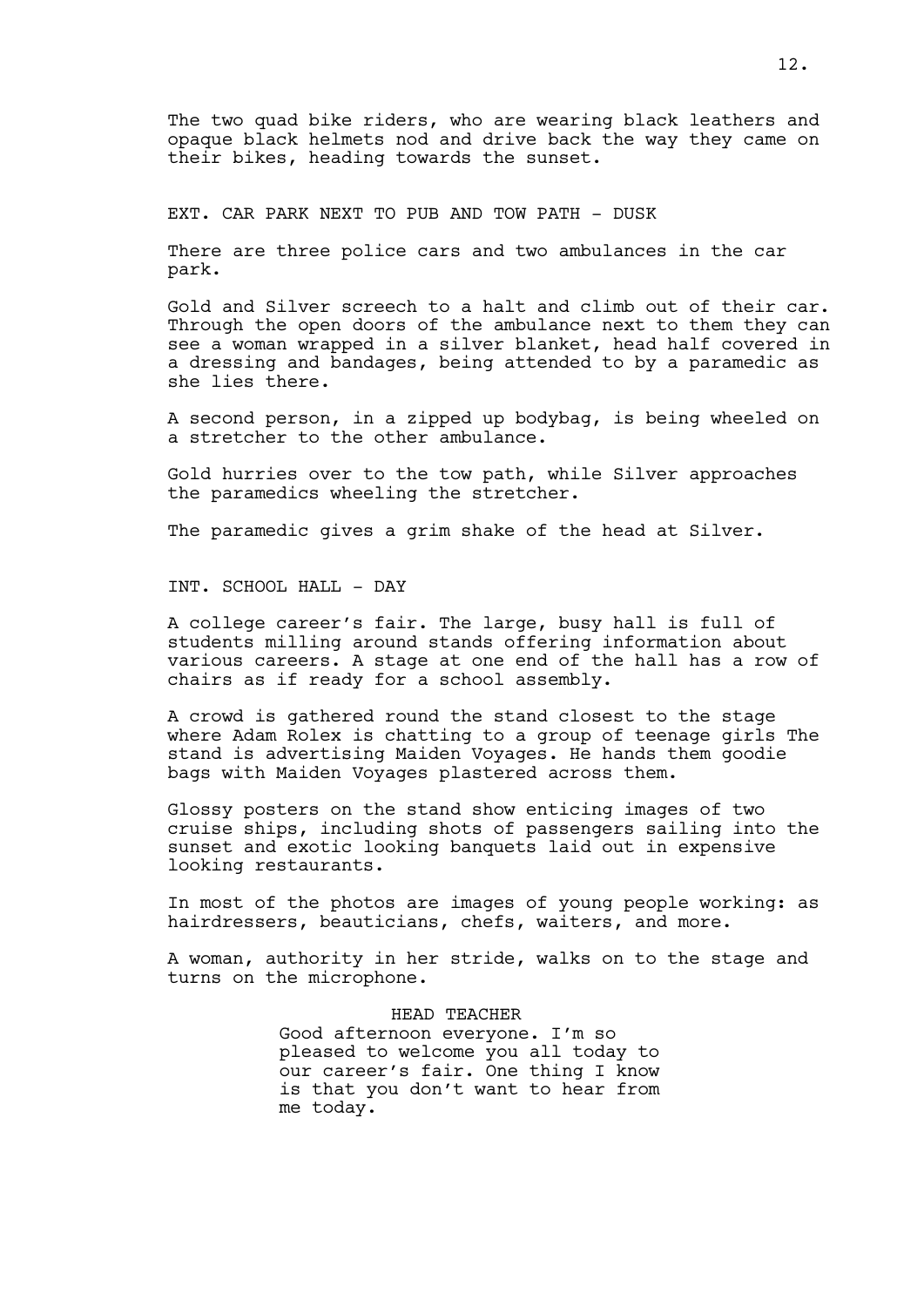There is a pause for a little light laughing, which, when it comes, is rather late and very sparse.

> HEAD TEACHER (CONT'D) So without further ado, I'd like to ask Dr Adam Rolex to come up onto the stage. Adam is a local hero, as I'm sure you all know. He has provided many opportunities for education and training in this locality. From scientific research at Hova Family Centres, to training in catering and many other skills on one of the Maiden Voyage cruise ships. Plus the investment in bespoke courses for local students at Goodwins International Film College; we are very grateful to Adam. More recently, the new skateboarding park has been very popular; possibly a bit too popular with some students.

A titter of laughter goes round the room. Adam looks a little embarrassed as he climbs the steps to the stage.

> HEAD TEACHER (CONT'D) Adam Rolex. Welcome.

A big cheer erupts from the crowd, including a bit of whooping. However, there is one young man, standing watching, who looks as if he'd like to throttle the rich philanthropist standing in front of him.

Adam takes centre stage. He exudes charisma.

ADAM ROLEX Thanks. Great to be here and so pleased you're here today - instead of at the skate park - so you can start your journey to be what you want to be.

EXT. CANAL TOW PATH OUTSIDE PUB - DUSK

Crime scene tape has cordoned off the area. DS Grey is in conversation with the pub owner as they stand outside the now shut door of the pub.

DS Gary Gold shakes his head as he walks over to DS Grey.

DS GOLD How's Lizzie?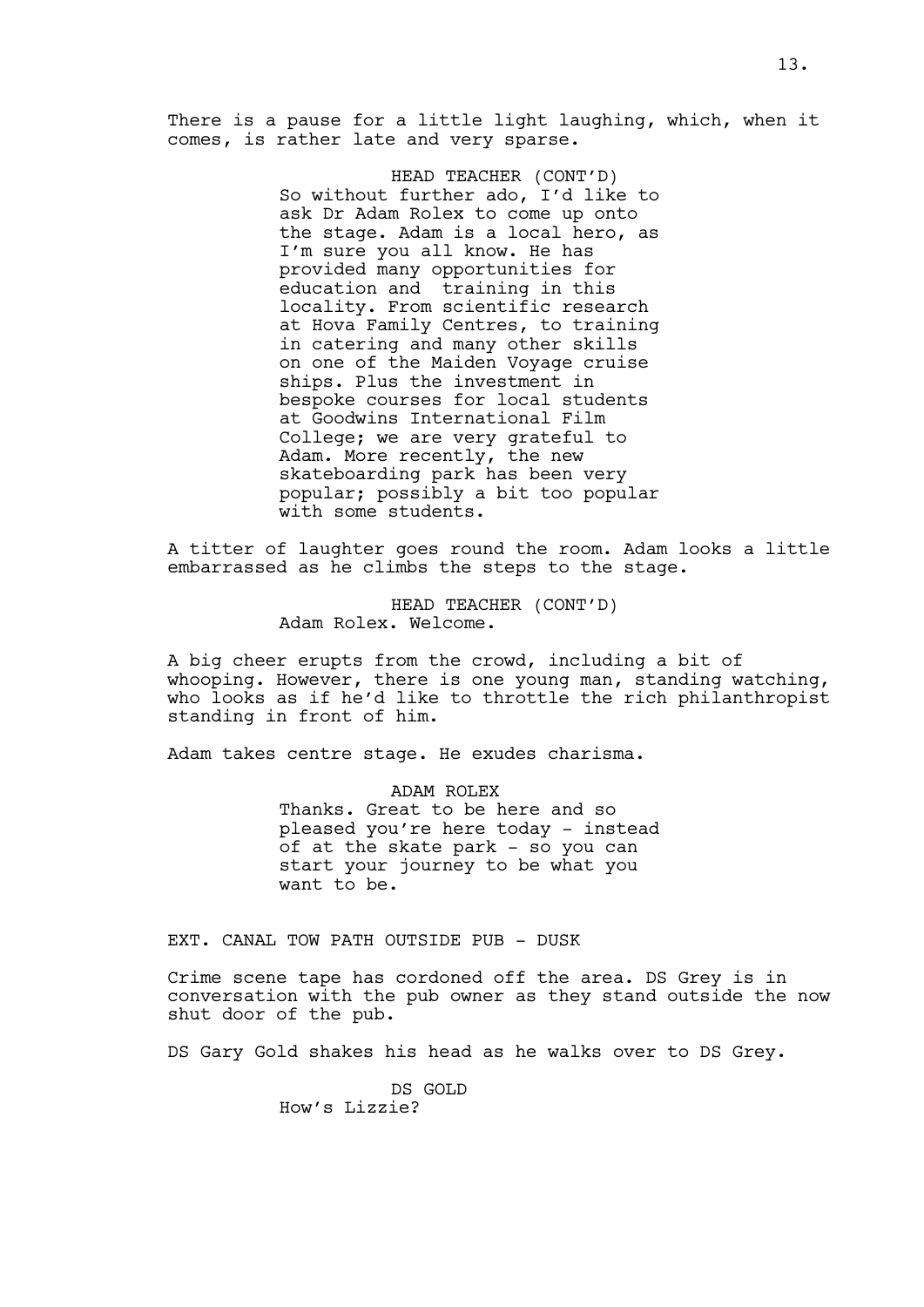DS GREY Not sure. The ambulance is still here. I'm not sure if that's good or bad. The girl didn't make it. The baby is fine though.

There is a moment of silence.

DS GOLD We spotted a bike near Pegwell Bay. Could be the one. The helicopter's on it's way but

PC Silver joins Gold.

# PC SILVER

They're just off with Lizzie. Apparently she's stable. I can start taking statements. The witnesses?

> DS GREY In the pub. You need to go in the car park entrance. Might be quite a lot of info and footage as the girl was, well attracting attention.

PC Silver nods and walks back to the car park. DS Gold looks over at Clothilde Dubois's houseboat

> DS GOLD What do we know about this? Who's the woman?

DS Grey shakes his head.

DS GREY Clothilde Dubois. PC Smith has taken her and the child to that Sholden clinic for a check up. Wouldn't go NHS.

DS GOLD If she's French she might have to pay for it now.

DS Grey raises his eyebrows.

DS GOLD (CONT'D) I just mean, that could be why she didn't want to go to the hospital.

DS Grey gives a shrug.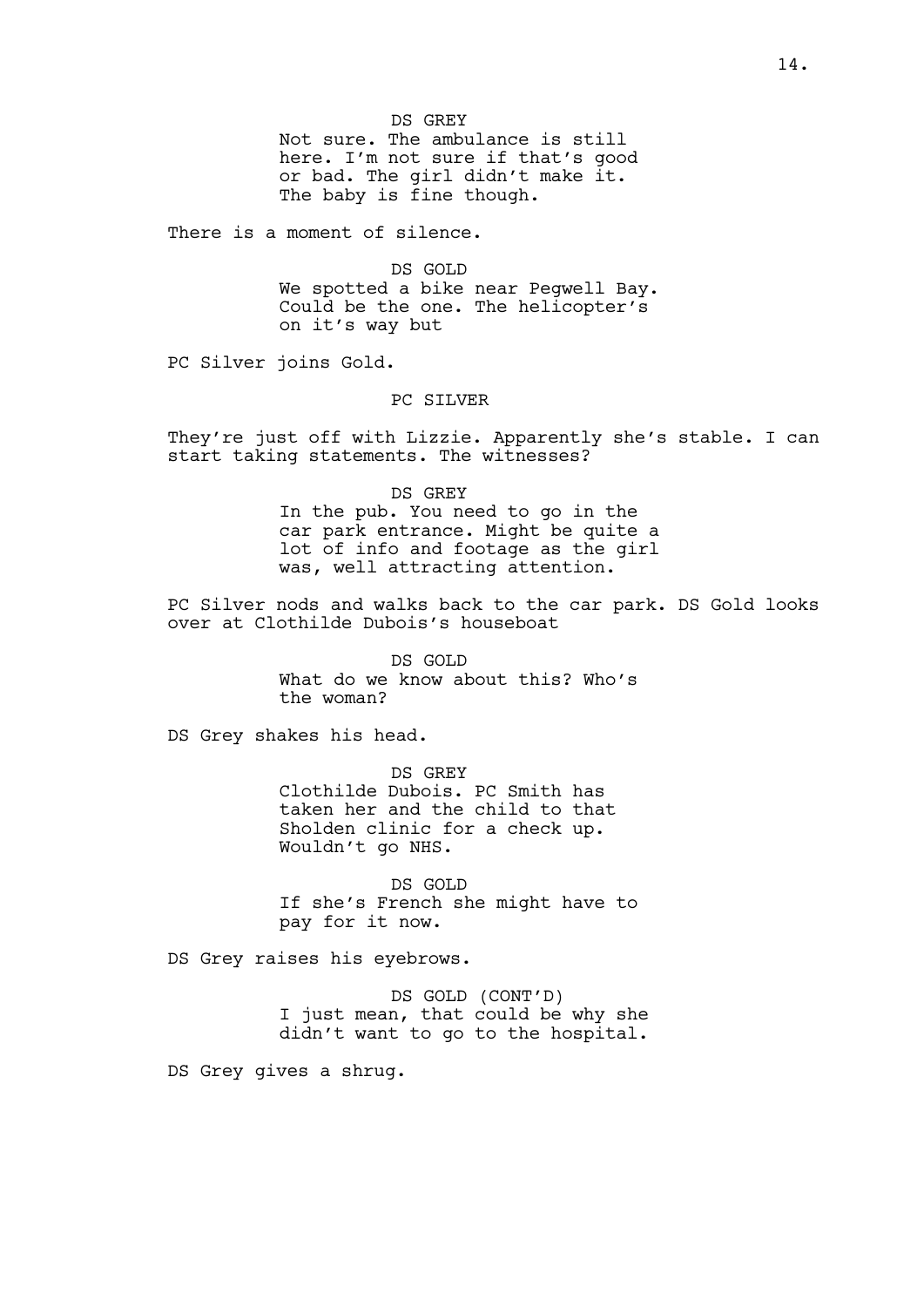### DS GREY

Do you want to make yourself useful and give PC Silver a hand?

INT. HOSPITAL CORRIDOR - DAY

RICHARD LAYZELL, lizzie's husband is sitting beside Lizzie's bed. Lizzie is nowhere to be seen.

DS Grey, carrying grapes and a card, joins him.

DS GREY Richard. How's Lizzie?

Richard stands and shakes Gary Grey's hand.

RICHARD Apparently she's very lucky. Another inch and...

The look Gary gives suggests he knows there had been potential for a very serious injury.

RICHARD (CONT'D)

She may have hearing loss, but they don't think she'll need further surgery. Thank God. But -

Gary nods and looks questioningly at Richard.

RICHARD (CONT'D) The thing is Lizzie is completely devastated by what happened to Ruby.

Gary shakes his head and grimaces. He doesn't seem surprised

DS GARY GREY You mean she's thinking about quitting?

Richard nods, realising Gary knows Ruby well and he doesn't need to explain more.

> DS GREY I'm not surprised, but I hope not. She's done so much for that girl, well that whole family. She never gave up on the Cooper girls, unlike some people.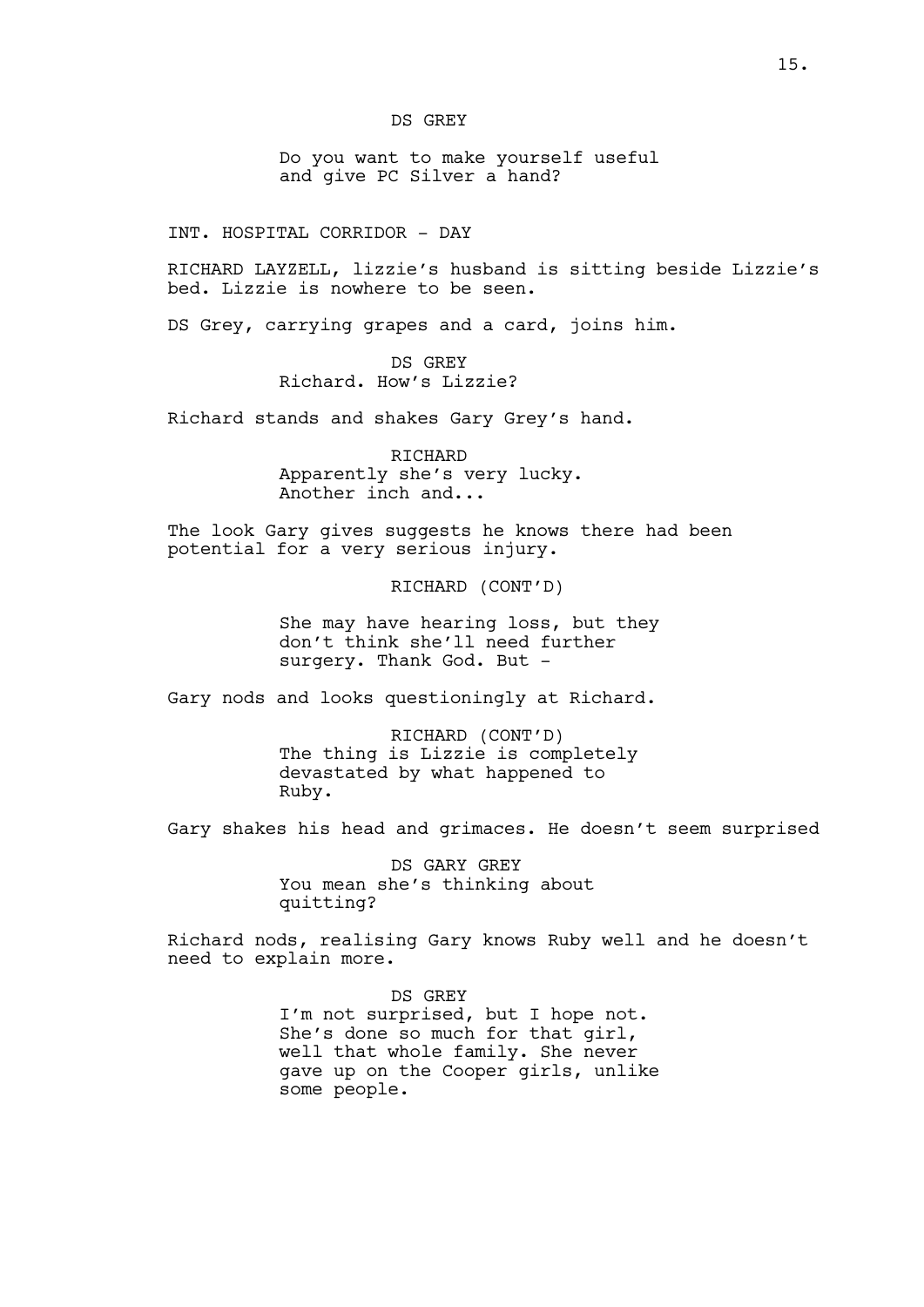The door opens and a nurse comes in with Lizzie in a wheelchair, bandage like a turban round her head. Lizzie looks to Richard then Gary and smiles.

> LIZZIE I can go home tomorrow. And I need to see Scarlet, Ruby's sister.

Gary passes the grapes over to Lizzie. He nods slowly

DS GREY I'm not sure that's a great idea. Wait a bit maybe?

Lizzie suddenly looks very tired. But then she sits up and speaks with urgency.

> LIZZIE I have to talk to her. Tell her what happened.

Gary seems reluctant, but Lizzie fixes him in her gaze.

DS GREY Well I'll see what I can do. But you need to look after yourself. Don't make any decisions about work yet Lizzie. Wait until you're better.

Lizzie looks slightly troubled and pauses before replying.

LIZZIE

Maybe.

Gary nods, then passes over the grapes and card and makes for the door.

> DS GREY I'm glad you're ok. You're missed you know. Even Johnson noticed you weren't there this morning.

Lizzie smiles, but she looks exhausted. Gary leaves the room. Lizzie looks up at Richard.

> LIZZIE I don't think I can do this any more.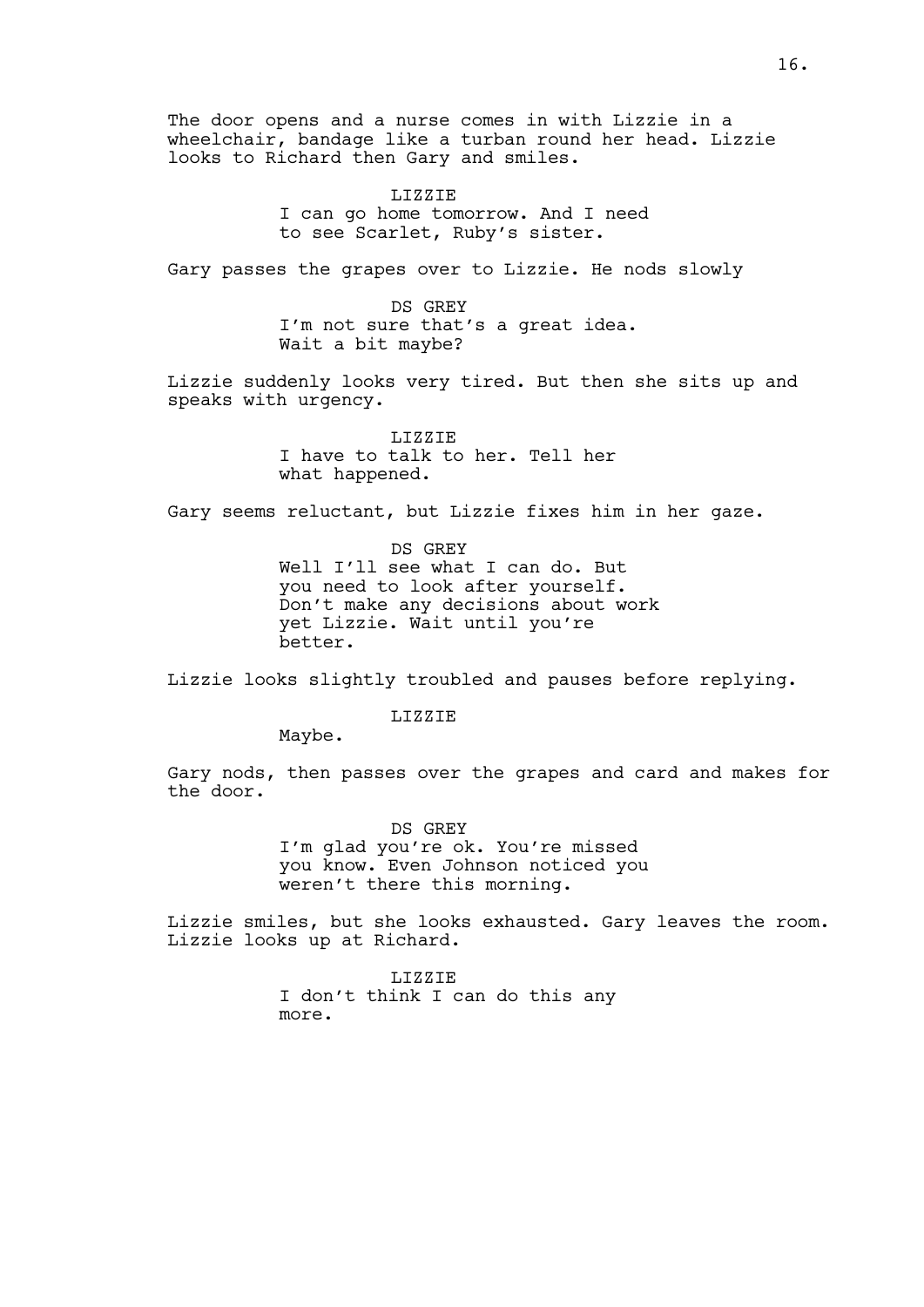# INT. GOODWIN'S INTERNATIONAL FILM SCHOOL BAR - NIGHT

A dozen students, all aged about 18 form a noisy group around a large table. With them is an older guy, with a lanyard saying tutor around his neck.

> **TUTOR** So that's a wrap! I'm proud of you all. You got through this and I hope you feel it's been worthwhile. So here's to you.

EXT. PEGWELL BAY OFFICE BLOCK- MORNING

The scene is grey and bleak. The former Hoverport is a mass of broken concrete slabs, with a few weeds forcing themselves up where they can. The sea is uninviting and the surrounding grounds flat and sparse.

A 3 storey office block, the former Hover port building, looks in need of a facelift from outside. A number of security cameras and alarms are in evidence, but they look fake.

Adam Rolex, parks his vintage yellow Ogle in front of the building.

A second car appears, a small runaround type, following the same route from the main road, down the track to the building. A young woman, lEAH steps out of her mini. She is tall, blonde and could be a model.

Adam emerges from his car and greets the young woman formally before ushering her towards the building.

She looks uncertain.

ADAM ROLEX Follow me please. It's warmer inside.

LEAH This doesn't look like the place in your brochure.

Adam laughs.

#### ADAM ROLEX

No, we spend our money on the public face of Hova. But this is where the real work gets done, behind the scenes.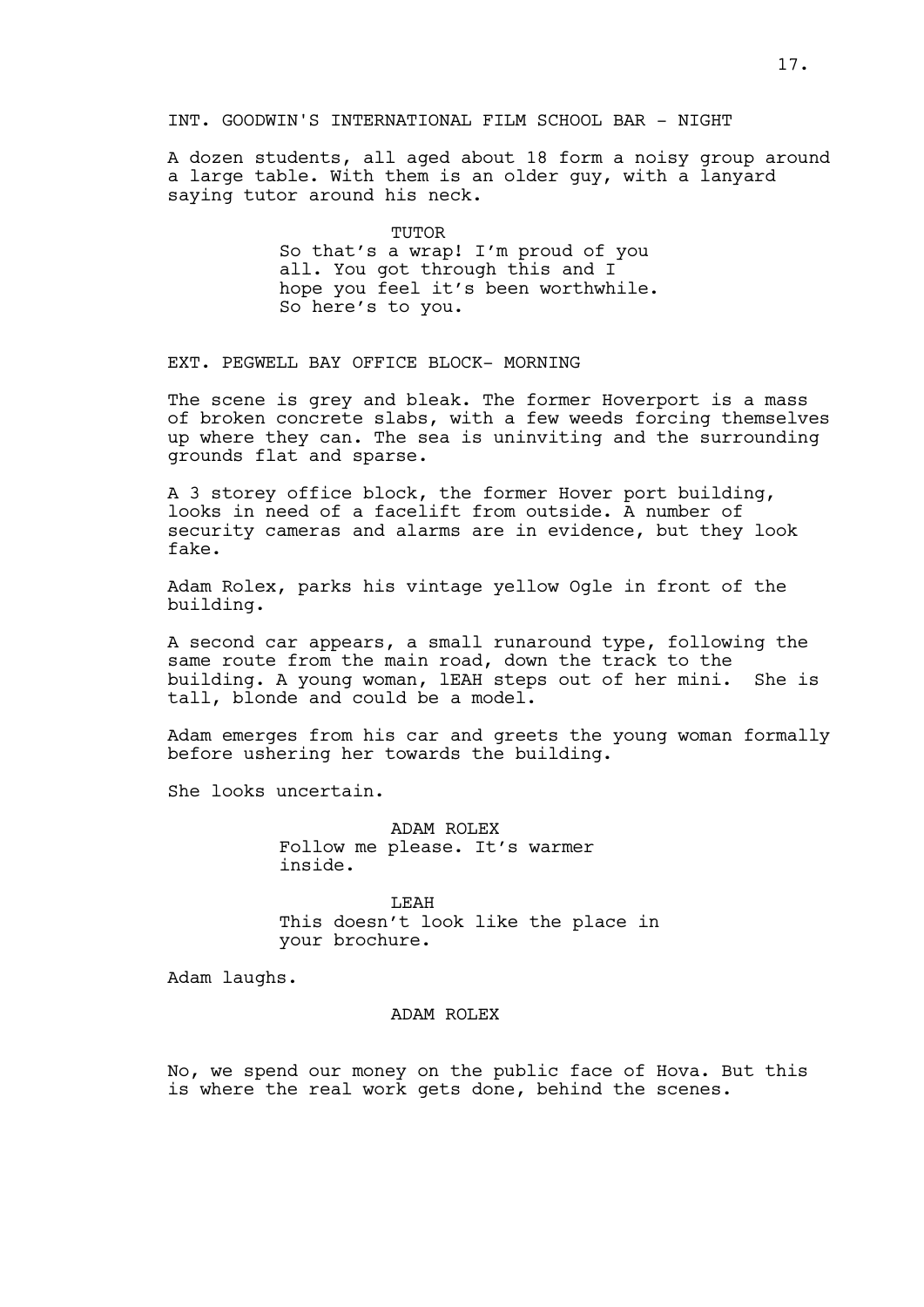They walk into the building, Adam using a keypad and voice recognition to get in. Inside signs point to First floor - HOVA SERVICES and Ground floor - MAIDEN VOYAGES'.

Inside the lobby, the security is more obvious. A man sits at a desk in front of multiple screens displaying areas inside and outside the building. As well as an entrance to Maiden Voyages, there is a staircase and two lifts.

Leah follows Adam to one of the lifts and he presses the button for the first floor.

# LEAH This is safe isn't it?

Adam smiles, though it doesn't reach his eyes. But he nods.

ADAM ROLEX Safe, of course. But it's a sensitive area, so we don't advertise our more specialist services.

INT. FIRST FLOOR HOVA LAB - DAY

The doors open to a large white laboratory, with three or four scientists in white coats and goggles working at benches with expensive looking equipment.

A young scientist, JACK BOWER, is putting drips of coloured fluid into a set of test tubes in a rack. He lifts his head and nods hello at Adam as he passes him.

> JACK BOWER Did Hazel say when she'd be back?

Adam stops and turns to face Jack. He shakes his head slowly.

ADAM ROLEX Very bad timing isn't it. Sandy might know.

Adam nods in the direction of Sandy, sitting behind a computer at a desk. He turns back to Leah and they continue walking through the lab. Jack looks after him.

> JACK BOWER You know that girl you asked me to give a camera to. The skateboarder.

Again Adam pauses, nods and turns to Jack.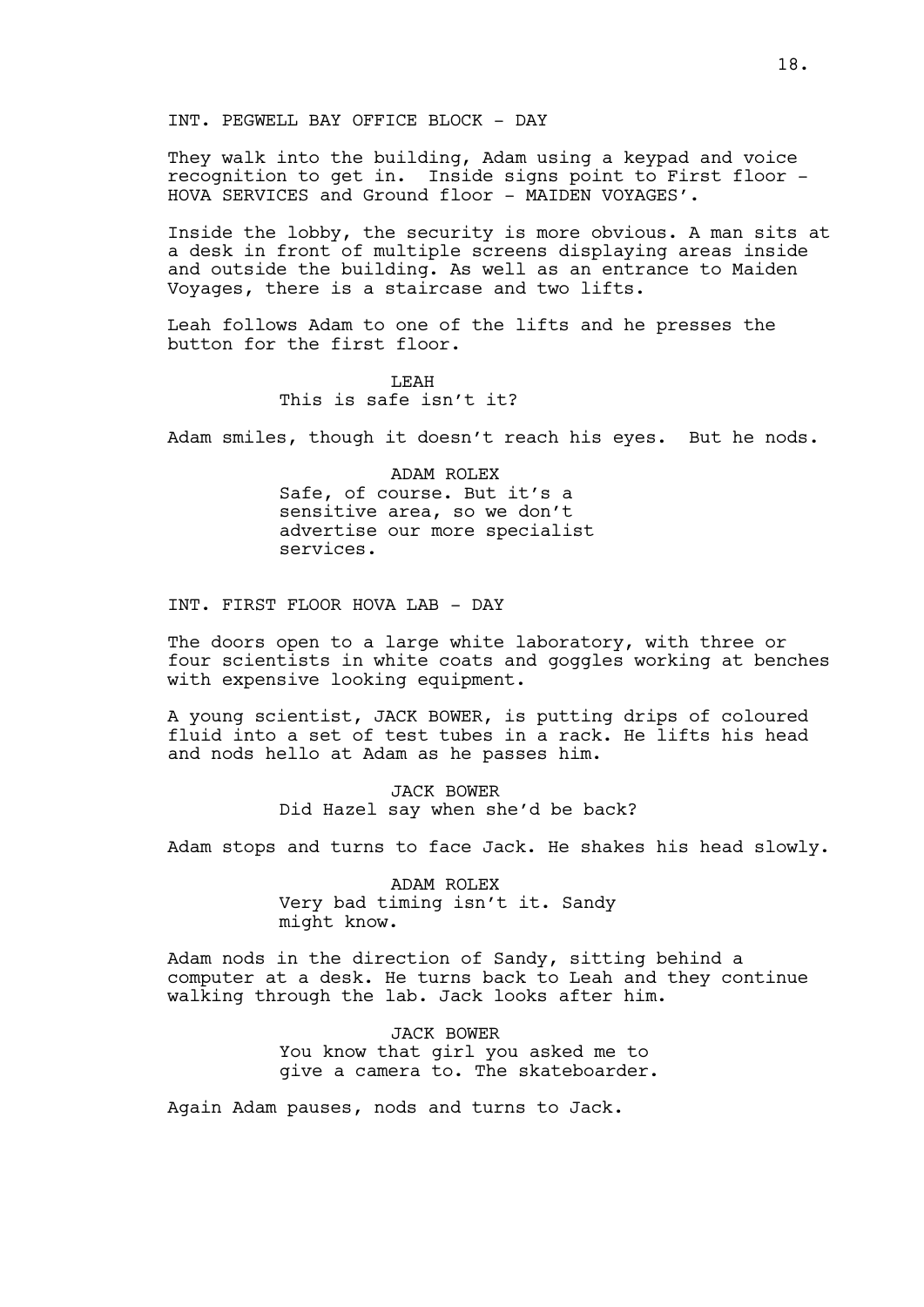ADAM ROLEX What about her?

JACK BOWER She was murdered yesterday.

The colour drains from Adam's face. He stares at Jack and then turns to look at Sandy.

> ADAM ROLEX I didn't know it was her. What a waste. What was her name?

JACK BOWER Ruby. Ruby Cooper.

Adam looks concerned and he muses for a bit.

ADAM ROLEX Sandy, can you find her details and we'll send the family some flowers.

Adam seems to be considering saying something else, but instead he turns back to Leah and leads on through the lab.

At the far end of the lab, Adam opens a door and bids Leah enter an office. This has blinds which are open. The room is furnished with comfy chairs and a bed.

Adam takes Leah's jacket from her and hangs it up on a hook. Then he turns on some lights, moves over to the windows and pulls down the blinds. He moves over to the door and locks it. Leah looks alarmed.

Then with a polite smile Adam speaks.

ADAM ROLEX (CONT'D) If you want to get undressed and on to the bed, we'll begin.

Leah looks at Adam, uncertainty in her face.

INT. SCARLET'S LIVING ROOM - DAY

SCARLET COOPER is sitting watching her tiny baby girl sitting in a baby bouncer, watching a mobile. In another chair sits DS Lizzie Jones, pale looking, with a dressing over her ear.

A series of stunningly colourful abstract framed paintings are complemented with examples of toddler art stuck on a large pinboard in the kitchen area, which looks out over a small back garden. The large fridge is also adorned with pictures by Cody.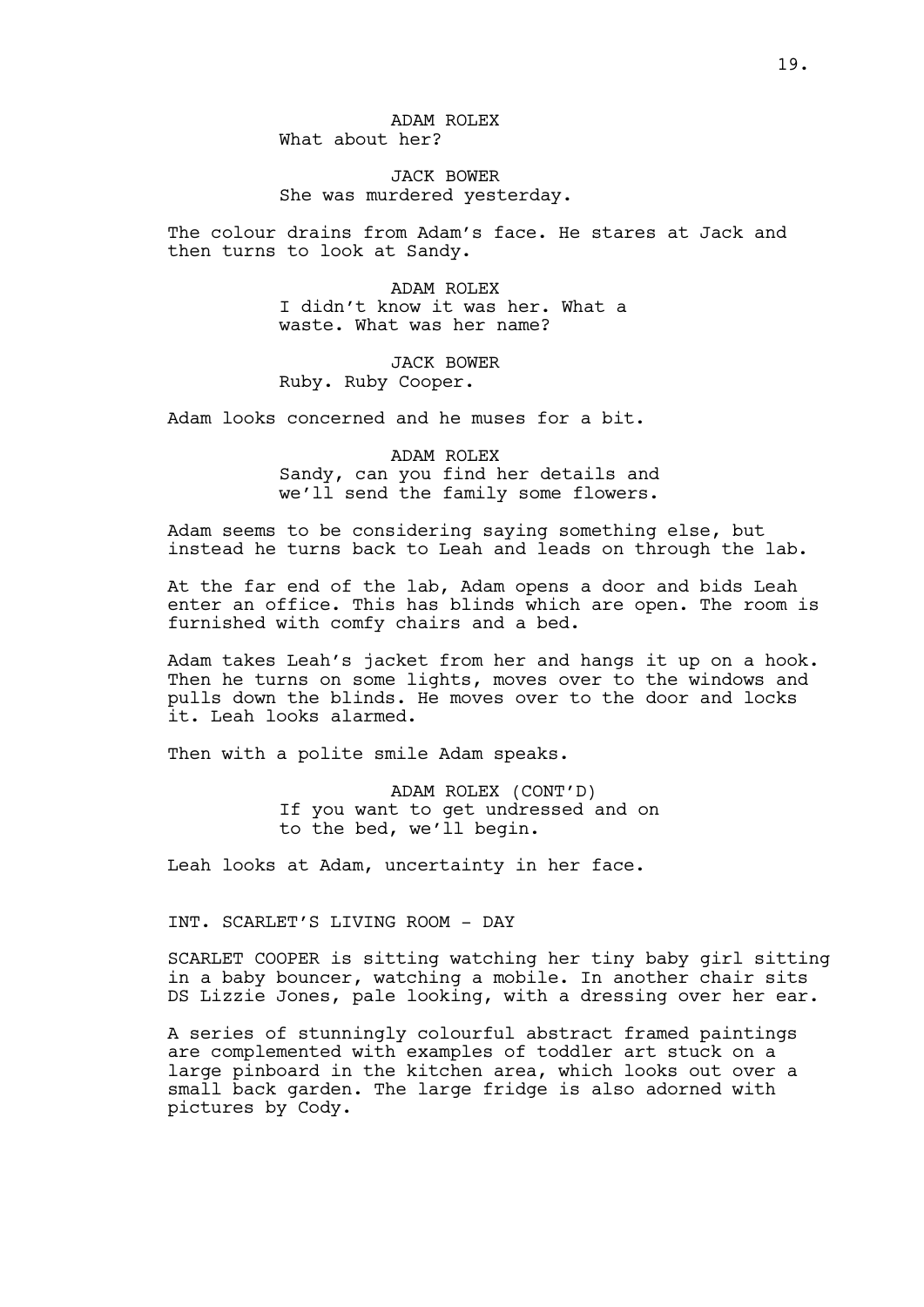There is a photo of Scarlet's family including Ruby, toddler Cody and Scarlet, plus a recent looking one of Scarlet with partner Karl, and a new born baby, Gemmi, still in the photographer's card frame.

There is a wooden baby changing unit and an art-deco standard lamp. On the floor are many toddler toys.

Scarlet looks from her baby to Lizzie as Lizzie speaks.

DI LIZZIE LAYZELL She's beautiful. What a picture of peace and tranquility.

Scarlet sighs.

SCARLET COOPER Now she is. But at night she never stops.

Lizzie nods sympathetically.

Scarlet starts to cry and Lizzie hands her a tissue.

SCARLET COOPER (CONT'D) That's probably what caused it all. It was all so stupid.

Lizzie doesn't speak but waits for Scarlet to continue.

SCARLET COOPER (CONT'D) Neither of us, Karl or me, had slept that night, but we went for a walk and Karl had a text from this French woman who lives on a houseboat. He said he'd have to go and see her.

DI LIZZIE LAYZELL Clothilde Dubois? She has a small baby too.

Scarlet nods.

#### SCARLET COOPER

Karl fixed her bathroom up a few weeks ago. But apparently there was a leak. So I told him not to go. He only had a few days paternity leave. Someone else could do it. He said he was going. So then I stormed off, came home, left him with Gemmi.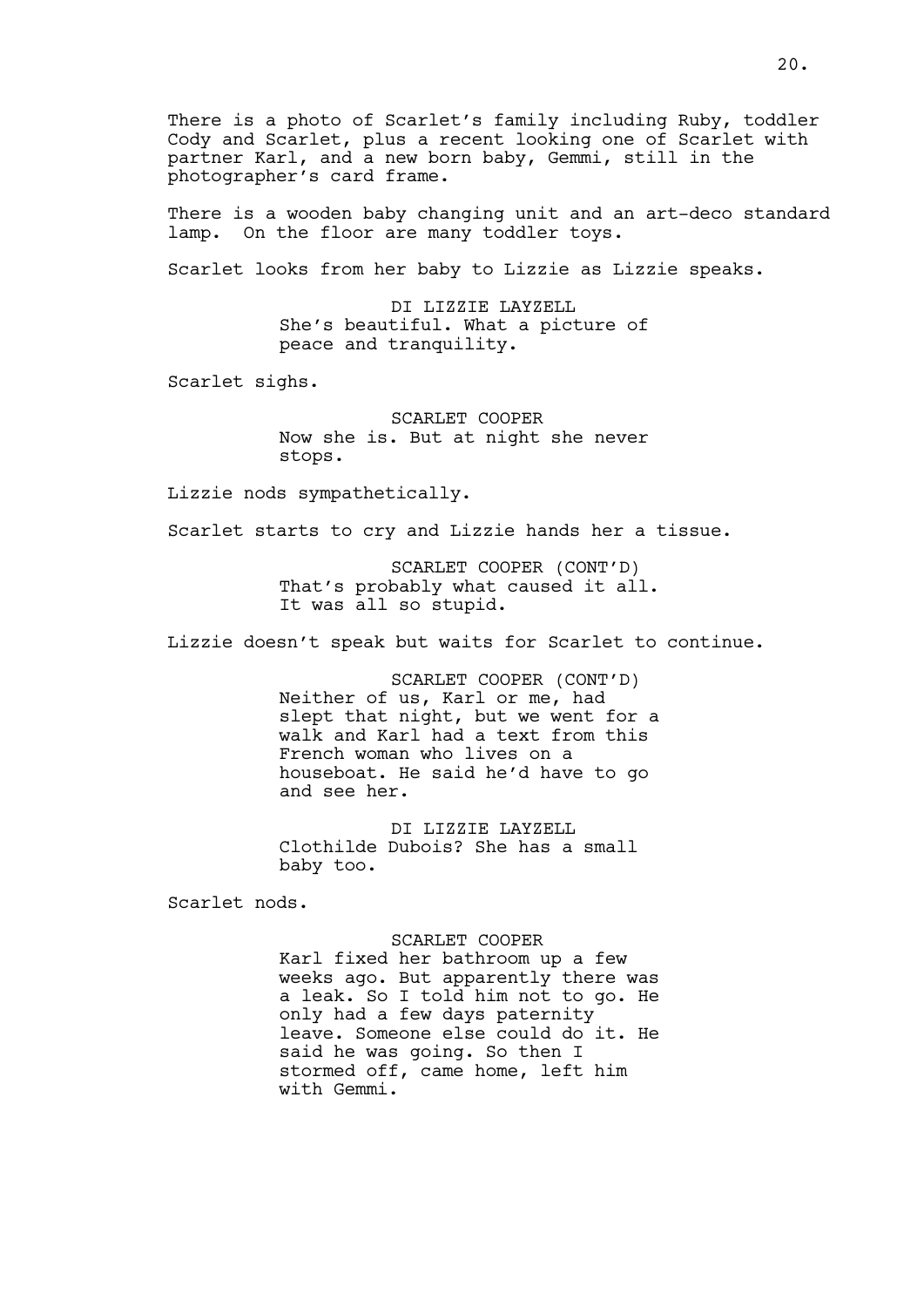DI LIZZIE LAYZELL And Ruby thought he'd taken her.

Scarlet sits with tears running down her face. Gemmi stirs and Scarlet takes her from the chair and cuddles her close.

SCARLET COOPER

I just wish

DI LIZZIE LAYZELL Scarlet. I'm so sorry to ask you this, but can you think of any reason someone would do this to Ruby?

Scarlet just shakes her head.

SCARLET COOPER No. Just find him. Lizzie, please.

DI LIZZIE LAYZELL I know you can't see his face, but do you have any idea who this could be?

Scarlet looks down at a grainy photo of the gunman and shakes her head sadly.

> PC SMITH Could it be someone Karl knows?

Scarlet shrugs.

SCARLET COOPER Karl's such an idiot, but he wouldn't do this. Maybe he was after you. You got shot too. But you rescued her baby didn't you?

Lizzie nods.

DI LIZZIE LAYZELL You've no idea who could have done this?

There is a pause. Scarlet looks at the photo with Karl and the baby, then at the photo with Ruby. Anger mounts in her face.

> SCARLET COOPER Don't you think I'd tell you if I knew. Ruby's my sister. My only fucking family. And now she's gone.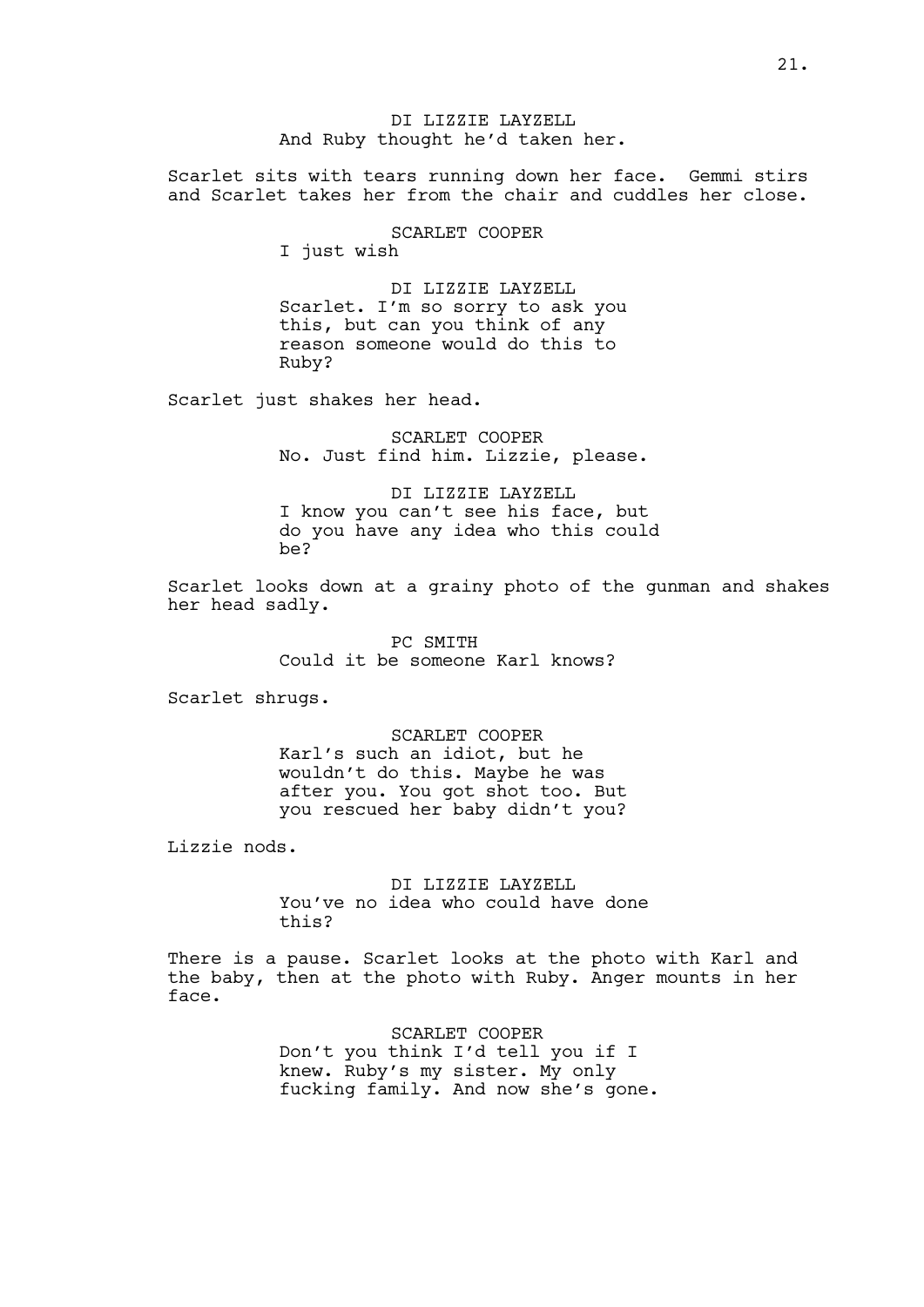Scarlet

Scarlet looks at her phone.

SCARLET COOPER I have to pick Cody up from nursery. I'm late.

DI LIZZIE LAYZELL Do you want a lift?

Scarlet lets out a hollow laugh.

SCARLET COOPER In a police car? That would look good wouldn't it? I'd have shit through my front door by the time I got home. So no.

DI LIZZIE LAYZELL I'm on leave Scarlet. It's not a police car. I came because I want to help, any way I can. I'm sorry.

Scarlet pauses and turns to Lizzie. She nods at her.

SCARLET COOPER I'm not taking any risks Lizzie. But thanks for coming.

Scarlet looks at a box on the table nearby.

SCARLET COOPER (CONT'D) Ruby was loving making films. It was like she'd found her place in the world when you gave her that camera. It was mainly skateboarders, but that's what she loved. The police took her laptop, but there's a separate hard drive there she kept footage on. There might be something on that. Just find the bastard.

INT. POLICE HEADQUARTERS - DAY

DS Grey is sitting in the Chief Inspector's office with some paperwork on the desk.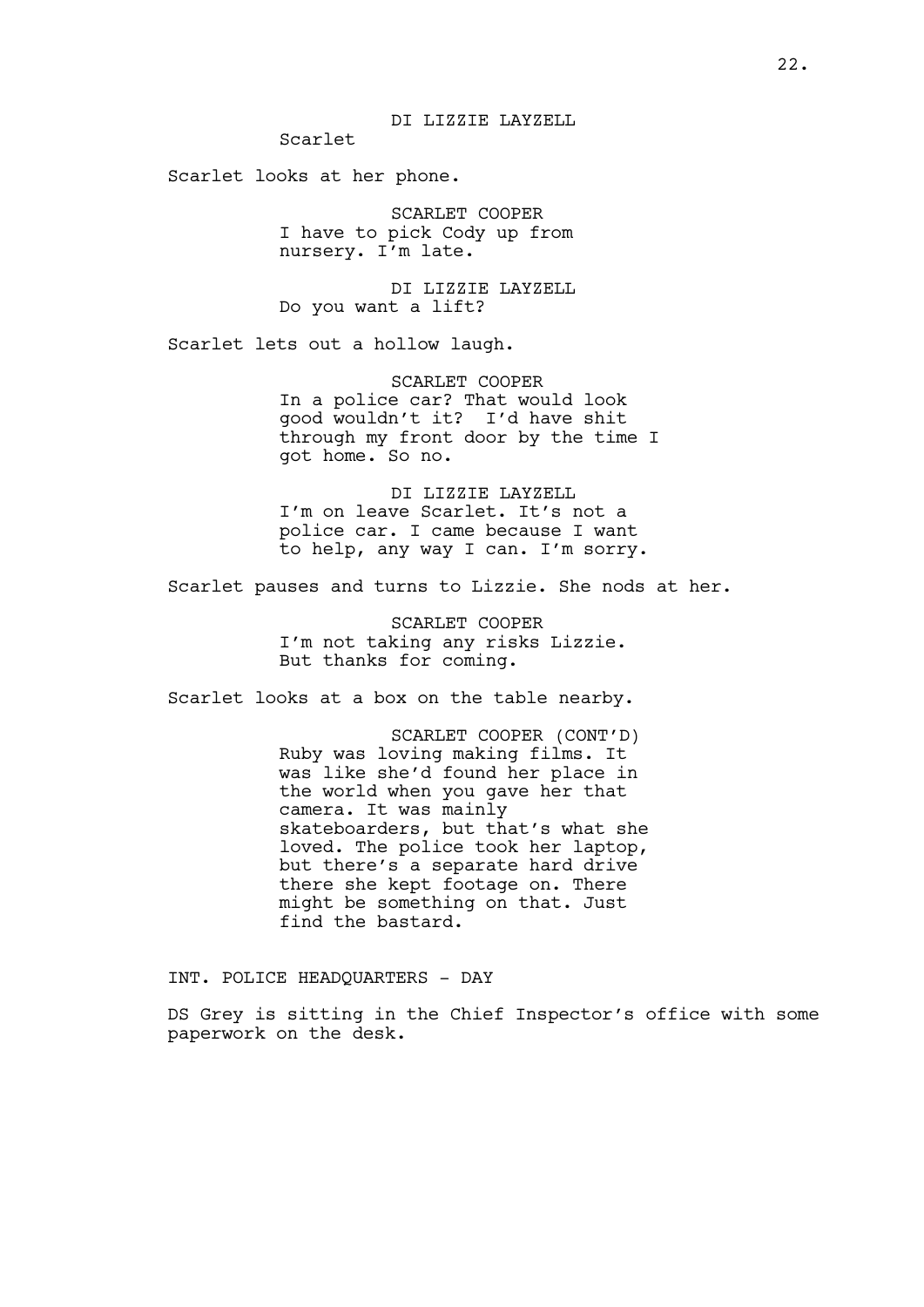# CHIEF INSPECTOR

Busy month. Two murders and attempted murder of a police officer, together with a few missing teenagers and the arson attacks. I hope you have some leads. And how is DS Layzell? Have you managed to persuade her not to leave?

DS GREY It would be a huge loss sir. Youth crime in our area is substantially lower than similar regions, as you know.

The chief inspector nods, but not with a good deal of energy.

CHIEF INSPECTOR Who could replace her?

DS GREY I'm not sure sir. I'm hoping it won't come to that. Perhaps there's a way.

### CHIEF INSPECTOR

How?

#### DS GREY

Lizzie has been considering starting a youth film production company. She did ask for some funding you may remember, but it was turned down.

CHIEF INSPECTOR I remember. Adam Rolex stepped in didn't he? Good high profile link that one.

DS GREY Yes. Lizzie is thinking of training up and building on that.

CHIEF INSPECTOR So, if we want to keep DI Layzell in the force what do you suggest? We do have a little funding available at the moment.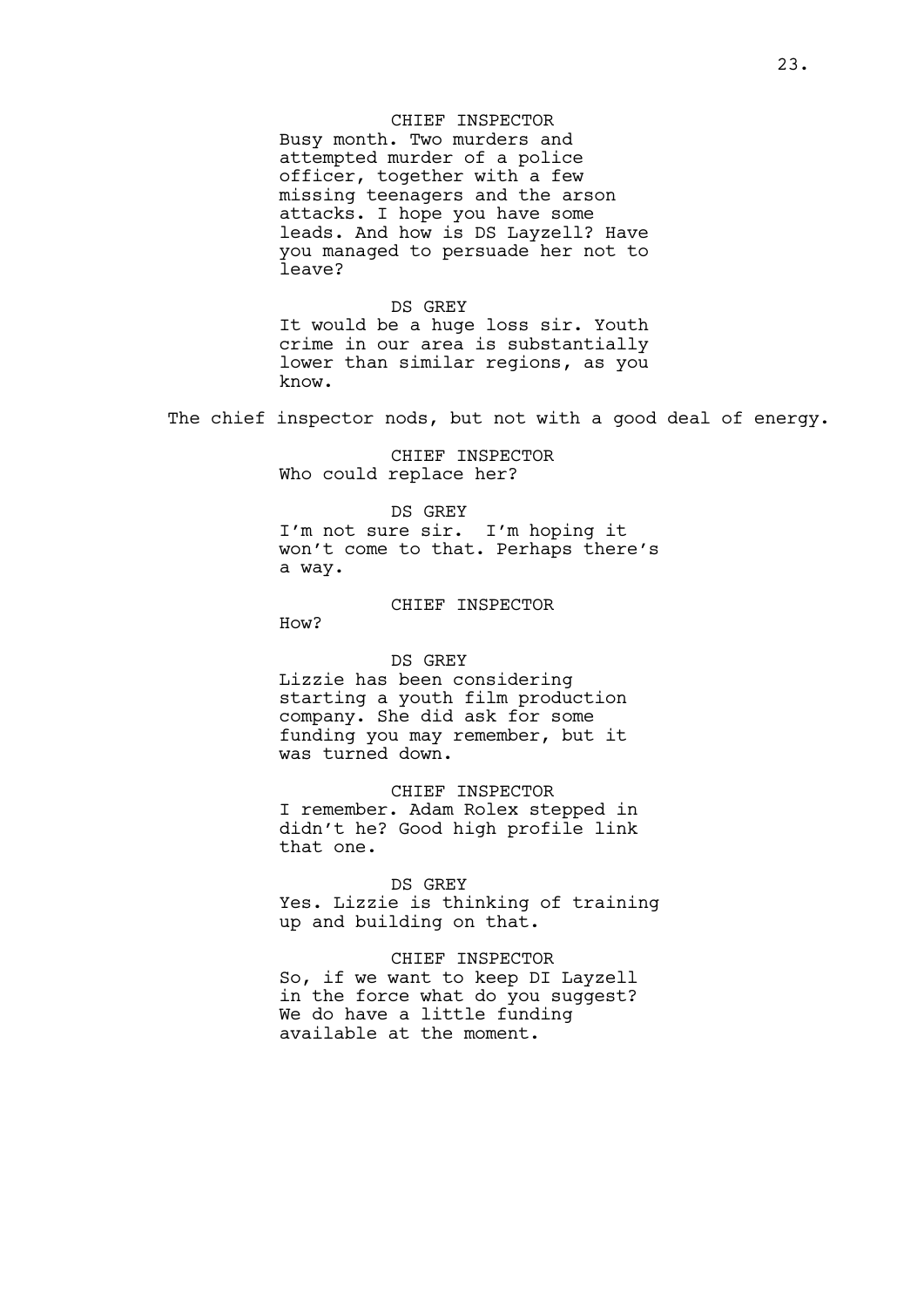DS GREY Maybe you could offer Lizzie a sabbatical, time to recover and time to train as a film maker, so she could offer her expertise, in house.

DS Grey offers a breakdown of what he suggests.

CHIEF INSPECTOR Hmm. Goodwin's Film College eh. Sounds possible. I think Lizzie deserves this. Can I leave you to arrange things?

DS Grey looks as if a weight has lifted on his chest.

INT.INSPECTOR LIZZIE JONES'S HOME - NIGHT

Lizzie and her family, enter the living room, depositing paper parcels of fish and chips on the family dining table.

Lizzie, who still has a dressing over her ear, looks tired and sits on a chair for a moment, before getting up to help Richard fetch plates, ketchup and cutlery for their children.

Euan, who is wearing headphones, brings in a large coke bottle and two glasses. He sits at the table and puts a placemat in front of him.

Lizzie appears with wine and glasses.

Euan carefully pours a glass full of coke and positions it so that everything around his place setting is neat and tidy. He sits down, moving the salt and pepper so that they align neatly with the ketchup.

The room is filled with Christmas stuff. A tree, three advent calendars etc. SARAH JONES, 8, is covered in glittery makeup and tinsel. She clutches a Christmas head dress and is looking very excited.

The rest of the family sit down round the table. It is a bit cramped. Sarah knocks the salt. Euan gives her a dirty look and replaces it neatly.

The family take no notice as this is normal life. Richard picks up his full glass of wine.

> RICHARD So a toast to the fairy of Christmas yet to come.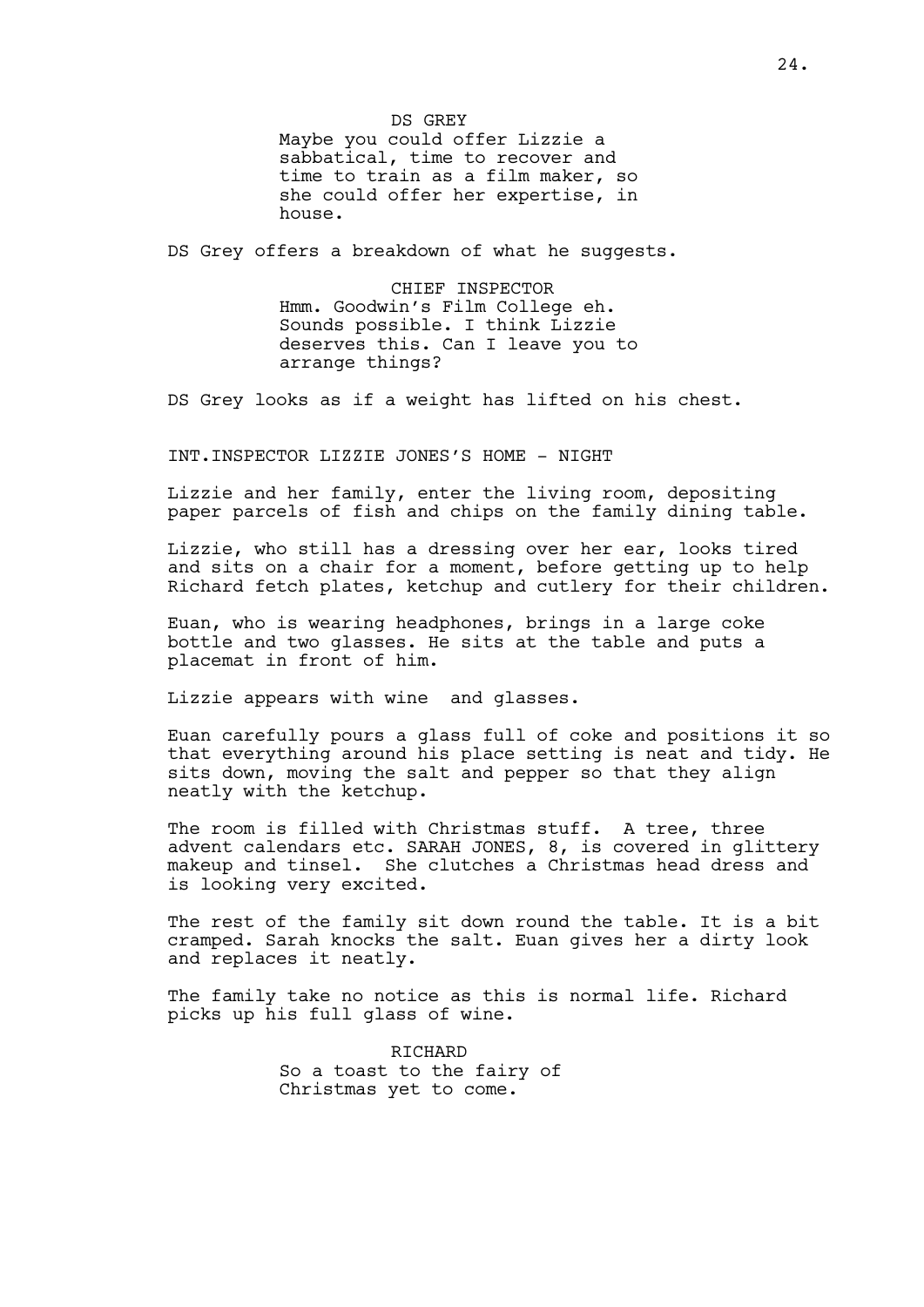LIZZIE A brilliant performance Sarah.

The family tap glasses and tuck into their fish and chips. Euan carefully replaces his glass on the corner of his placemat.

The TV is on in the background with the news about a missing person.

> TV NEWS READER Concerns have been raised about Dr Hazel Piper, whose family say her disappearance is out of character. Dr Piper is an expert in fertility treatment and has advised the government -

EUAN JONES, 12, changes the tv channel, landing on a cartoon film after a bit of channel hopping.

Richard's removes his pained expression and says nothing when Lizzie signals at him to leave their son be. They continue eating happily.

Lizzie answers her phone when it rings.

DI LIZZIE LAYZELL Hello. Hi Jim. I'm fine, how are things in Madrid? How's dad?

Lizzie listens as her brother talks, sipping at her wine.

SARAH JONES Is uncle Jim coming for Christmas?

DI LIZZIE LAYZELL

Hang on Jim.

She shakes her head at Sarah and then walks into the kitchen to carry on the conversation.

> SARAH JONES Can we go to Spain for Christmas?

Richard shakes his head.

RICHARD Maybe next summer.

SARAH JONES Its not fair.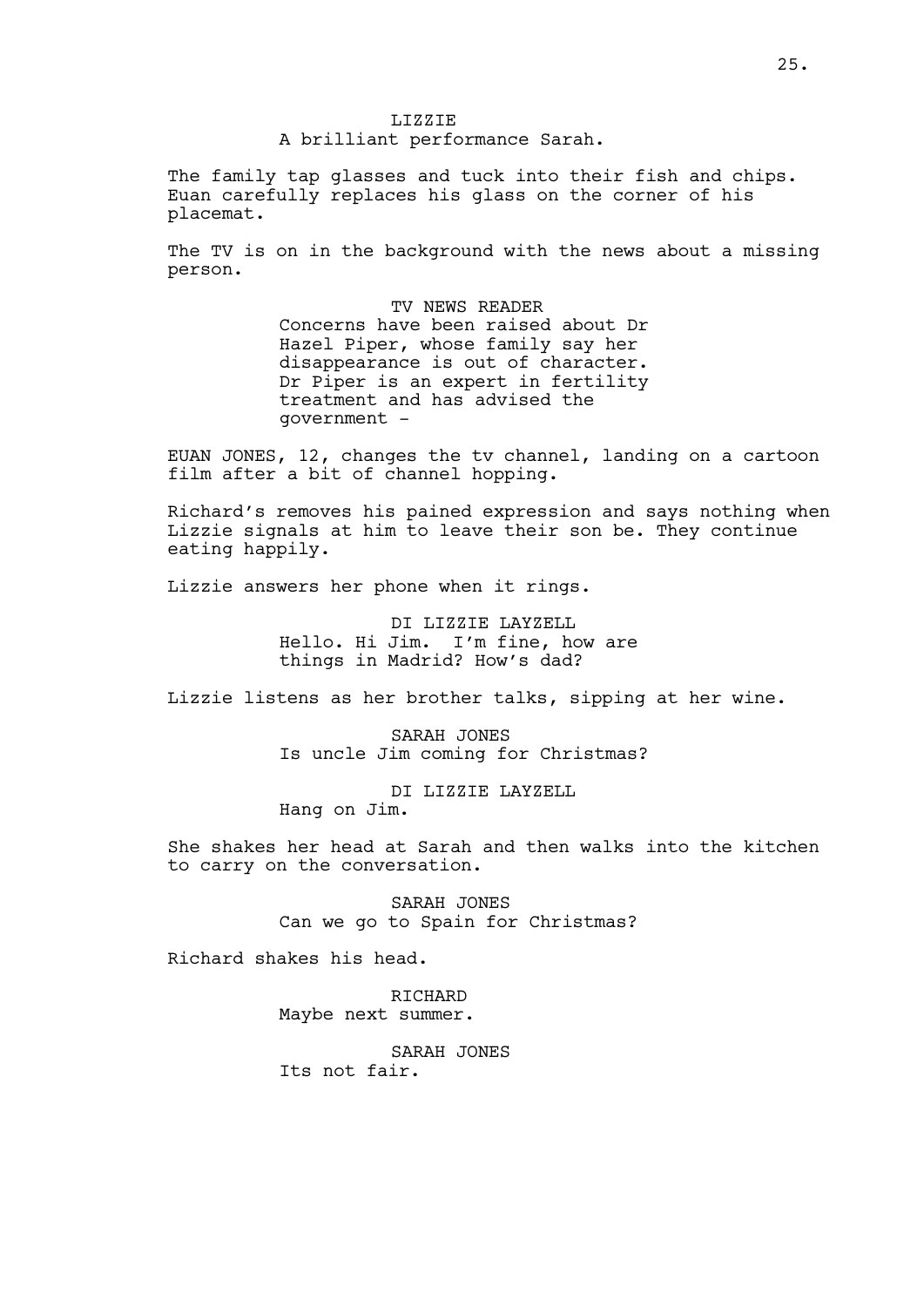Voices are slightly raised from the kitchen and then Lizzie returns. The relaxed look from earlier has gone to be replaced by a frazzled one.

Her family look at her.

DI LIZZIE LAYZELL Dad's had a fall. He wants to come back to England again.

A look passes between Lizzie and Richard suggesting this is par for the course.

> DI LIZZIE LAYZELL (CONT'D) But he won't be able to look after himself.

Richard and Lizzie exchange glum glances at each other.

RICHARD Well, we've no room here.

Lizzie sighs.

DI LIZZIE LAYZELL I know. And he's sold his house.

SARAH JONES Can't we move to your old forest school dad? You said nobody lived there any more.

RICHARD That's because someone burnt it down Sarah.

SARAH JONES They didn't burn it all down. Just the workshops.

DI LIZZIE LAYZELL Yeah, the house is still there isn't it?

#### RICHARD

I don't know what's happening. I was hoping they'd knock it all down and start again. There was some damage to the main house.

SARAH JONES

Please!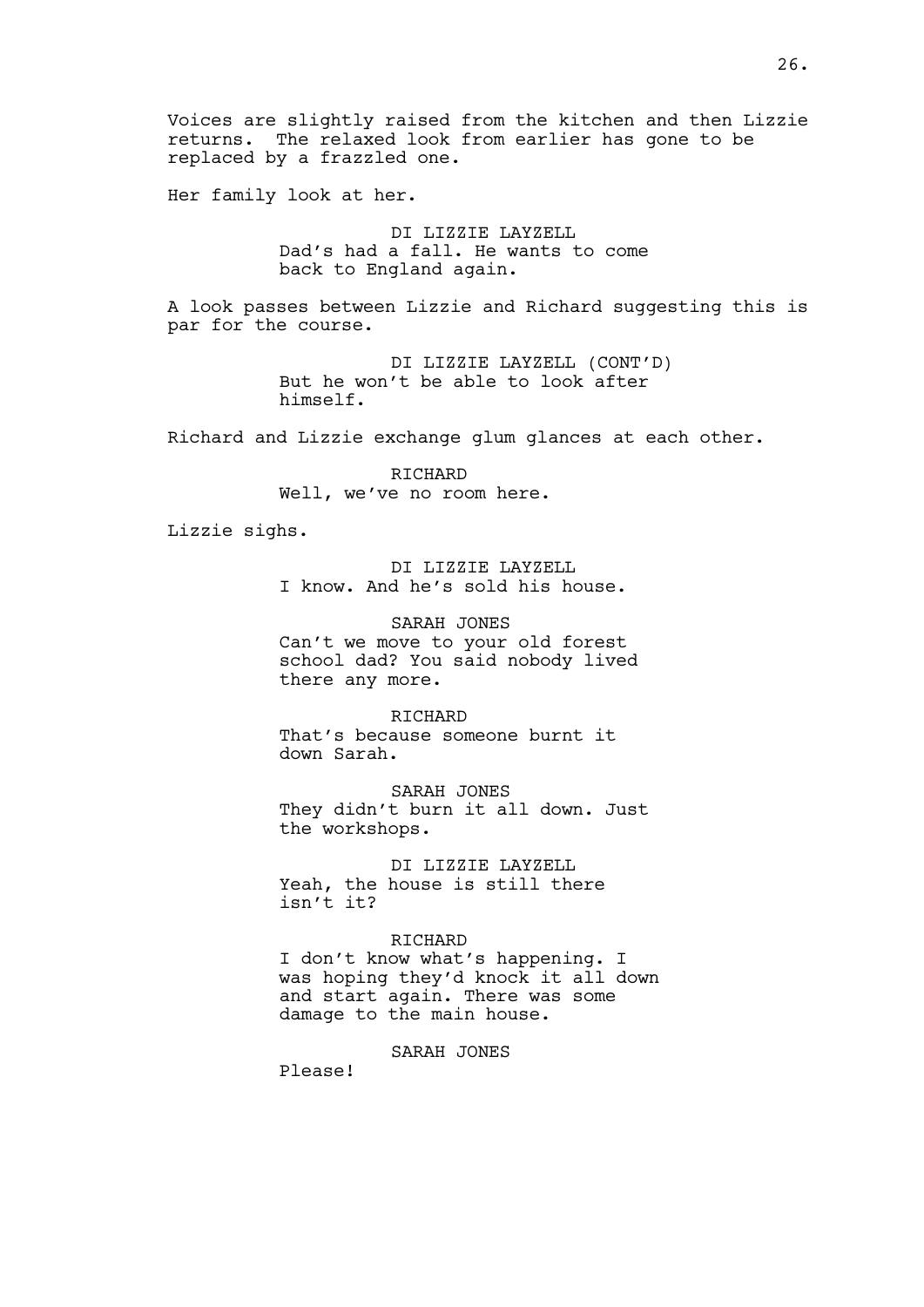RICHARD It's not that easy Sarah.

DI LIZZIE LAYZELL Get in touch with the insurance people. It's been six months Richard and they've done nothing as far as I can see.

Richard sighs.

DI LIZZIE LAYZELL (CONT'D) And if granddad's coming back here, we need somewhere for him to live. With or without us.

Euan turns round from the film he is watching.

EUAN JONES It would be cool dad. Mum might stop being stressed and I could go to another school.

The family all gaze at Euan, but he has turned back to watch his film.

INT. GOODWINS FILM AND MEDIA COLLEGE - DAY

Lizzie is looking uncertain.

She is sitting in a circle with a group of people, mature students at the Film college. There is a mix of ages, from early twenties to people who look in their sixties. Everyone has a lanyard around their neck with their name and photo on it.

Lizzie sits next to MARK, 30, who is next to ROSIE, his partner. They share a backpack of provisions. Next, is GRACE, thirties, a fiery red head.

Sitting on Lizzie's other side is BOB, fifties and LOLA, forties. Opposite sits BRUCE and GINNY. There are a dozen students in all. The tutor, STEVE, is a smiling, positive looking guy in his forties, who is nodding at the confident man talking to the group.

> BRUCE That was before I directed 'The Importance of Being Earnest' at the Barbican. I do think it important to be versatile.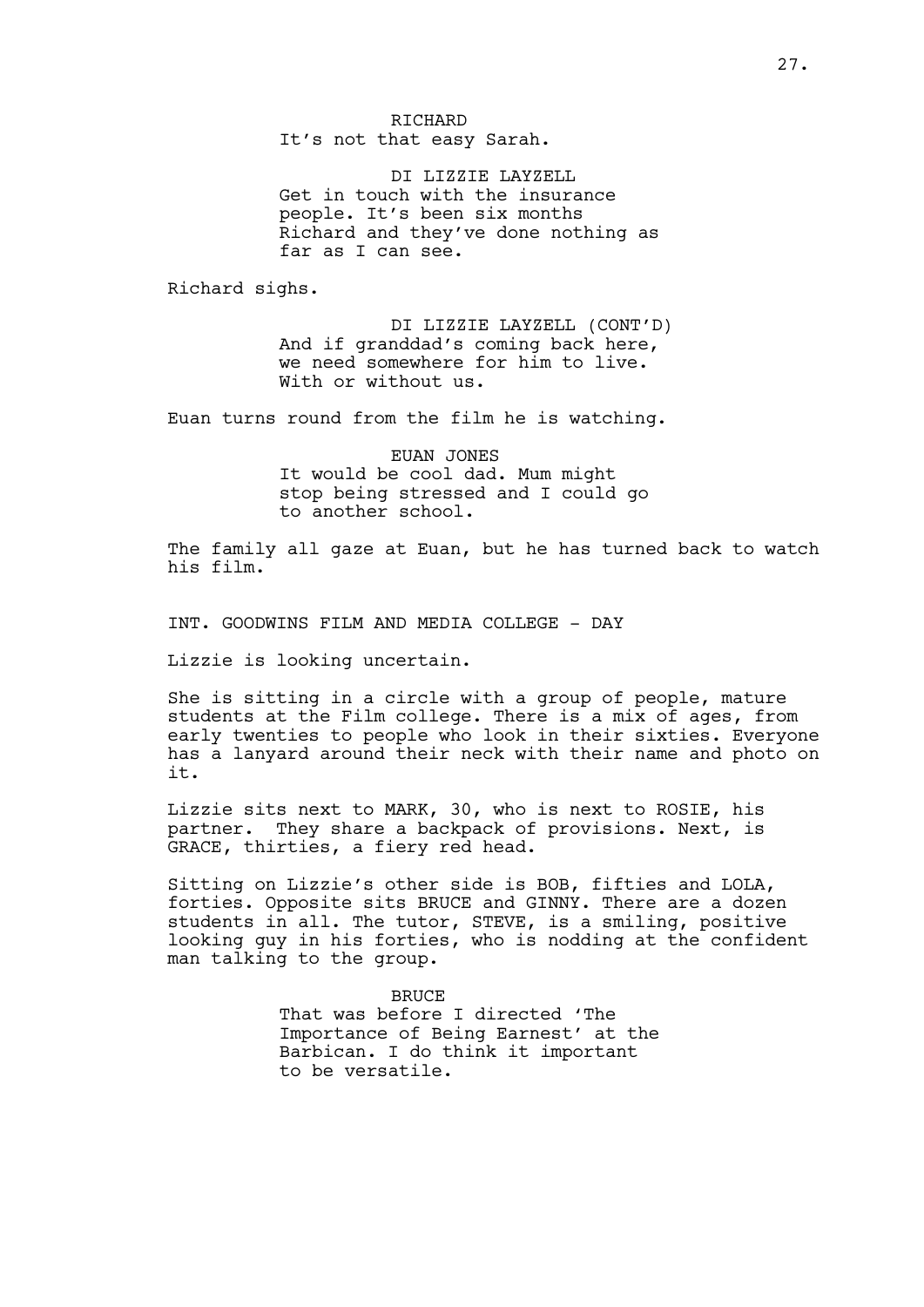Bruce looks at the very slim, blonde actress, GINNY, who is sitting next to him. She smiles and nods.

> GINNY Absolutely. I feel my biggest challenge was trying to gain several stone in order to play Shirley. But it was great experience, learning what it's like to be fat.

> STEVE I didn't know Shirley Valentine was fat?

GINNY Huge Steve. Huge.

STEVE Mark, any challenges you'd like to share?

MARK I've not really done much professionally.

Lizzie looks rather relieved.

STEVE Haven't you worked with David Attenborough?

Lizzie looks in awe.

MARK Just a little. I helped set up some hidden cameras in a hide when we were looking for tigers in Nepal.

STEVE I imagine that was quite a challenge.

Mark shrugs.

MARK I'd say it was a joy. I know I'm going to be challenged on this course with some of the paperwork! Planning is my nightmare.

Mark smiles in a relaxed way as a gentle ripple of laughter goes round the room.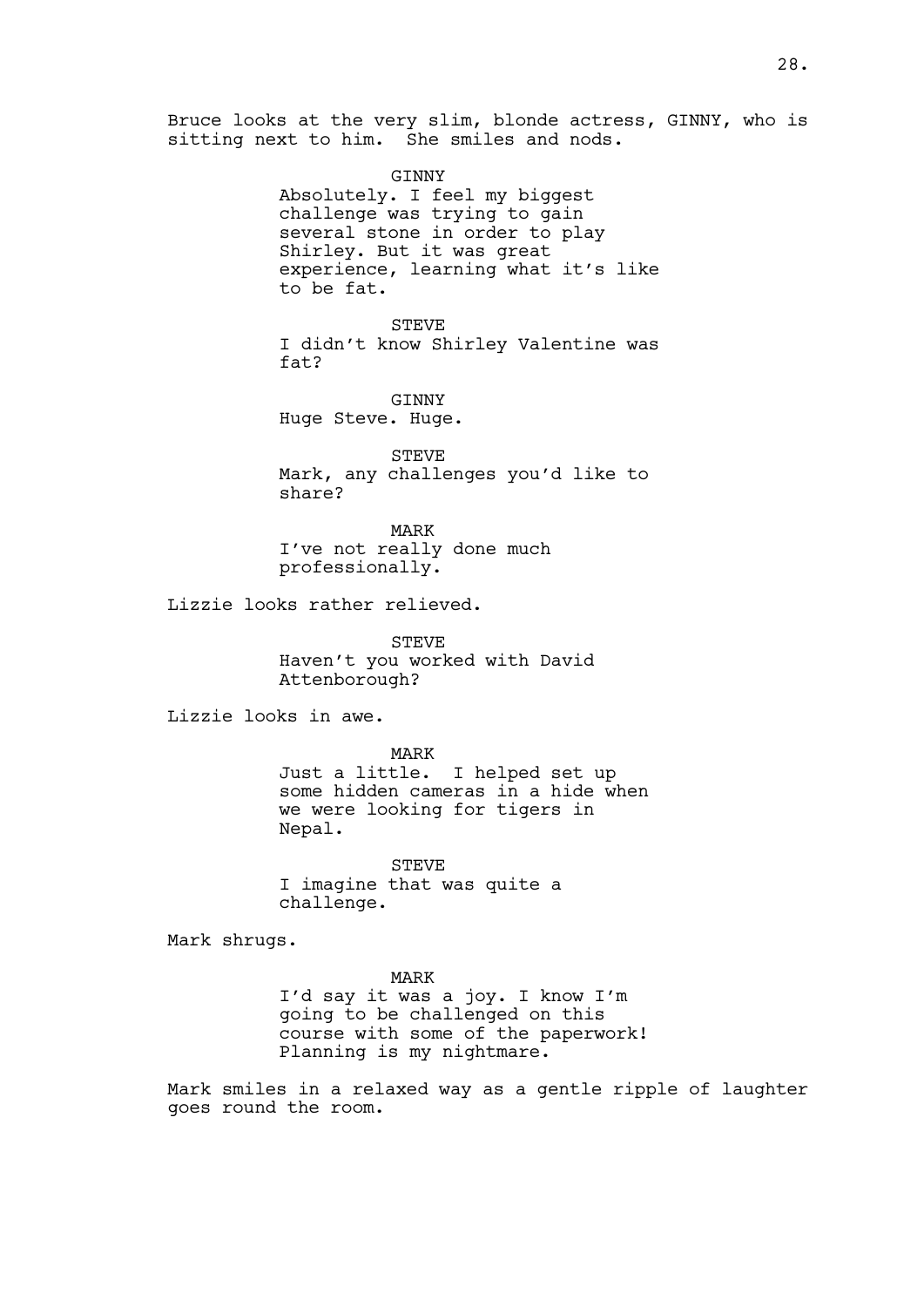STEVE Anyone else like to tell us what challenges they've faced in the film making world?

Lizzie looks down.

STEVE (CONT'D)

 $N<sub>O</sub>$ 

Lizzie looks up and raises her hand.

LIZZIE I can't claim any expertise in film making, so I'm aware this course will be challenging. But I have worked with the Slim Jim Crew, putting together a skateboarding film so feel free to pick my brain if you need any help with identifying rap artists. Really I just love making films, that's why I'm here.

Bruce and Ginny stare and laugh politely, whilst Mark nods and gives Lizzie a big smile. Steve also nods approvingly

> STEVE Excellent and I bet you'll find that experience really useful Lizzie.

MARK I love making films too. I just want to make better ones. Rosie and I are going travelling and plan to vlog our way around the world.

He turns to Rosie and smiles. She smiles back, slightly embarassed.

STEVE

Well, you've come to the right place Mark. Ok. Tomorrow, you'll be making your first film. I've split you into two teams.

Steve hands out red cards and blue cards to the students round the room.

> STEVE (CONT'D) Red team are going to Pegwell Bay, blue team are off to St Margaret's Bay.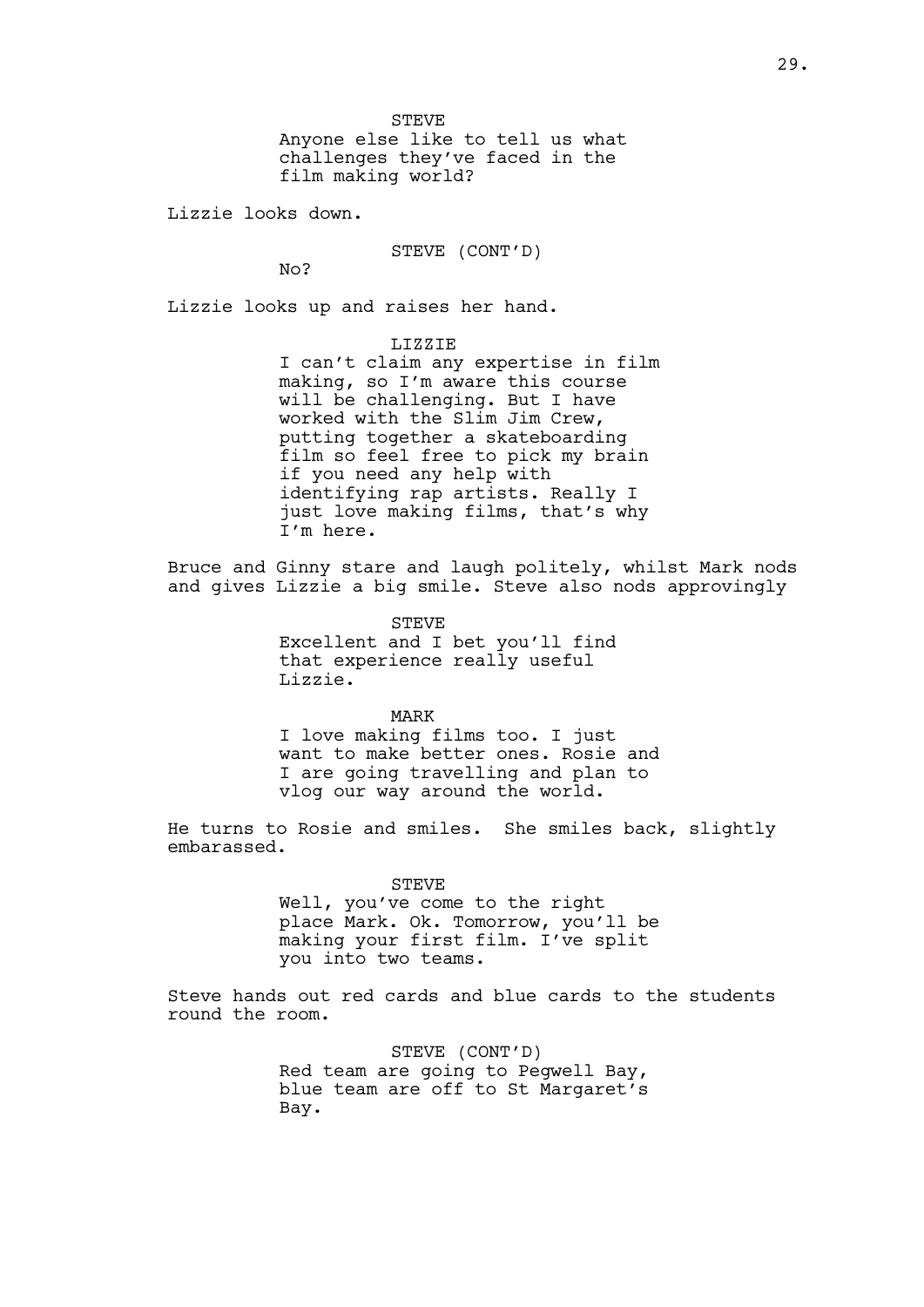### LIZZIE Baywatch time.

### A titter of laughter.

Lizzie colours and looks embarrased.

LIZZIE (CONT'D) Sorry. I don't know where that came from.

STEVE

You're going to make a two minute film about your location, your bay. Make them interesting, unique. Come up with an original viewpoint. And you have some time this afternoon to plan it.

After lunch, we're going to go through the equipment that's available for students to use and you will be able to sign out what you decide you need: microphones, cameras, lighting equipment. But do remember you have to carry this stuff and return it in one piece. Who's got a smart phone - iphone or android.

All the group raise their hands.

STEVE (CONT'D) Great picture quality, nice and light. Perhaps a tripod to steady your shot. Anyway, we'll get going after lunch. So see you then.

Students start to pack up and leave the room.

INT. COLLEGE DINING HALL - DAY

The film school students mingle in the dining hall for meals with a number of long tables filling up. Bette and her team, all wearing white coats with their names on, are serving people. Lizzie is considering what to have.

> **BETTE** Ok my lovely. You're new here aren't you.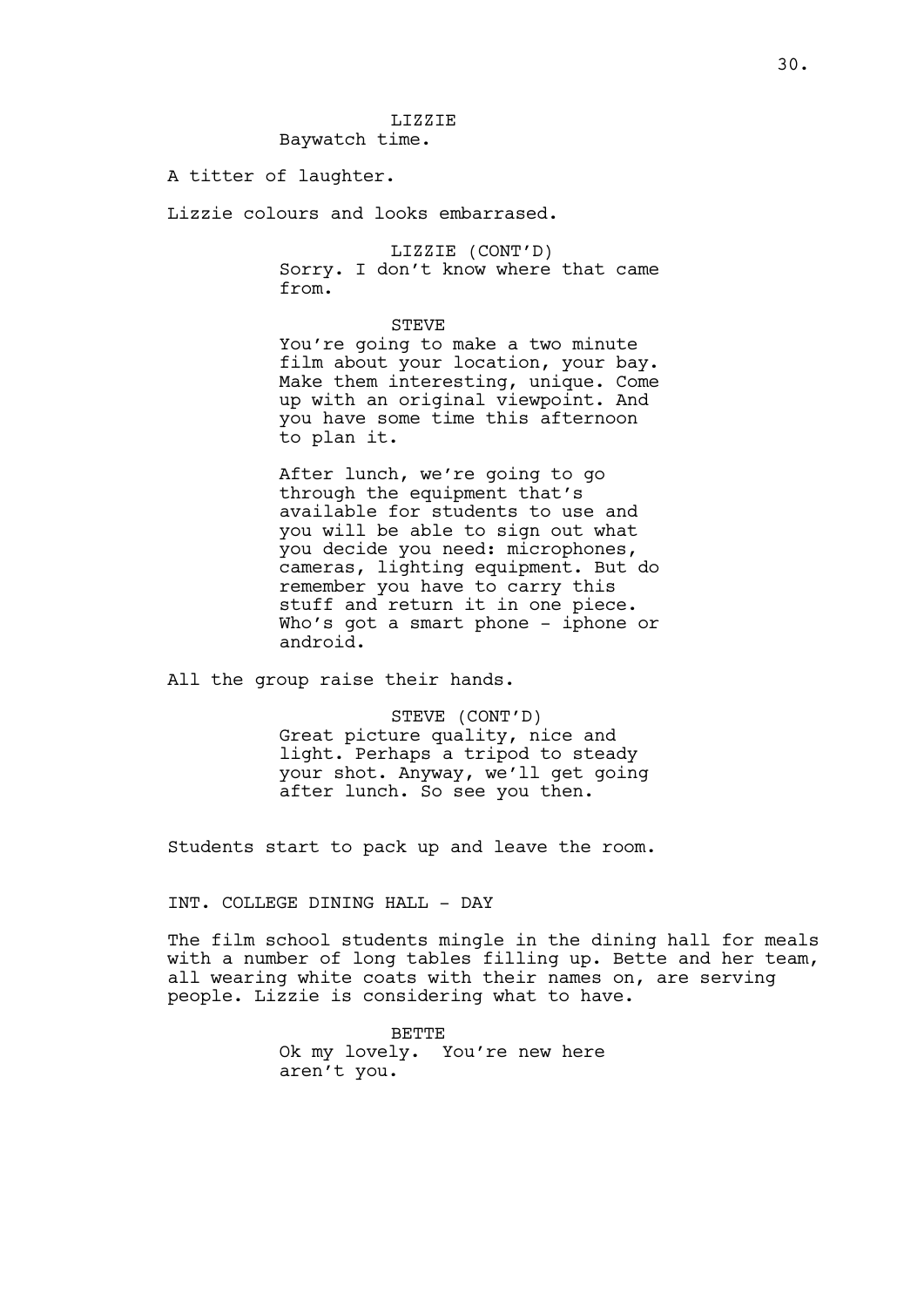DI LIZZIE LAYZELL That obvious is it?

Bette grins.

BETTE Moussaka's good today. It comes with greek salad or chips, or both if you like.

DI LIZZIE LAYZELL Thanks. I'll have it with salad.

Bette starts doling out the food.

BETTE Are you a documentary film maker then?

Lizzie laughs.

DI LIZZIE LAYZELL Not yet. Maybe one day!

BETTE Enjoy your lunch pet. And the course.

Bette looks to the next person to serve and Lizzie moves on with her tray of food.

She sits down at the long table with her group, positioning herself next to Lola and across the table from Mark and Rosie,

INT. BOB'S PEOPLE CARRIER CAR - DAY

Lizzie is in the front passenger seat of a large peoplecarrier type car driven by BOB. In the back are Mark and Lola. They pass a sign marking the entrance to St Margaret's Bay and start descending a steep hill towards the sea.

> MARK Did they use St Margaret's bay as a James Bond setting?

> LIZZIE Wouldn't be surprised. Ian Fleming lived here for a while. As did Noel Coward.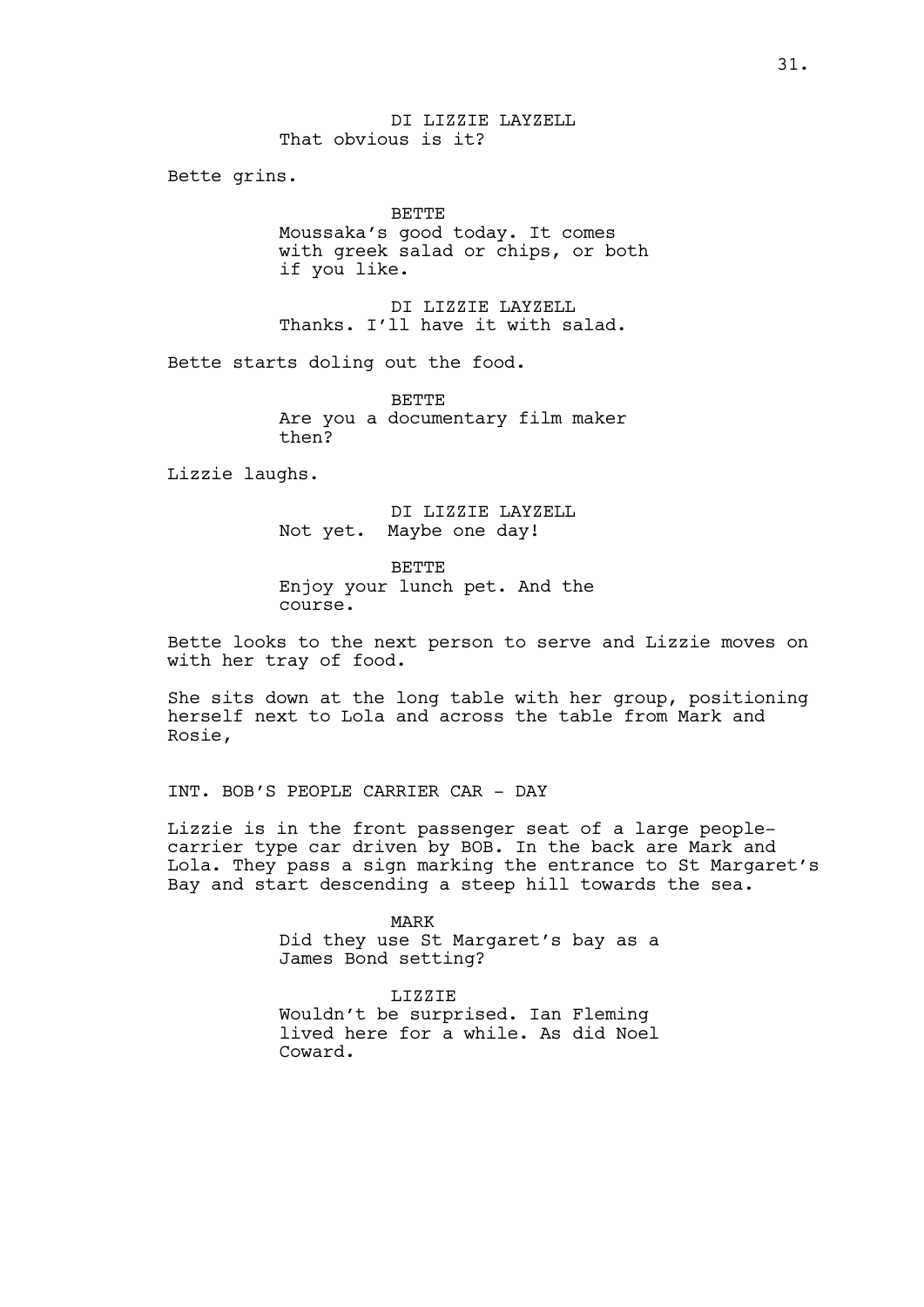LOLA Did he write the play about the baby in a handbag?

Mark adopts his best ham acting voice.

MARK A handbag? No that was

LIZZIE Oscar Wilde?

MARK That's the one. Why?

LOLA

I was just thinking, we could link that somehow, you know the baby stuff, to that awful thing with the baby washed up here.

There is a silence.

DI LIZZIE LAYZELL

A refugee boat do you mean?

LOLA Yes. It was two years ago. Beginning of December.

BOB That's going to make a cheerful promotional film isn't it.

The attempt at cheeriness by Bob falls flat. Another silence in the car

> DI LIZZIE LAYZELL That's terrible Lola. Do many boats try and cross to here?

Lola is looking tearful. Lizzie looks in the mirror at her in the back of the car.

> LOLA I don't know. I don't think anyone knows.

MARK There was a woman found near here a few weeks ago. But she was from round here, not a refugee. A scientist.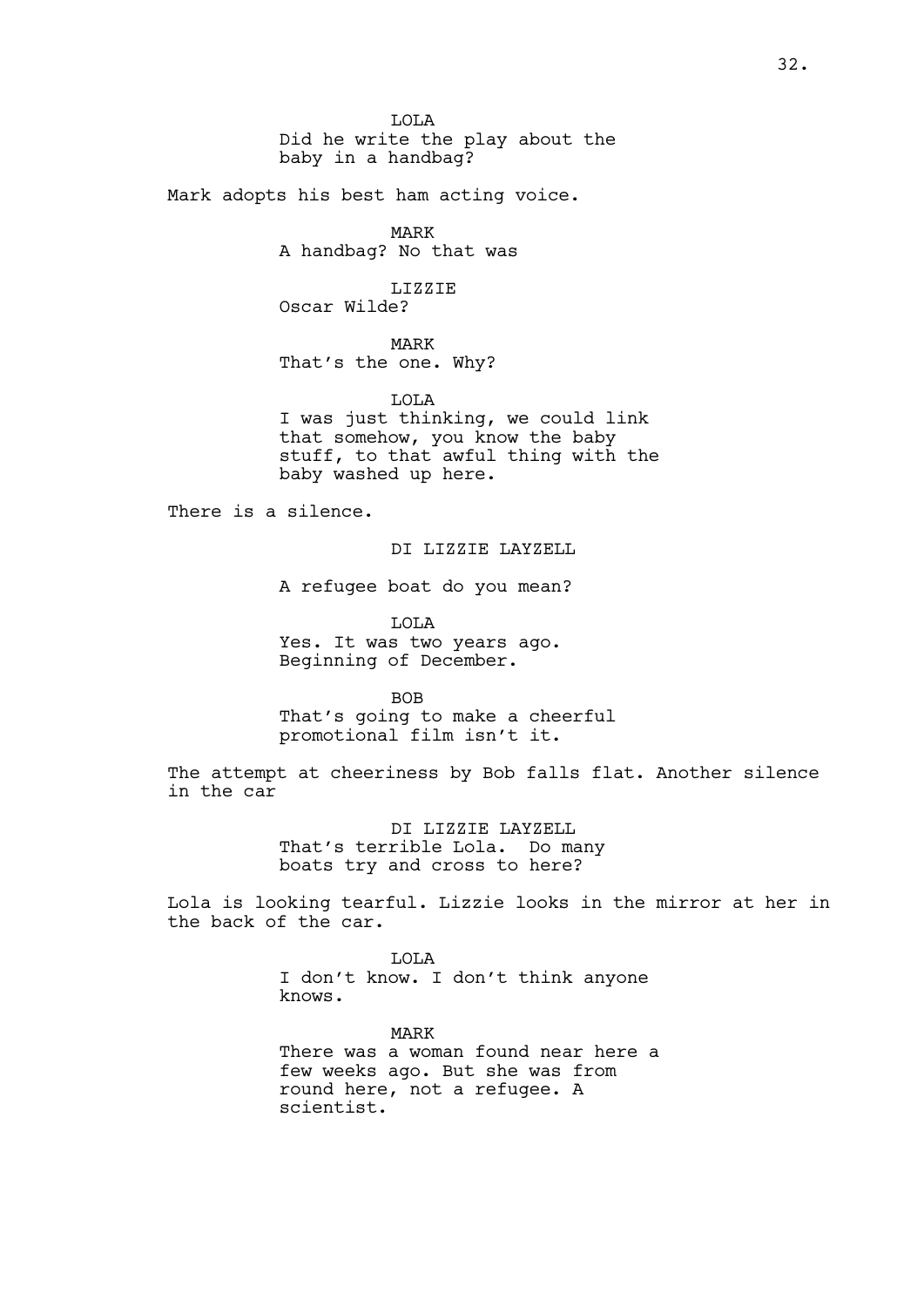The car is descending the hill with hairpin bends but has to stop to let other cars come up past it.

> LOLA Yes, I remember when she went missing. One of my colleagues visited her parents.

DI LIZZIE LAYZELL You're a social worker aren't you?

LOLA Well was, yes. Not sure I'll go back to it though.

Lizzie is on the verge of asking more questions when the car finally bursts out onto the seafront at St Margaret's Bay. It is a clear, cold winter's day and the sea is sparkling.

# **BOB**

Here we are.

The team unload the car packed with tripods, camera, a boom mic and various other paraphernalia.

Bob, who clearly knows a thing or two about film making, takes charge. He hands out scripts, each bound in plastic folders, with names on front.

> BOB (CONT'D) I came up with a narrative we could use, after our discussion last night. It gives us a basis, but we can just adapt it as we go.

Lizzie looks through her script and nods, impressed.

LIZZIE Thanks Bob. This looks good.

INT. GOODWIN'S INTERNATIONAL FILM SCHOOL - DAY

Lizzie signs in the equipment borrowed for the film shoot. Bob is showing Steve the tutor his camera, whilst Mark and Lola are both looking at their phones.

Steve looks up at the clock in the room.

STEVE Well done guys for getting a wrap done in time! That's one up on the other team.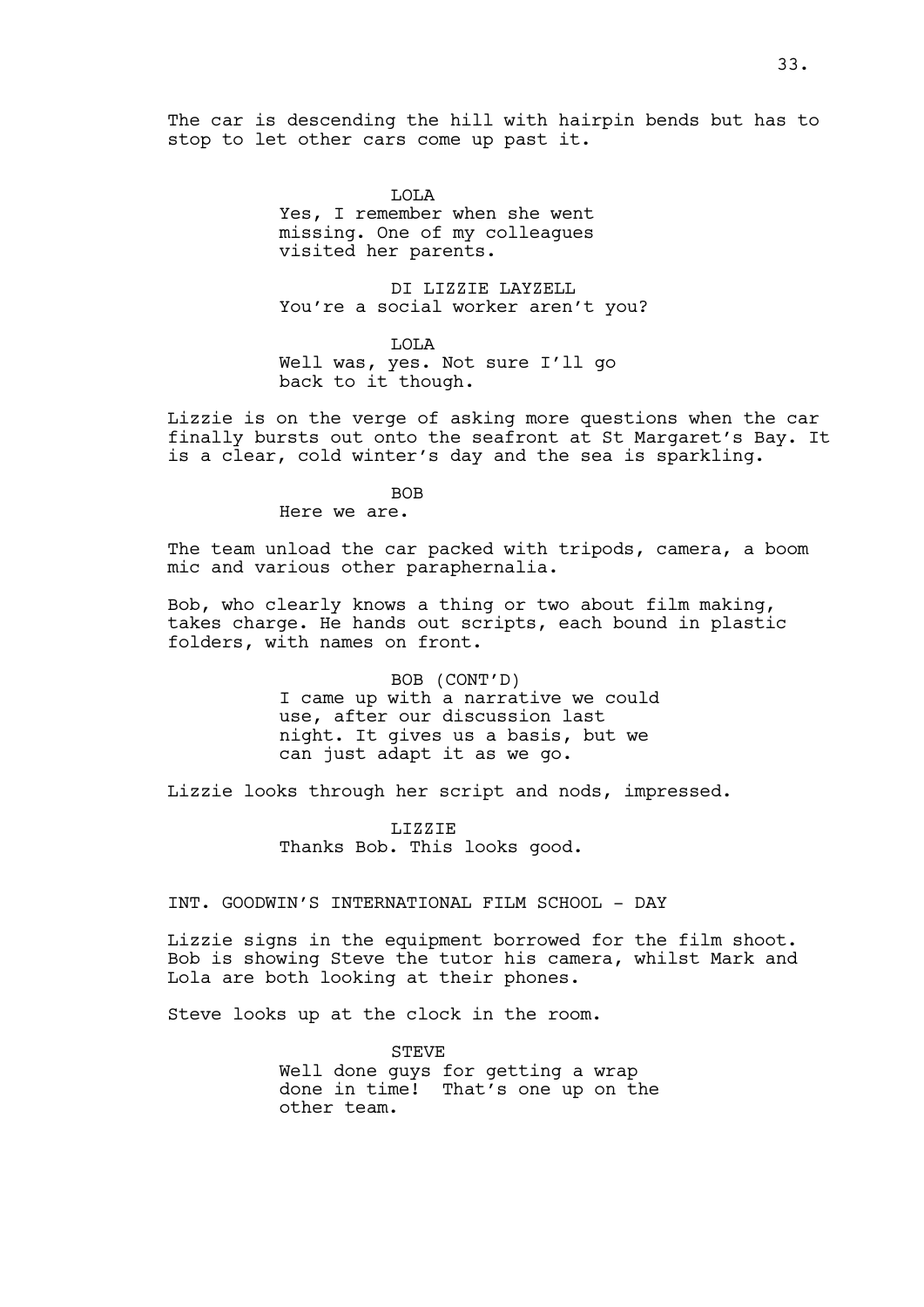MARK Have you heard from them Steve? I can't get in touch with Rosie.

STEVE Nope. You lot shoot off now if you want. We'll think about editing tomorrow. Brilliant start by the way.

INT. COLLEGE CORRIDORS - DAY

Lizzie and Lola walk out of the room and make their way towards the accommodation block.

> DI LIZZIE LAYZELL I think we made a good team there Lola, don't you?

LOLA Yeah, we did, didn't we. Despite...

They look at each other and laugh.

DI LIZZIE LAYZELL Well good job Bob knows his stuff.

Lola nods.

LOLA It did help when you turned the mic on too.

They laugh some more as they cross the glass walkway.

DI LIZZIE LAYZELL What do you want to do after this?

Lola looks downcast for a second.

LOLA

Not sure.

They reach their rooms, which are on the same corridor. Lizzie fumbles for her keys.

> DI LIZZIE LAYZELL I think we need a drink. Don't you?

Pause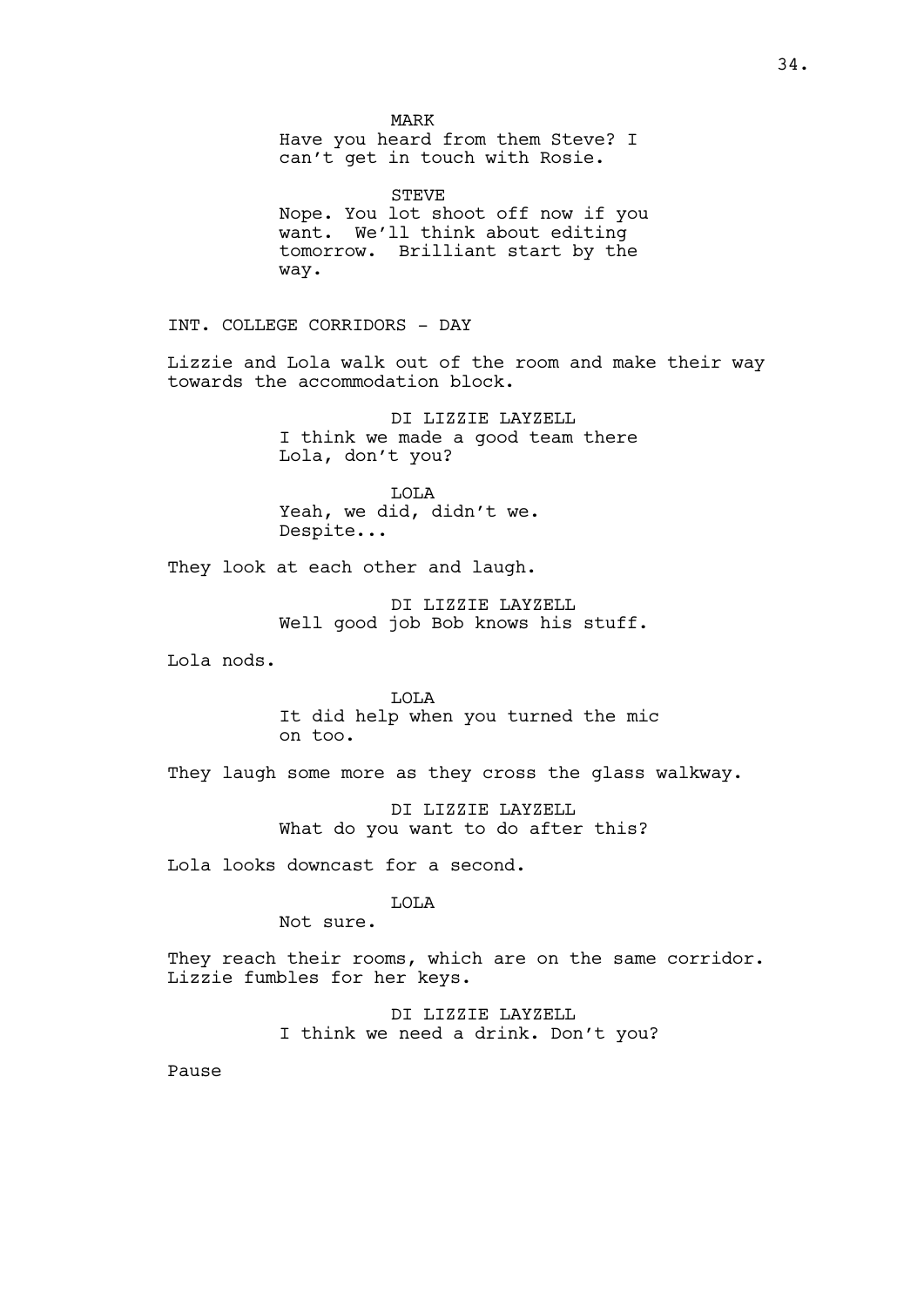LOLA Yeah, why not. In a bit.

DI LIZZIE LAYZELL I'll knock for you in 20 minutes ok. I expect the others will be back by then.

They disappear into their rooms.

EXT. PEGWELL BAY - DUSK

Bruce stands next to his car, parked on the entry road to Pegwell bay. He's on his phone.

> **BRUCE** They went off together to get some footage from the other side of the bay. I'm guessing they got lost, or hitched a lift somewhere.

Steve speaks from the other end of the phone.

BRUCE (CONT'D) Rosie and Grace. That's right. Neither of them are answering their phones.

Steve speaks again. Lenny looks uncomfortable.

BRUCE (CONT'D) We didn't want to phone the police. It didnt seem.... We'll wait here then.

Bruce looks at his phone as if he has just been cut off. Rob, another student gets out the car and looks at Bruce.

BRUCE (CONT'D)

Steve's coming down. This is ridiculous. How can they have gone missing in this god-forsaken place.

GINNY Maybe they've hitched a ride back to civilisation?

LENNY Except, why aren't they answering their phones?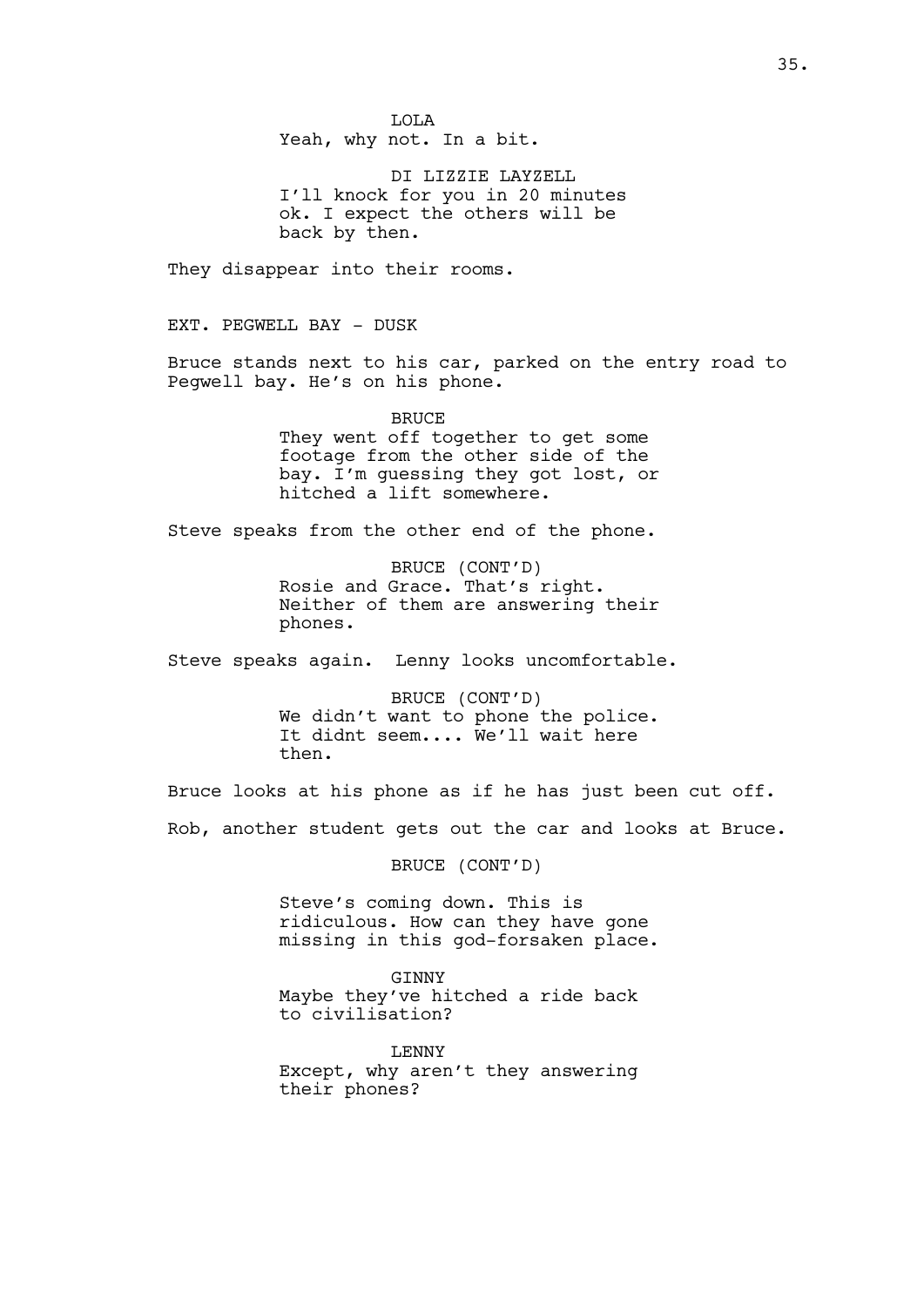Mine's dead. All that filming. There's are probably the same.

INT. GOODWIN'S INTERNATIONAL FILM SCHOOL, BAR - NIGHT

Lizzie and Lola are seated having a drink in the bar, looking at some footage on each other's phones.

Mark and Steve stride in, dressed to go outside. Mark is looking particularly worried.

Lizzie looks up questioningly.

STEVE Lets' not worry too much but

MARK Rosie's missing. And Grace.

STEVE

Probably lost. Most likely sitting in a pub right now. But we're going down to Pegwell Bay now to round them up.

DI LIZZIE LAYZELL I'm with you.

LOLA

Yes me too.

Bob appears at that moment. He has his car keys out.

BOB

OK?

They leave their drinks and walk to the door. Lizzie grabs Steve's arm to get him to hang back as the others walk on.

> DI LIZZIE LAYZELL Have you phoned the police. In case there's been an accident or something?

Steve looks at Lizzie.

**STEVE** OK. Good idea.

There is a pause as Lizzie looks at him.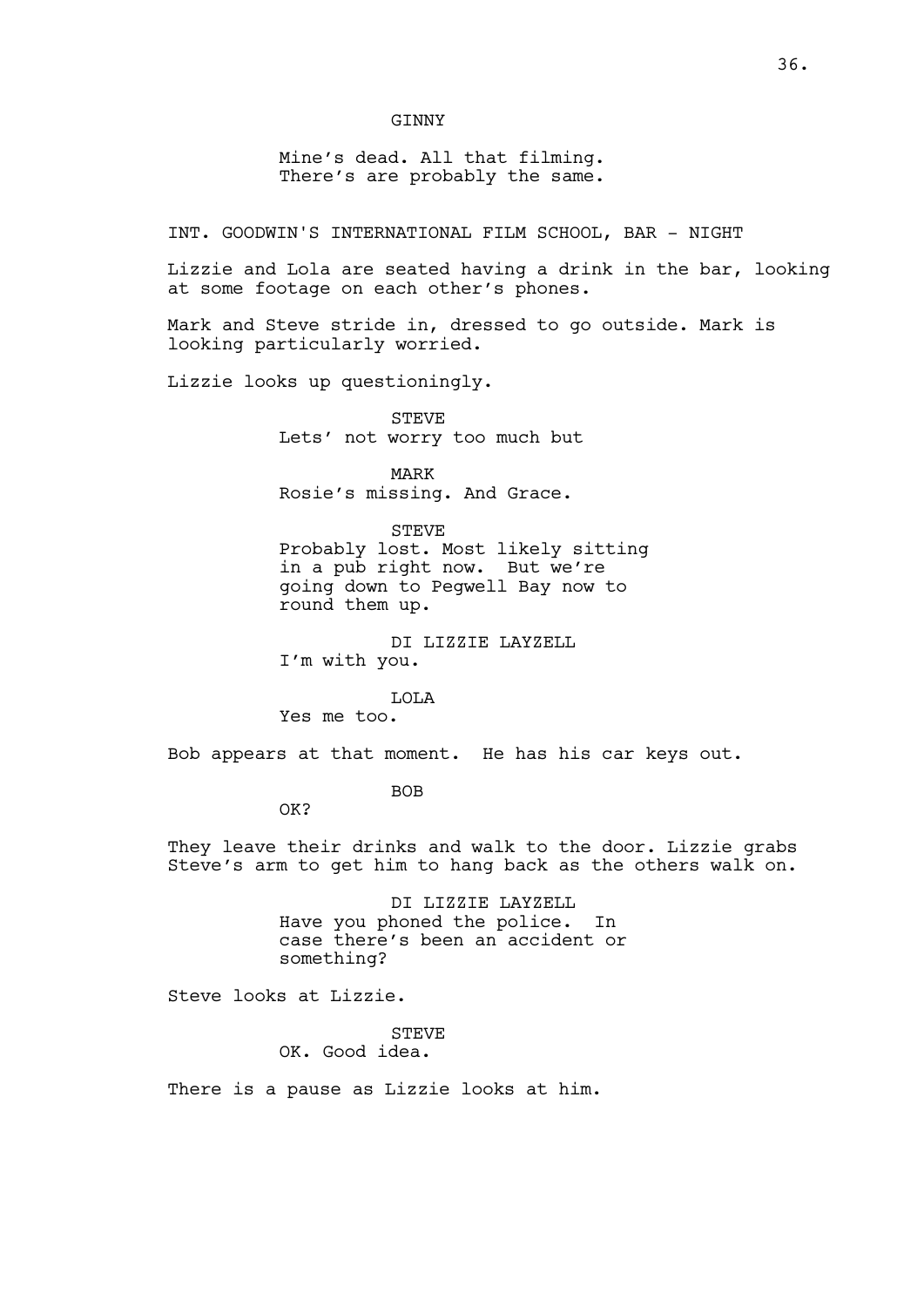Steve waits until Lizzie has walked out of the bar before he dials a number. Then he waits until the phone is answered.

> STEVE (CONT'D) Hi. A couple of students have gone missing. Can you run a check. Phone me.

He puts his phone back in his pocket.

Bette, picks up the drinks that have been left on the table and brings them back behind the bar, watches with a worried expression.

> **BETTE** I'll keep your drinks behind the bar. Stay safe.

Steve nods and runs out of the bar, following Lizzie and the others.

With an enigmatic expression, she takes a phone from under the bar and starts texting.

INT. BOB'S PEOPLE CARRIER - NIGHT

Mark sits up front with Bob, who's driving. It is getting dark and the car headlights pick up hedges, trees and the car going the opposite direction. There are no people or signs of life around.

Mark keeps trying to get in touch with Rosie on his phone. Steve keeps trying Grace's number but to no avail.

> DI LIZZIE LAYZELL What did the police say?

STEVE They fobbed us off and said to get in touch if the girls hadn't turned up by tomorrow. Turn left here Bob.

Lizzie frowns in the back of the car as it turns off the road and down a track towards the bay.

> DI LIZZIE LAYZELL If you give me Rosie and Graces numbers I'll try and get a check done. Find where their phones are.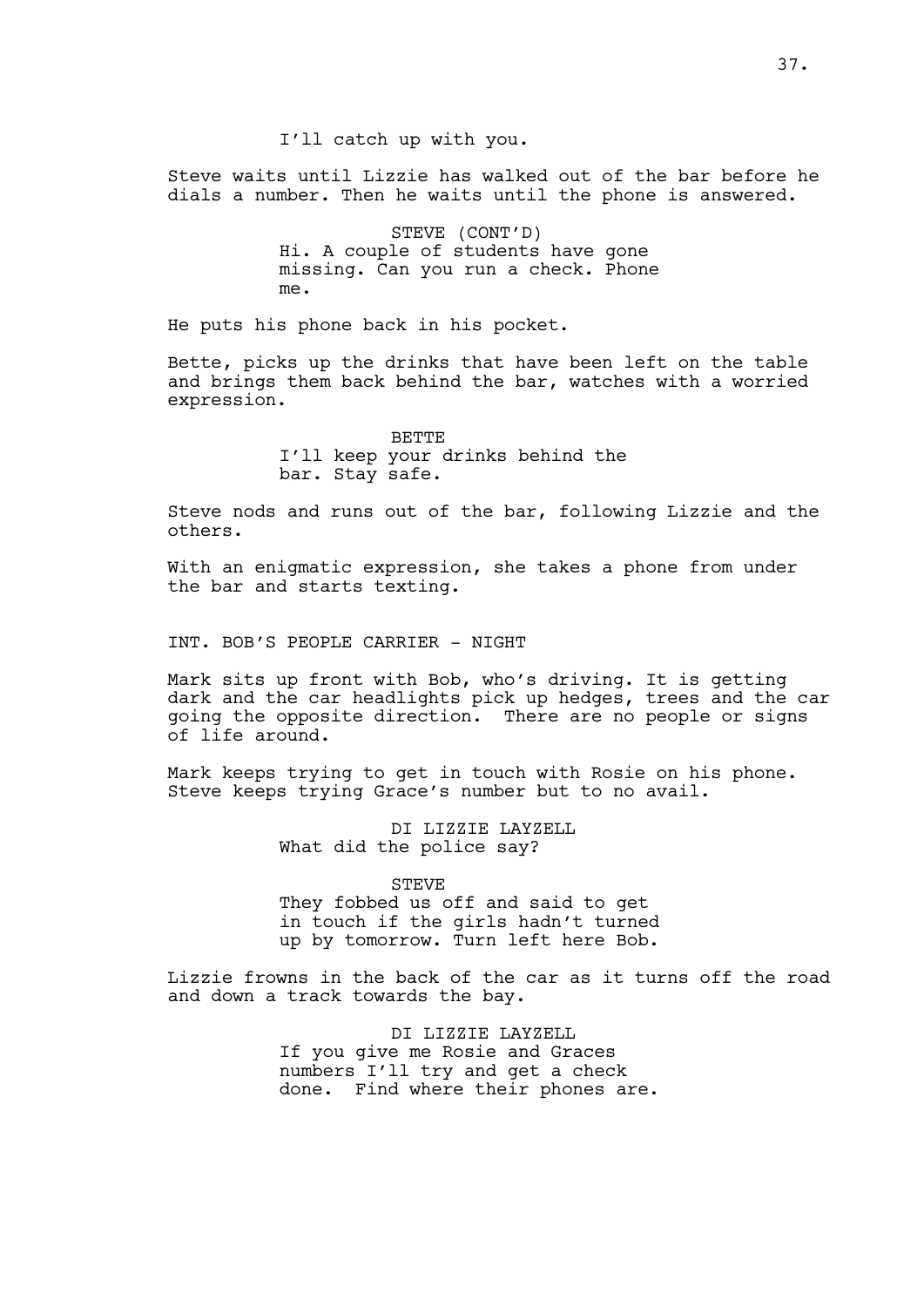Steve pauses for a second and then passes Lizzie a list of names with some mobile numbers highlighted.

She dials.

DI LIZZIE LAYZELL (CONT'D) Hi Pete. It's Lizzie. I'm at Pegwell bay actually.

Could you get me a phone location on these two numbers please. It's urgent. We have two missing young females. (pause).Thanks. Let me know.

EXT. ROUGH TRACK, PEGWELL BAY - NIGHT

The car pulls up next to Bruce's car, the only thing lit up for miles. Out at sea, the moon is shining on a calm sea.

Mark and Steve get out and go to join Bruce.

Lizzie's phone buzzes as she receives a message.

She leans out of the car and calls to the guys.

DI LIZZIE LAYZELL I've got a fix on their phones. Here, you know this area.

Steve rushes over and peers at the screen.

STEVE It's a couple of miles away. We can drive there. Jeez, how did they get there?

Everyone piles into their cars and they start to try and turn, just as the blue flashing lights of a police car come down towards them, blocking their way.

A police officer strolls towards them as Lizzie leans out of the window.

> PC GRIMSHAW We've had reports of missing persons.

STEVE Yes we're looking for them.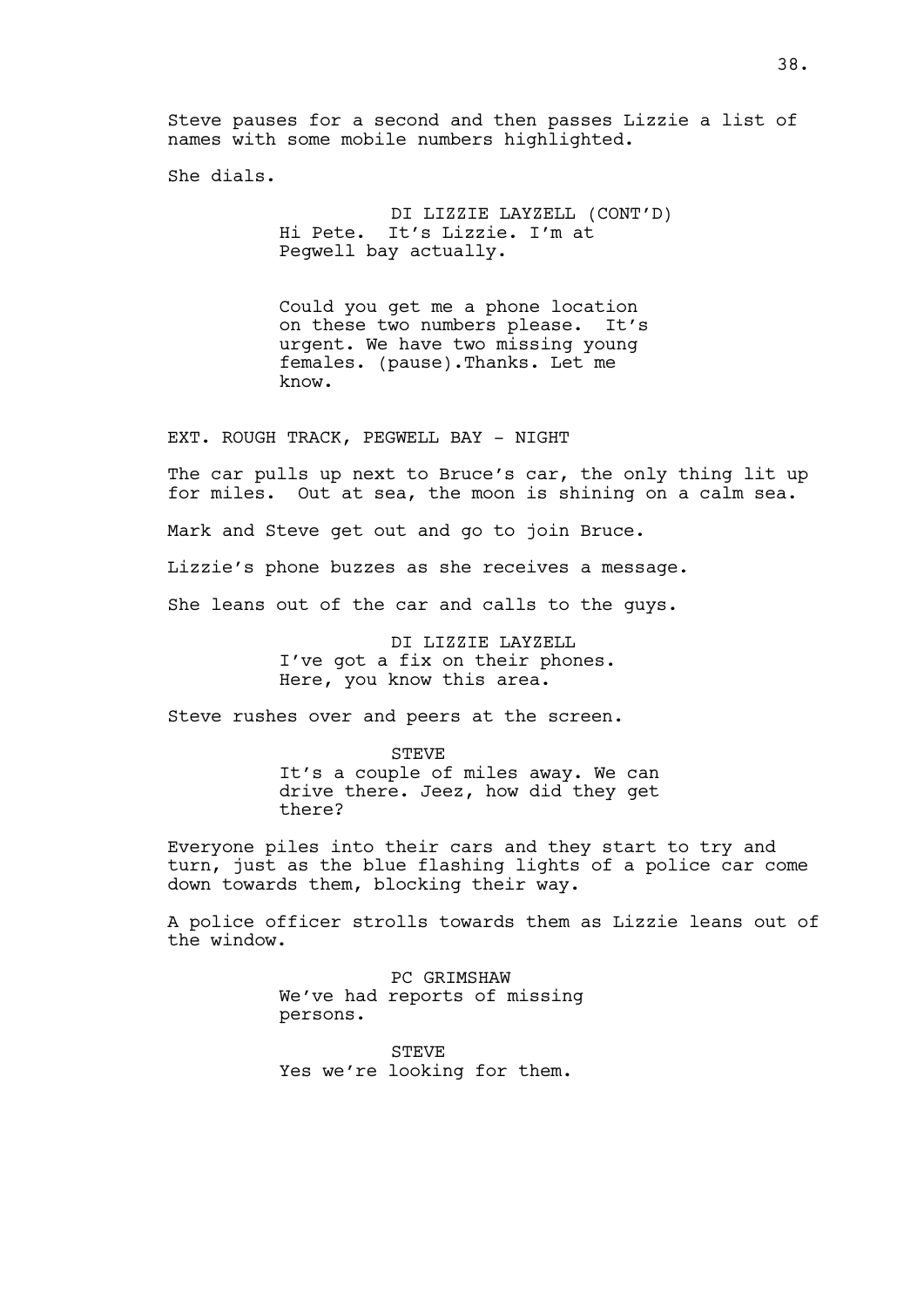Lizzie calls out of the window. She holds up her warrant card.

> DI LIZZIE LAYZELL Officer, DI LIZZIE LAYZELL. I have phone location for the two women.

PC Grimshaw looks over and takes the phone she offers.

PC GRIMSHAW Hmm. That's not easy to get to. You'd best follow us. Seatbelts on remember.

EXT. PEGWELL BAY - NIGHT

Back in their cars, they all turn to face up the track they'd come down and follow the police car back to the main road, the blue flashing light leading the way.

At the main road, the police car turns on it's siren as well and proceeds to accelerate until it is going at high speed. Bob and Bruce speed up to follow. Road works with traffic signals appear. They are at red, but the police car whizzes on through, with the other cars following.

The police car screeches left again at a junction that takes the cars down a sliproad to a car park beside a grey office black, nestled against the cliff.

The police car screeches to a halt and PC Grimshaw is out of his car immediately, whilst the other drivers draw up behind.

Several vans are parked near the office block. They are private ambulances and appear to be unoccupied.

INT. BOB'S PEOPLE CARRIER - NIGHT

Lizzie surveys the scene in front of her.

The office block looks deserted and lit up by the car headlights and police blue light, Apart from that, there is a light above the front entrance.

Lizzie, Mark and Bob get out of their car and walk towards the building.

EXT. OFFICE BLOCK IN PEGWELL BAY - NIGHT

Two security lights come on as Mark, Lizzie and PC Grimshaw approach the entrance of the building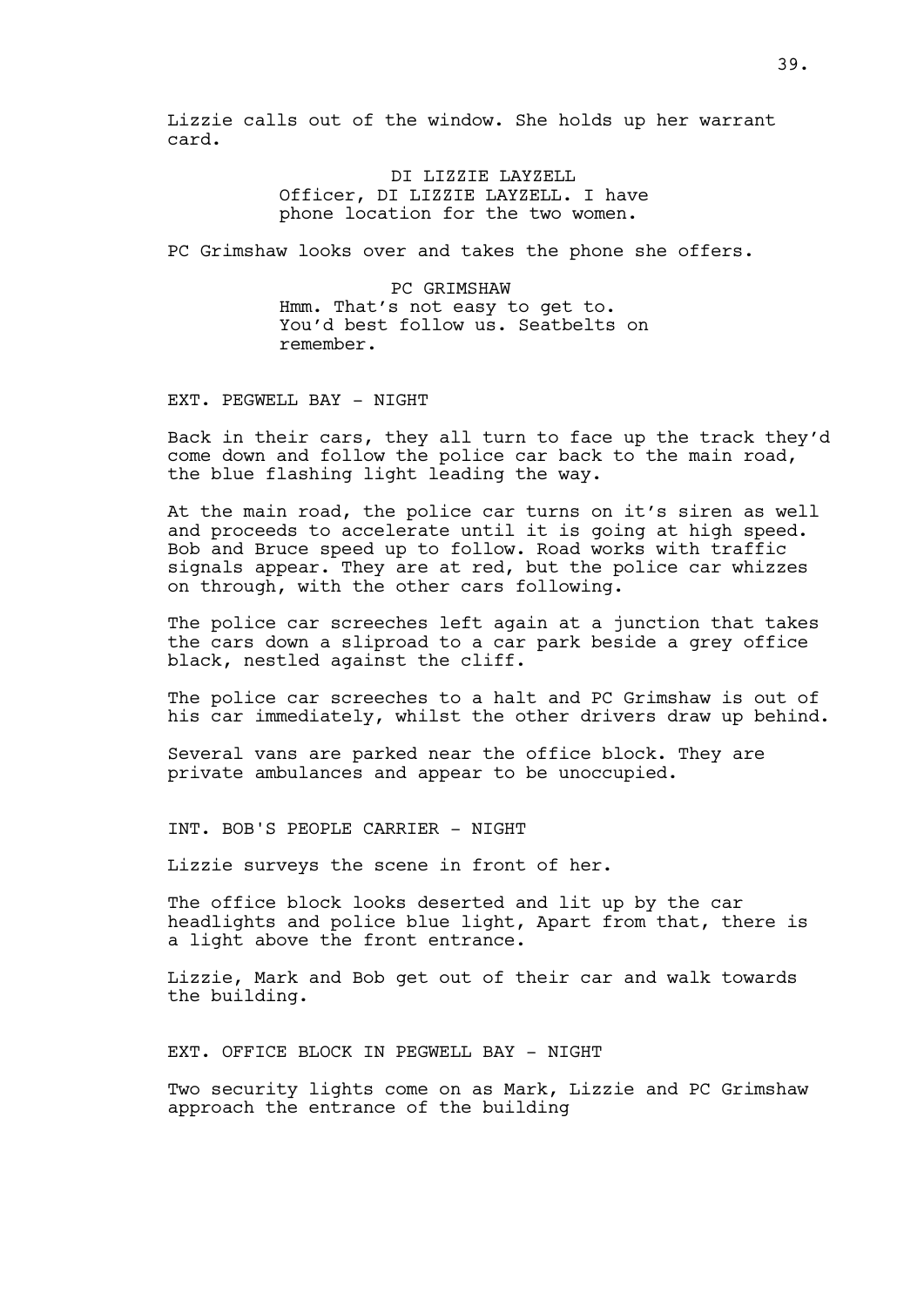There are two name plates indicating who occupies the offices. Lizzie does not see these as PC Grimshaw is standing in front of them.

The map on Lizzie's phone suggests the phones are in or near this building.

PC Grimshaw turns to face Lizzie and Mark.

PC GRIMSHAW There's nobody home. I'll get someone on to it from the station. We should be able to track someone down.

Mark runs up and tries the door, but it's locked. PC Grimshaw directs him away. Lizzie peers over at the row of ambulances. PC Grimshaw notices her gaze.

> PC GRIMSHAW (CONT'D) The ambulances often park up here overnight. I'll check them out.

Lizzie nods.

DI LIZZIE LAYZELL

We'll look round the back. Bob, can you drive your car round behind us to give us some light.

She nods at PC Grimshaw. Bob returns to his car.

EXT. BEHIND OFFICE BLOCK AT PEGWELL BAY - NIGHT

Behind the building, which is about 20 m from the cliff are a number of outbuildings and an old burnt out vehicle. It appears to be a dilapidated dumping ground.

The area is illuminated as the car lights swing across it.

Mark and Lizzie hunt for clues as they peer through the murky darkness, looking for the girls, with Bob positioning his car to light up the area.

Taking alternate outbuildings Lizzie and Mark rattle the doors and try and peer through windows. They are all locked. Bob's car drives slowly, lighting up each area in turn.

> MARK Rosie. Rosie.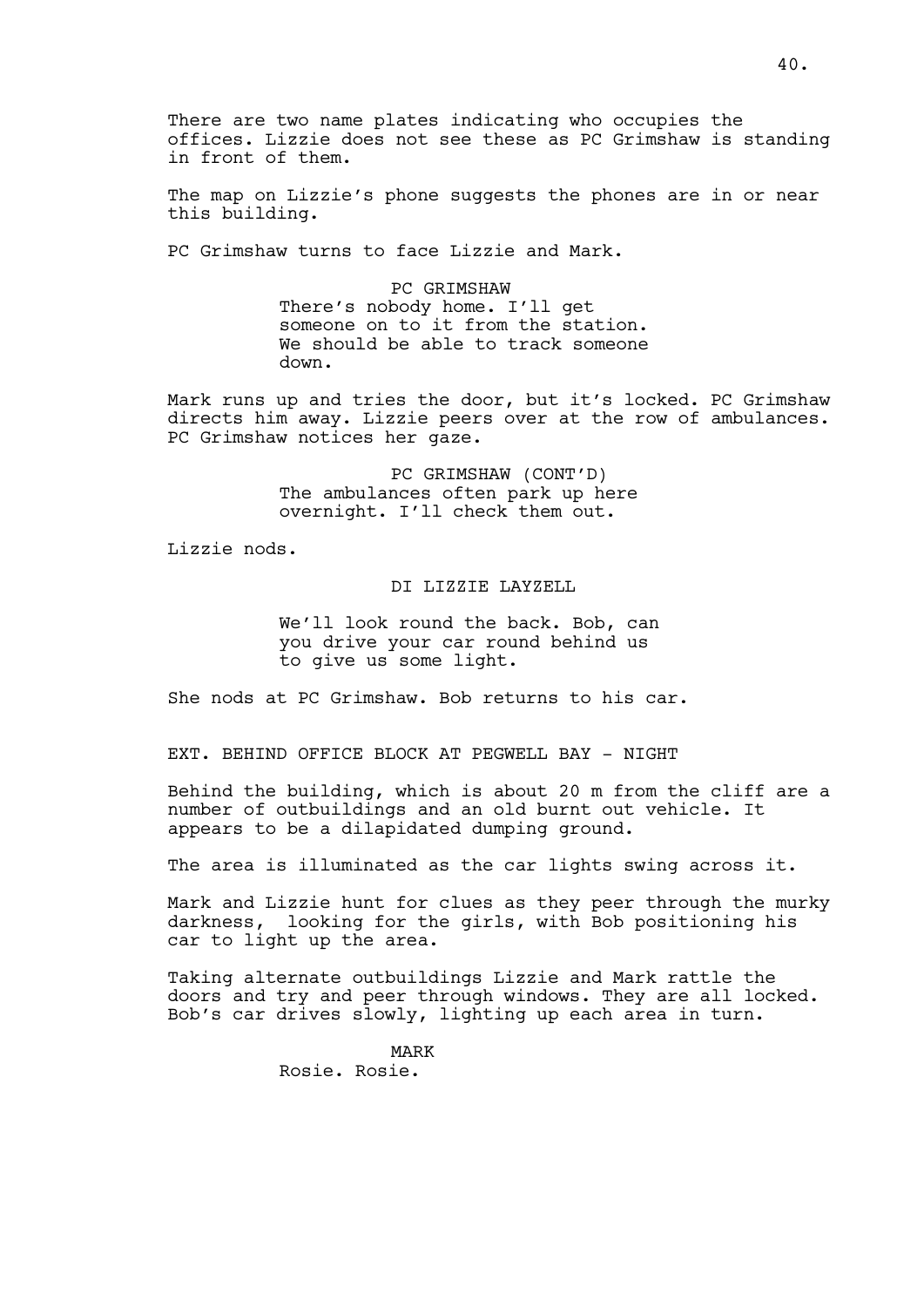EXT. SIDE OF PEGWELL BAY OFFICE BLOCK - NIGHT

The office block is in darkness apart from security lights and fire exit lights.

Steve and Lola walk around the block, in the opposite direction to Lizzie and Mark searching for door and window openings into the main office block.

They walk into the gloomy darkness.

EXT. FRONT OF PEGWELL BAY OFFICE BLOCK

PC Grimshaw walks over to the row of ambulances and gives them a cursory look before he returns to his police car.

INT. POLICE CAR - NIGHT

PC Grimshaw looks at his dashboard. There is a radio handset there.

He takes out his own phone and hurriedly texts a message whilst checking out what is going on around the car. Then he puts his phone away.

Next, he speaks into the car radio.

#### PC GRIMSHAW

Back up needed. There's no sign of missing persons, but phone signals are coming from here. Can you contact the caretaker to come and open up?

INT. DARK GARAGE - NIGHT

A body lies on the floor, a foot sticking out from under a tarpaulin. A man standing next to it holds a phone, which provides the only light.

The man, who has a London accent, speaks quietly into the phone.

> MAN ON PHONE We have visitors. We've moved one out. The other is terminated, but is probably going to be discovered very soon.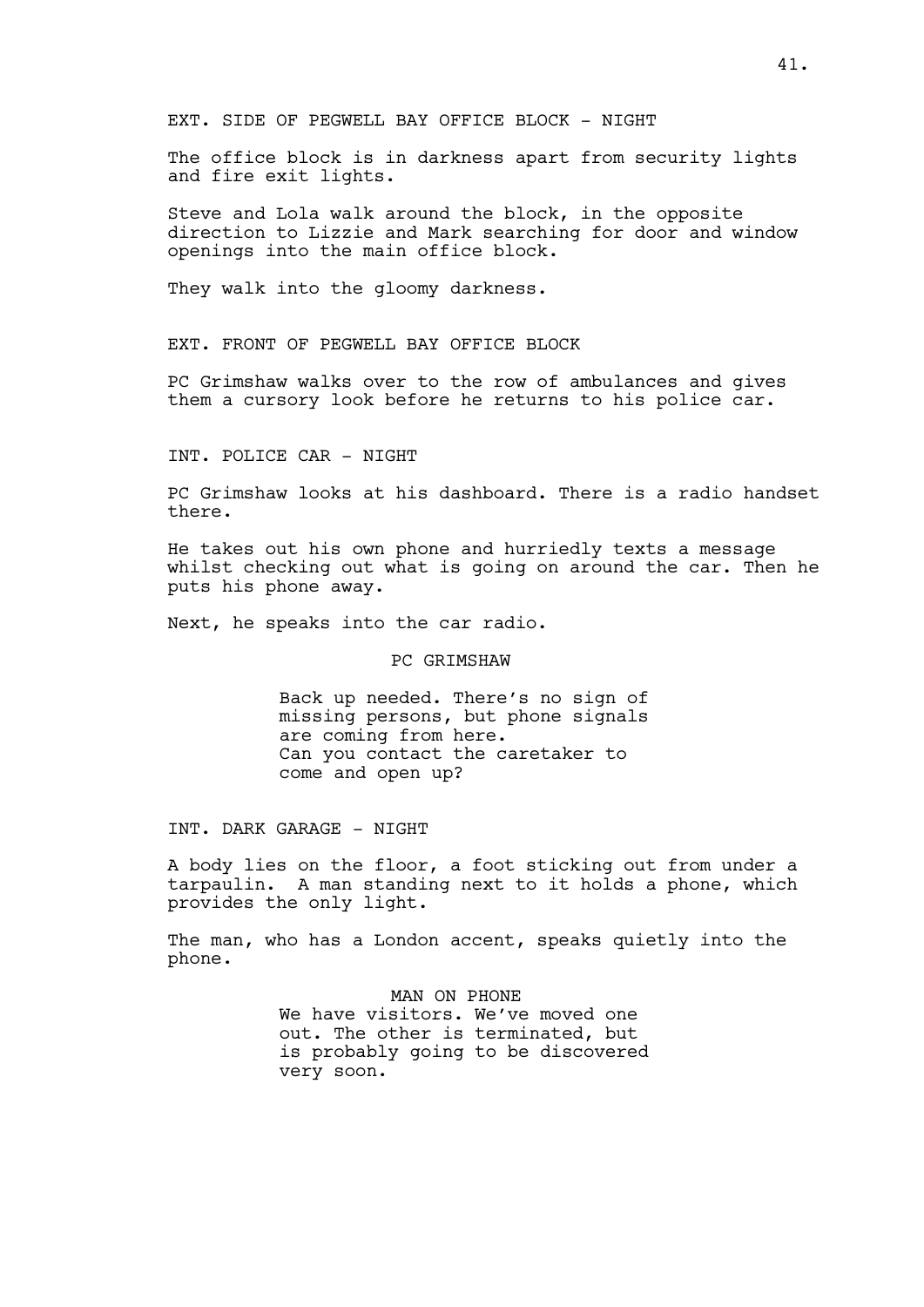He finishes the call then points the phone so that it illuminates a trap door, open in the floor of the room.

He walks over to it, down steps inside and closes the door behind him, leaving pitch darkness.

EXT. BEHIND OFFICE BLOCK AT PEGWELL BAY - NIGHT

Car lights illuminate a lock up garage. Lizzie notices there are scuff marks on the door.

She beckons to Mark and they both try opening the door. It's locked.

Lizzie rings Grace's phone but they can't hear if it's ringing or buzzing because of the noise from several more police cars arriving on the scene, sirens and lights blazing away.

Lizzie leaves Mark there and runs to the front of the office block, where Matt, the caretaker has just driven up in a small van.

EXT. FRONT ENTRANCE OF HOVA BUILDING AT PEGWELL BAY - NIGHT

PC Grimshaw joins Matt and Lizzie at the entrance.

DI LIZZIE LAYZELL Do you have keys to the outhouses too.

Matt looks at Lizzie. Matt then looks at PC Grimshaw, who nods rather reluctantly.

> MATT Yeah. Probably, but I'll do this first. Do you have a search warrant?

PC Grimshaw shakes his head.

PC GRIMSHAW Don't need one. Someone may have been trapped in here.

Lizzie gives a puzzled glance at the policeman.

Taking a large set of keys from jacket pocket, Matt unlocks the entrance to the building.

> MATT Just police.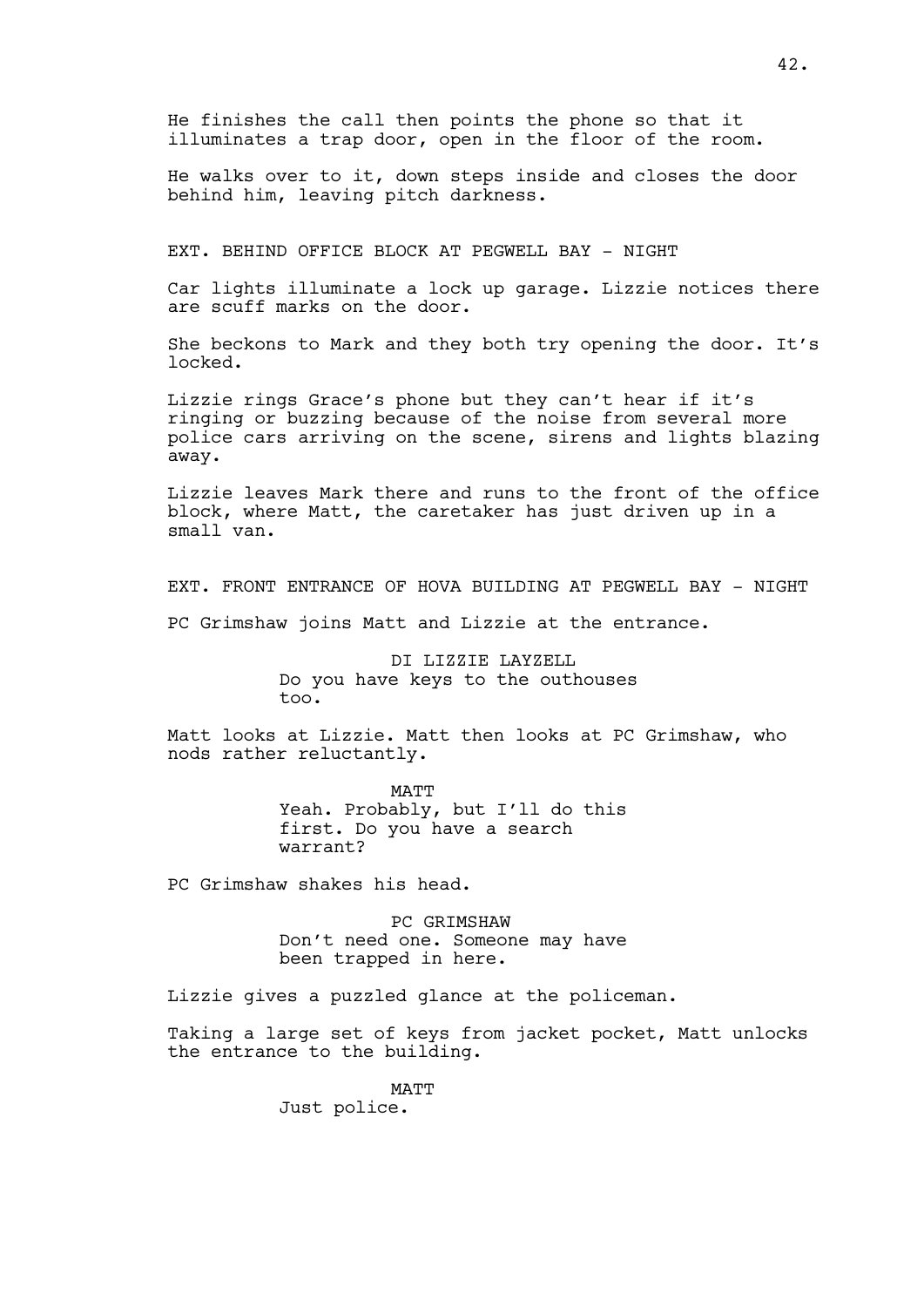PC Grimshaw steps in and Lizzie starts to follow. Matt puts his hand out to stop her.

> PC GRIMSHAW She is police.

Matt lets her pass.

INT. PEGWELL BAY OFFICE BLOCK - NIGHT

The reception desk is unmanned and the computer screens are black. Lizzie looks around. PC Grimshaw seems uncomfortable.

> MATT What makes you think someone's trapped in here?

Lizzie shows her phone to Matt. It is a screen grab of the location of the phone sent to her earlier.

> DI LIZZIE LAYZELL Two women are missing and they could be round here somewhere. The phone signals came from here.

Matt frowns.

MATT Well you've got Maiden Voyages on this floor floor and Hova headquarters upstairs. So what are these ladies after? A kid or a cruise?

DI LIZZIE LAYZELL Neither. They're film school students. Making a film about Pegwell Bay.

MATT Lift or stairs?

Matt presses the lift which opens immediately.

The three of them walk in and the doors close.

INT. OFFICE BLOCK FIRST FLOOR LANDING - NIGHT

The landing is like the ground floor, except there are some toilets.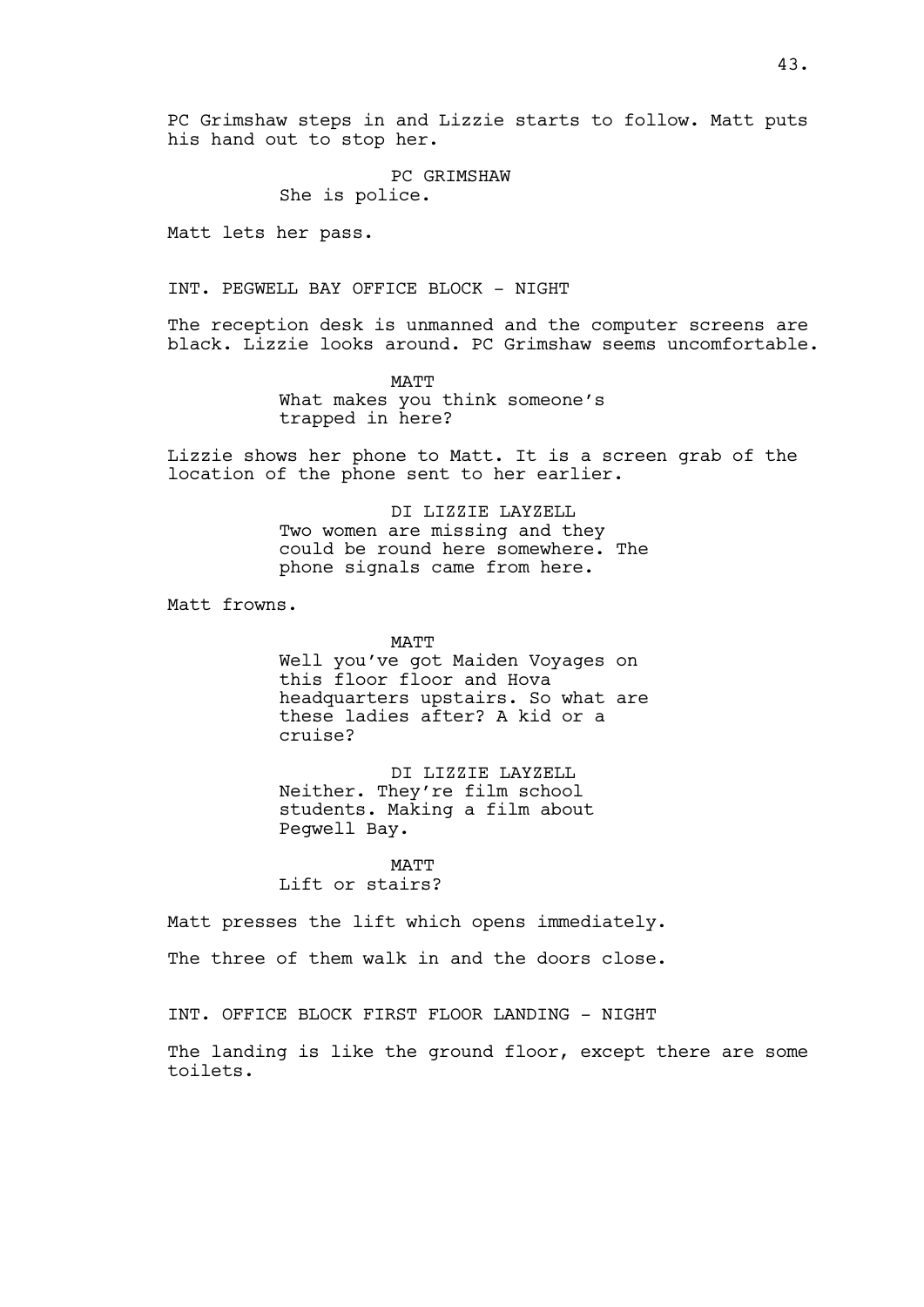Matt opens the Hova door and turns on the light. The room is clearly empty.

> DI LIZZIE LAYZELL Hello! Rosie? Grace?

There is no answer.

# PC GRIMSHAW Nothing here. Let's go.

Lizzie nods. She notices that the second lift has a basement button. Matt locks up and PC Grimshaw walks towards the stairs.

Lizzie looks at Matt as she walks towards the toilets.

DI LIZZIE LAYZELL I'll catch you up. Just need the loo.

Matt nods and walks towards the stairs.

Lizzie disappears into the toilets until she hears the footsteps of Matt and PC Grimshaw fade away.

She hurries over to the second lift, a large one, and presses the button for the basement.

Lizzie gets in and the door closes. The lift display signals that is descending to the basement.

INT. PEGWELL BAY OFFICES BASEMENT - NIGHT

A large, dark basement seems to cover the whole floor of the building. Light from the lift illuminates some areas.

Lizzie turns on the torch on her phone and steps out of the lift. The doors close behind her, leaving the bright beam from her phone as the only light.

Shining her phone around, large crate like lumps loom out of the darkness. Carefully, she picks her way across the basement floor. There is no sign of life.

There are no windows to the outside, but a sweep of Lizzie's phone reveals some double doors on one side of the room, with glass windows in the top half.

Lizzie reaches these doors and tries opening them. They are locked. She peers through the windows but can see nothing. However, as she trains her torch on the door she sees a dark patch on the ground.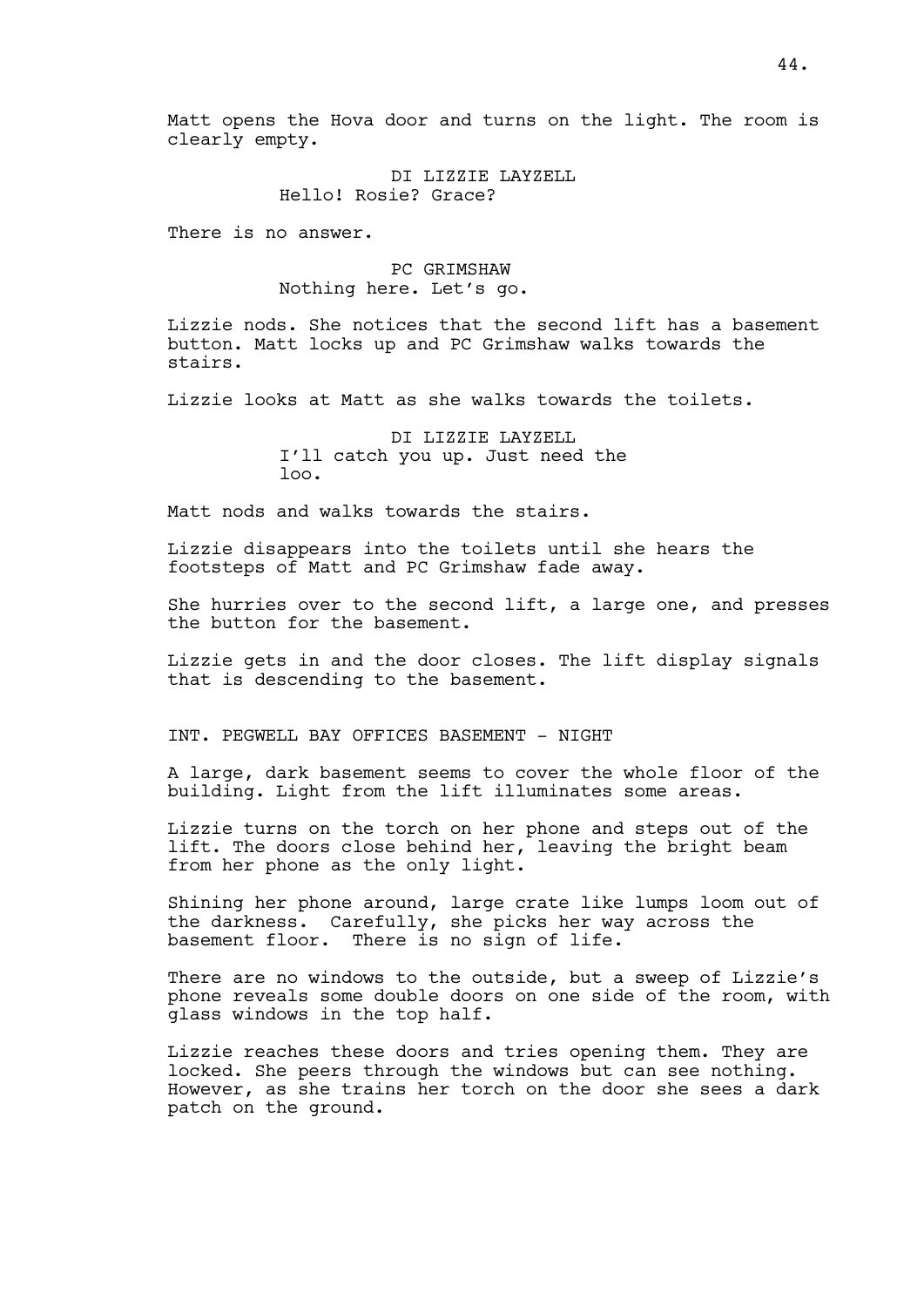Turning, Lizzie looks closely at palates with wooden crates on them. As she crouches down, she shines a light on them there appears to be a significant blood like stain on the wood and floor nearby, which has spread over to the doors.

A noise! The other lift moving. Someone is coming. Lizzie stands up and watches the lift door open.

Matt and PC Grimshaw step out of the lift. Matt turns a switch and neon lights flicker into action. PC Grimshaw looks annoyed.

> PC GRIMSHAW You shouldn't be down here. It might be a crime scene.

LIZZIE Yes, I think it is.

She beckons for the two men to come over, but they all stop a little bit back from the blood marks.

In the light it is clear there is a copious amount on the palates, the floor and the door. It looks smudged as if something - or someone - has been dragged through it and on through the doors.

> DI LIZZIE LAYZELL Can you open those doors? What's in there?

Matt nods, but PC Grimshaw puts his hand out to stop Matt reaching for his keys.

> PC GRIMSHAW No! This is clearly a crime scene. We need to wait for forensics.

Lizzie looks astonished.

DI LIZZIE LAYZELL We have a duty to preserve life. Open those doors.

Lizzie addresses herself to Matt, who looks at PC Grimshaw. He shrugs.

PC GRIMSHAW

Ok.

Lizzie watches as Matt opens the door slowly. He switches a light on.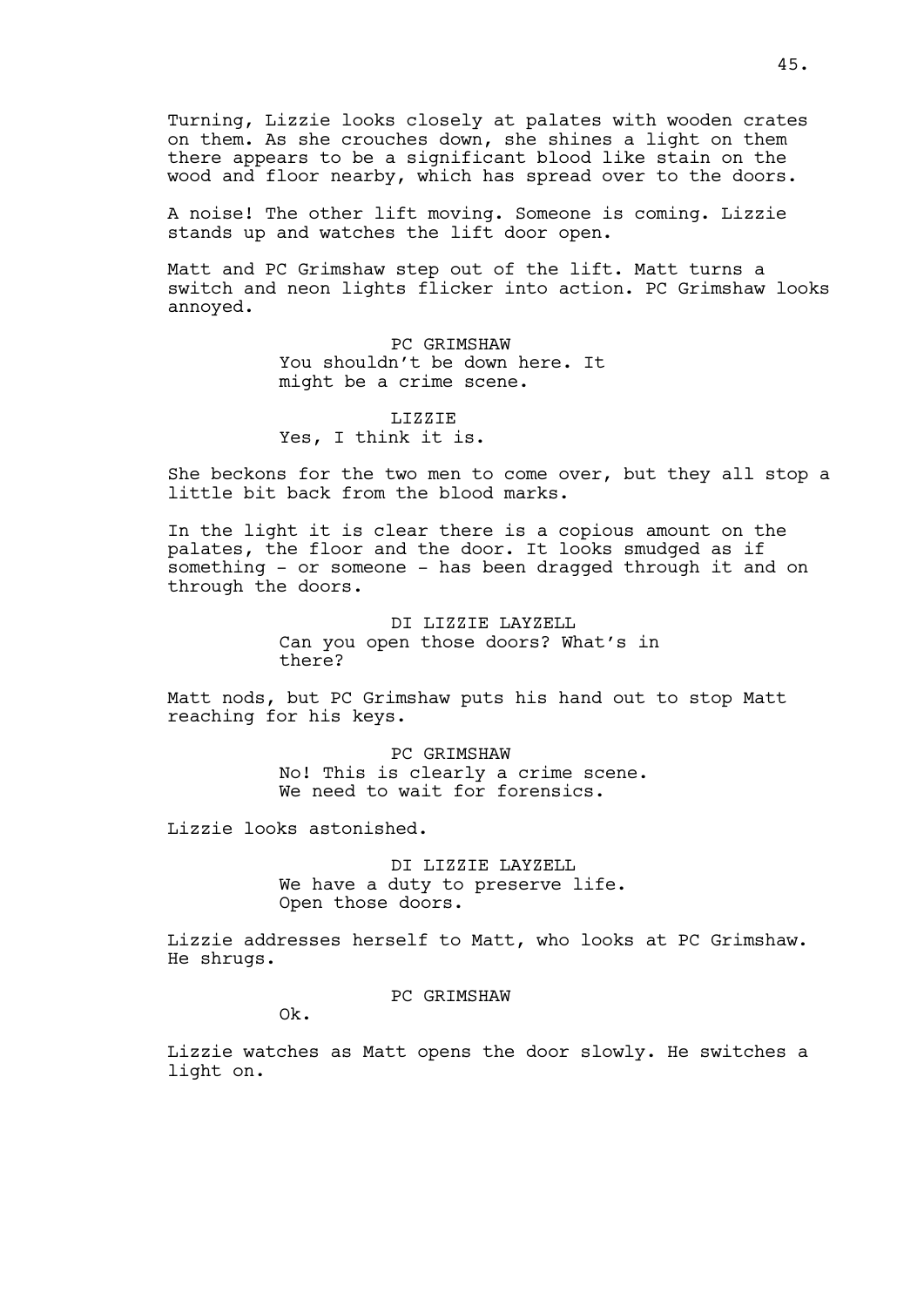MATT Maybe someone hurt themself when they moved the old photocopier. Can't see why else

Matt's voice trails off as they all spot a single Ugg boot in the passageway.

Lizzie starts walking briskly along the passage, which follows a slightly upward incline. Matt and PC Grimshaw follow.

Ahead of them is another set of double doors which swing open when Lizzie reaches them. Again, Matt turns on the light.

Grace's body is lying on a piece of tarpaulin in a corner of the room. It has one ugg boot on.

> DI LIZZIE LAYZELL It's Grace.

Lizzie rushes in but Grace is clearly dead. She shakes her head. Then she points to the metal shutter.

She can hear Mark and Steve calling from outside. She shouts.

DI LIZZIE LAYZELL (CONT'D) We've found Grace. No sign of Rosie.

DI LIZZIE LAYZELL (CONT'D) Can you open this?

DI LIZZIE LAYZELL (CONT'D) We're opening up. But stay outside please. Mark, it's Grace. Not Rosie.

The caretaker nods and opens it up.

It is clear there is only one body in the lock up. Mark is held up by police, as he appears to have lost his footing. He is calling Rosie's name.

> DI LIZZIE LAYZELL (CONT'D) Ok. Rosie must be somewhere round here.

Lizzie looks at her phone. The mobile signal from Rosie's phone is still coming from this area.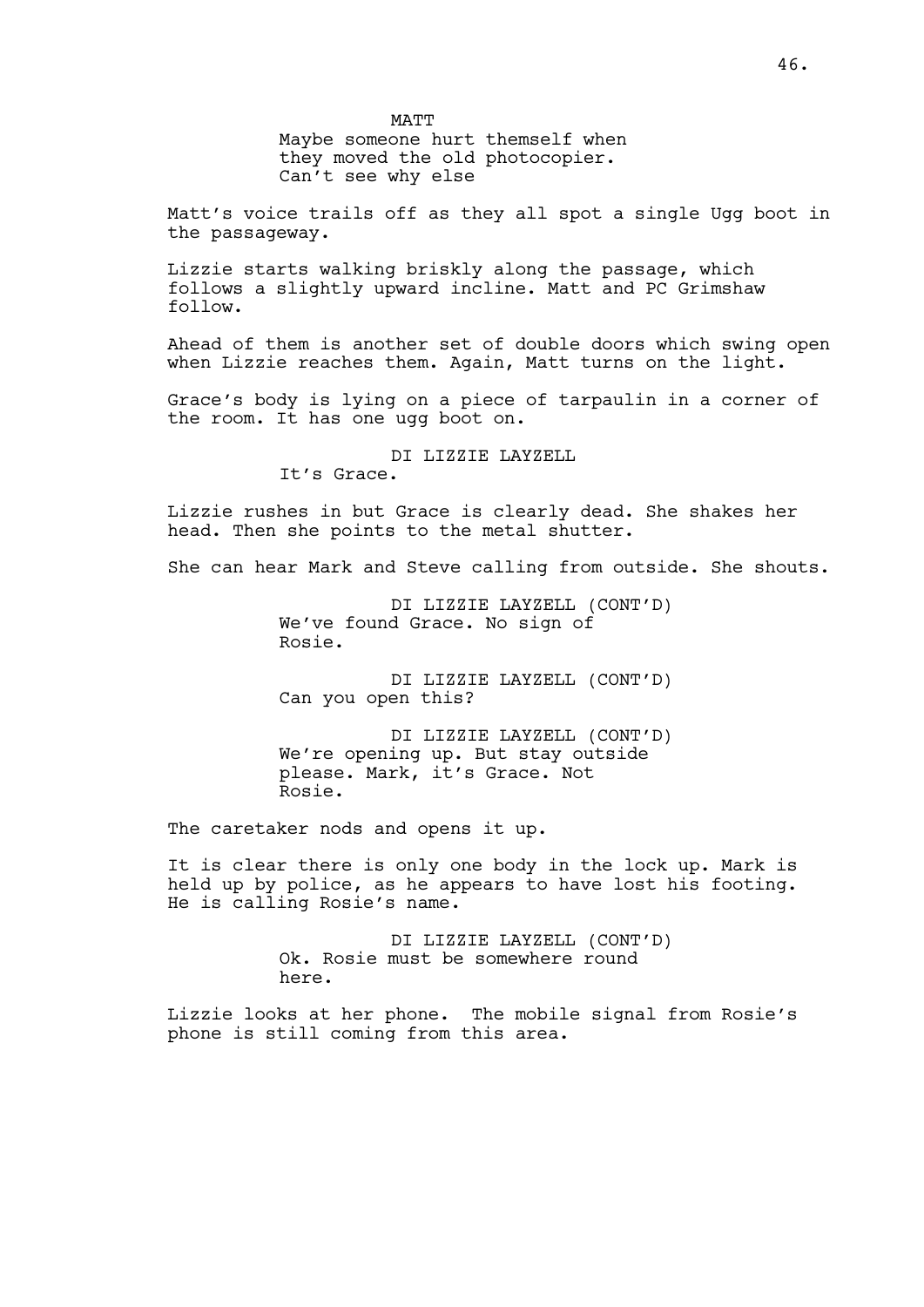# EXT. OUTSIDE THE PEGWELL BAY LOCKUPS - NIGHT

The area is now lit up by lights from many police cars and ambulances, parked haphazardly around. Paramedics rush towards the lock up where Grace is.

Meanwhile in one of the private ambulance that is parked up there, Rosie is lying gagged and bound to the bed.

A man emerges from the back doors wearing a paramedic uniform. He lights up a cigarette and wanders across past a police car in which a police officer is sitting watching him.

# PARAMEDIC Have they found someone?

The officer nods. She looks grave. A message comes in for the officer's phone and she looks down at it.

The paramedic walks into the scrubland near the cliff, out of the glare of flashing lights, where where he stands and smokes.

He discretely takes a phone out of his jacket, drops it on the ground. He kicks it away, seemingly just kicking the grass, whilst taking another phone from his pocket and talking into it.

The paramedic hurries back to his ambulance telling the police officer he's got a shout.

He gets into his ambulance and drives away, lights flashing, returning up to the main road, whilst police and others mill around looking for the missing woman.

INT. PRIVATE AMBULANCE - NIGHT

Rosie is in the back of the ambulance. She is tied down and gagged.

She looks terrified. A man sits near her, dressed in medical scrubs with a parker coat on, hood up. He ignores Rosie.

He takes his hood down and removes the coat. It is Adam Rolex.

Rosie is struggling against the bonds and gag. Adam turns to her and shakes his head.

He picks out a syringe from a medical kit and readies it for injection before looking sorrowfully at Rosie.